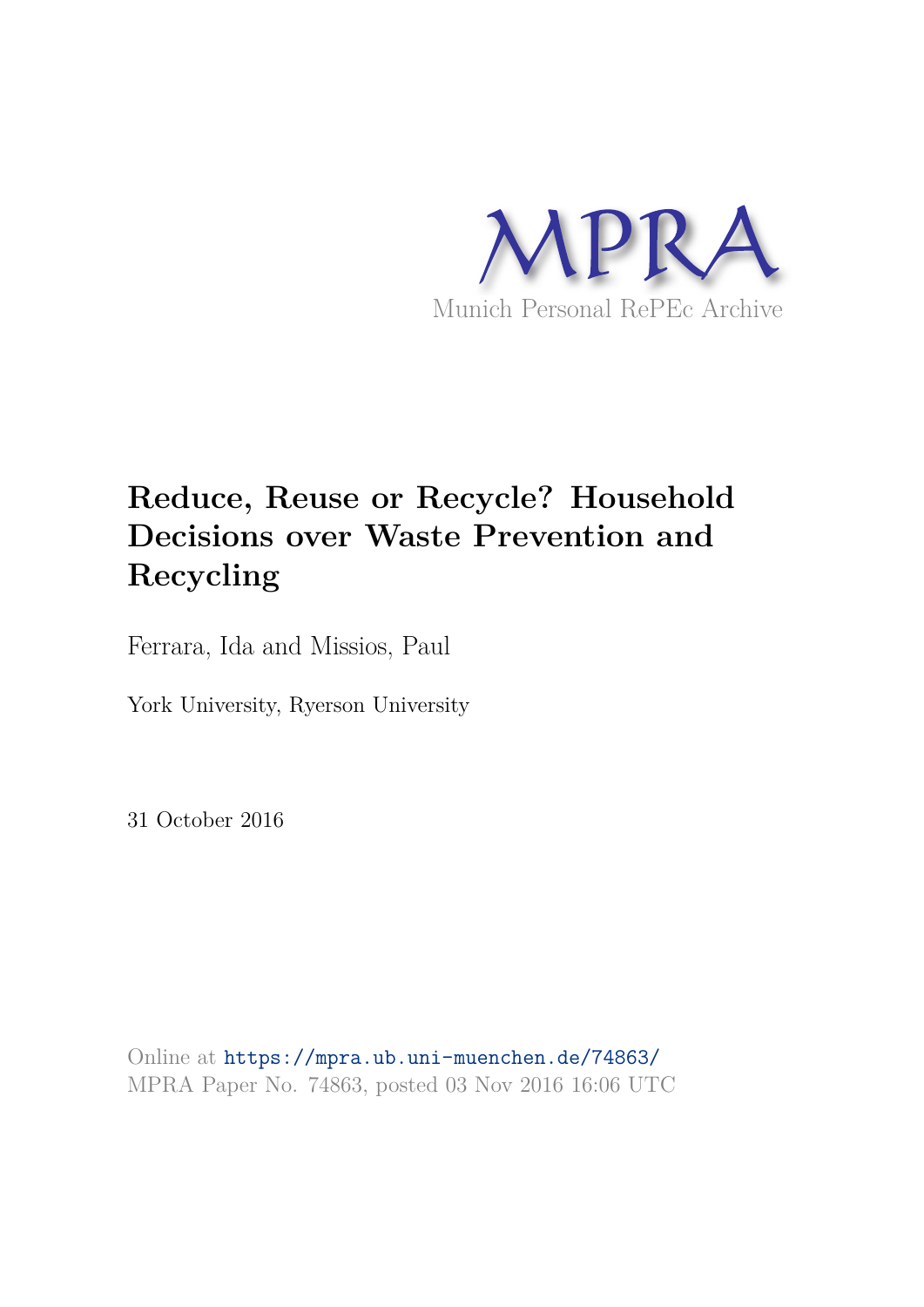# Reduce, Reuse or Recycle? Household Decisions over Waste Prevention and Recycling<sup>∗</sup>

Ida Ferrara† and Paul Missios‡

October 31, 2016

#### Abstract

Households have choices when it comes to reducing waste sent to landfills: reduction of consumption or packaging, reuse of goods purchased, or recycling. In this paper, we adopt a holistic approach to the analysis of these choices as separate but related facets of households' waste management behaviour. Theoretically, households produce waste as a by-product of their consumption and must then deal with it either by curbside disposal or by recycling. To the extent that managing additional waste is costly even if only in terms of time, households may also engage in waste prevention, that is, produce less waste by reducing their consumption level and/or changing their consumption patterns in favour of less waste-intensive products. As curbside disposal, waste prevention and recycling relate to the same problem and are linked via several constraints, we employ a three-equation mixed process estimation strategy which allows for the error terms of the three equations to be correlated. For the study, we rely on an original data set that permits defining waste prevention comprehensively from a list of 19 waste prevention activities, that provides for a more balanced policy representation (in terms of presence versus absence of unit pricing), and that covers a wide range of attitudinal elements, values, and norms. Given the richness of the data set, we also examine individuals' decisions over recyclable items that carry a refundable deposit in terms of both purchasing and returning habits, with particular attention to the interaction between a refundable deposit system and unit pricing.

Keywords: Curbside Disposal, Recycling, Waste Prevention, Unit Pricing, Deposit-Refund System, Values, Norms, Attitudes, Mixed-Process Model.

JEL Classifications: D04, H31, Q53, Q58.

<sup>∗</sup>The authors gratefully acknowledge the financial support from the Social Sciences and Humanities Research Council of Canada (SSHRC).

<sup>†</sup>York University, 4700 Keele Street, North York, Ontario, Canada M3J1P3. E-mail: iferrara@yorku.ca.

<sup>‡</sup>Ryerson University, 350 Victoria Street, Toronto, Ontario, Canada M5B 2K3. E-mail: pmissios@ryerson.ca.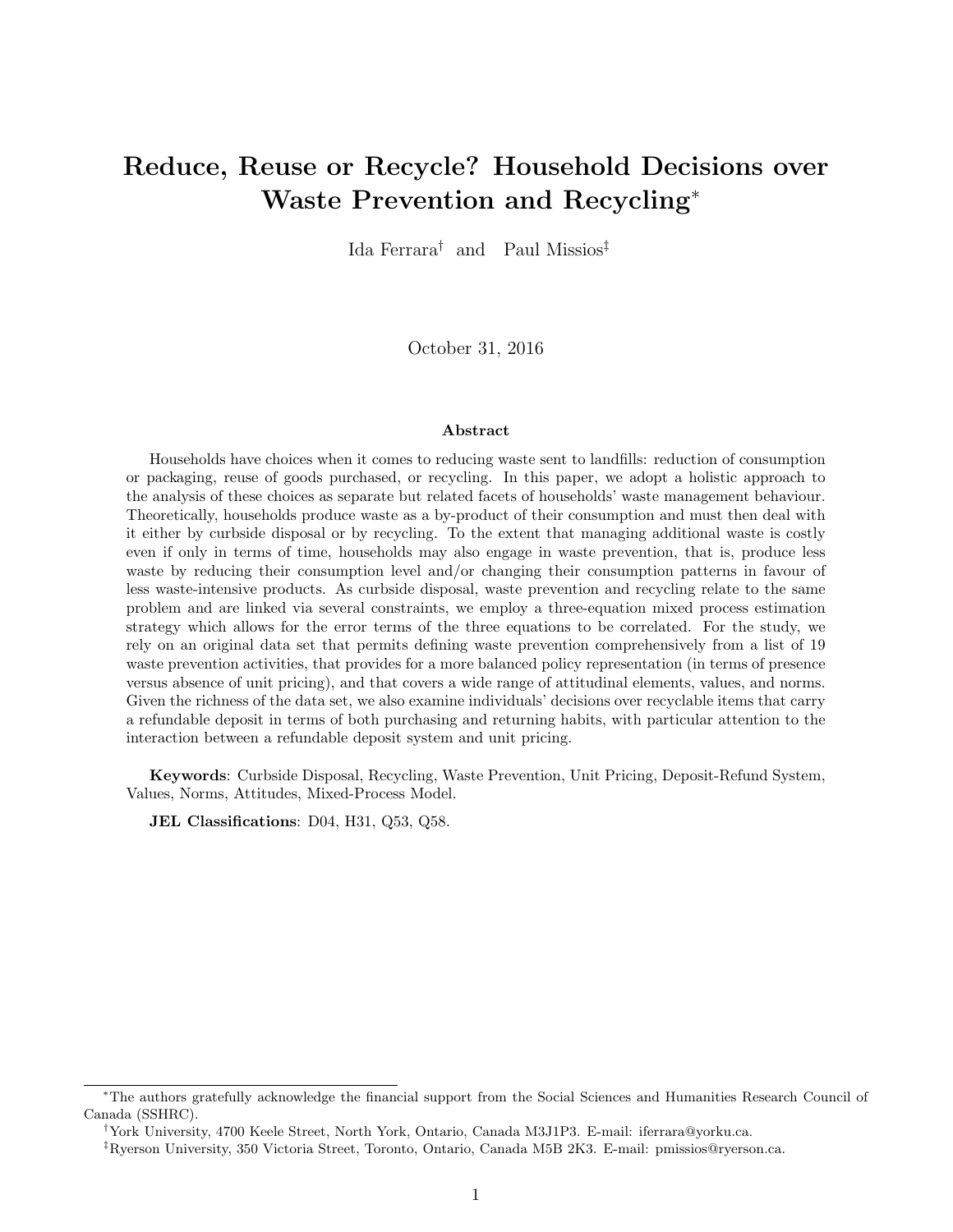# 1 Introduction

Household waste constitutes one of the main components of municipal waste: in 2011, for example, households produced over 75% of municipal waste in Australia, Austria, Belgium, France, Germany, Korea, Luxembourg, Mexico, Netherlands, Norway, Slovak Republic, Switzerland, and United Kingdom, and more than 49% in all OECD countries (OECD, 2013b). Although municipal waste represents only a small fraction of the total waste generated (about 10%), its management and treatment tend to be resource-intensive, often requiring more than one-third of the public sector financial efforts earmarked for the abatement and control of pollution (OECD, 2013b).

From 1990 to 2012, the quantity of municipal waste generated in OECD countries increased by 22.5% from over 537 million tonnes to about 658 million tonnes; municipal waste per capita rose instead by 6% from 500 kg per capita to 530 kg per capita. However, this growth was accompanied by a substantial increase in the proportion of waste recovered through recycling and composting, from 19% in 1990 to 34% 2012, and, correspondingly, a substantial decrease in the proportion of waste landfilled from 60% to 45%, while the proportion of incinerated waste increased slightly from 20% to 22% (OECD 2014). Canada experienced the lowest increase in recovery rate from 22% in 1996 to 24% in 2010, while Italy and the United Kingdom experienced the largest increases from 5% and 7% in 1995 to 37% and 42% in 2011; in 2010, (i) Japan had the lowest recovery rate  $(19\%)$ , followed by Canada  $(24\%)$  and the U.S.A.  $(34\%)$ , while Germany had the largest  $(63\%, (ii)$  Canada had the largest proportion of waste landfilled  $(72\%)$ , followed by the U.S.A.  $(54\%)$ , while Germany and Japan had the lowest  $(0\%$  and  $1\%)$ , and  $(iii)$  Japan had the largest proportion of waste incinerated (76%), while Canada had the lowest  $(4\%)$ .

In addition to improvements in recovery rates, waste increased at a lower rate than private final consumption expenditure for most of the OECD countries over the 1990 to 2012 period: only seven experienced a growth rate in per capita municipal waste in excess of the growth rate in per capita private final consumption expenditure, and, in half of the remaining countries, per capita municipal waste actually decreased.<sup>2</sup> This decrease is certainly emblematic of a move towards more environmentally sustainable consumption patterns, but much work is still needed as large amounts of waste continue to be generated and landfill

<sup>1</sup>Although we do not separate between incineration with energy recovery and incineration without energy recovery due to lack of consistent data across the seven countries and over the 12-year period, most of the incineration within the countries for which we have data was carried out with energy recovery, at least in more recent years. In 2012, France incinerated 32% of its municipal waste with energy recovery and 1% without recovery; in 2010, over 93% of Japan's incineration was with energy recovery; all of the incineration in Italy, U.K., and U.S.A. in the last year for which we have data (2011 in the first two cases and 2010 in the last case) was with energy recovery (OECD, 2014).

<sup>&</sup>lt;sup>2</sup>For the per capita municipal waste growth rates, we use the 1990 and 2012 figures if they are available; otherwise, we use the earliest post-1990 available figure and the latest pre-2012 available figure.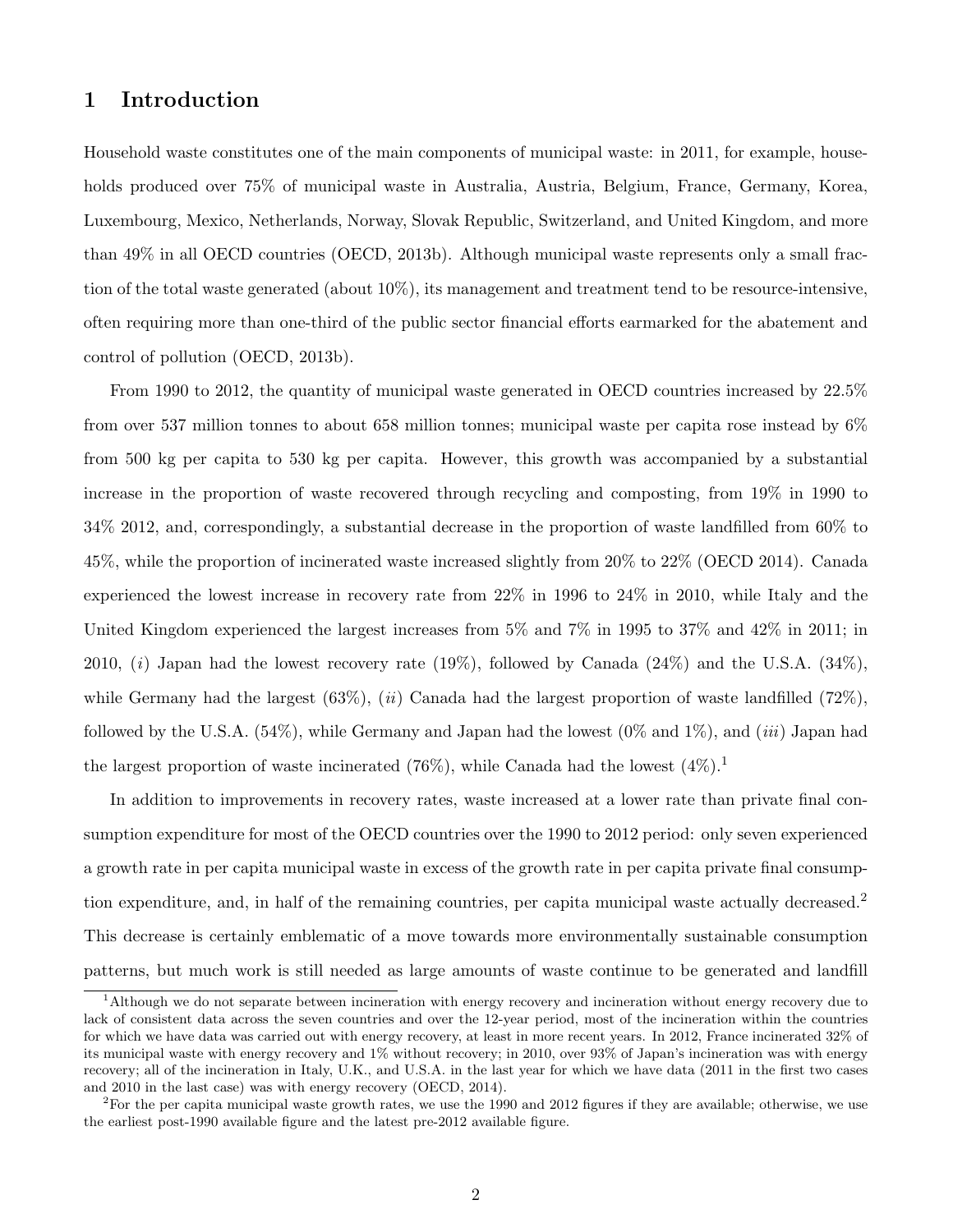remains the main disposal method in most OECD countries.

Much of the focus of academic and policy work in the household waste area has been on improving upon our understanding of what determines households' waste management decisions, most notably with respect to waste disposal and recycling. Not surprisingly, academic interest in the subject matter has shifted away from theoretical formulations of households' waste management, which have characterized the early literature, to empirical analyses informed by, and consistent with, policy makers' waste reduction efforts in response to increased interest in devising policies to induce greener lifestyles and more environmentally sustainable consumption patterns. A common policy approach has entailed an emphasis on encouraging reduction, reuse of products or packaging, and recycling (i.e., the "three R's"). While reducing, reusing, and recycling are distinct facets of waste management, and often treated as separate policy targets, the decision to engage in one activity (e.g., reducing) is not independent of the decisions to engage in the other activities. Accordingly, we offer a comprehensive study of household waste management by jointly modelling the three decisions, contributing to the empirical literature in the area along several fronts.

First and foremost, we examine the determinants of engagement in waste prevention activities. Most of the studies to date focus on waste disposal or recycling or both; the few studies that consider source reduction and, specifically, how it responds to the implementation of unit pricing, draw their conclusions by estimating the effect on a total waste variable, which comprises disposed of and recycled wastes (e.g., Nestor and Podolsky, 1998; Hong, 1999; Van Houtven and Morris, 1999) or includes compostable waste in addition to unsorted and recyclable wastes (e.g., Dijkgraaf and Gradus, 2004), or by comparing the effects on waste disposal and recycling (e.g., Kinnaman and Fullerton, 2000). The only studies that attempt to measure waste prevention directly are Ferrara and Missios (2012 and 2014) but both can only narrowly define waste prevention because of data limitations. However, waste prevention encompasses much more than using refillable containers, reusable bags, paper with recycled content, and products with reduced packaging or toxic content. In this paper, we try to be as comprehensive as possible and include 19 activities, which we list in Table A.1 in the Appendix, in order to gauge waste prevention behaviour more accurately.

A second important contribution of this paper stems from its holistic approach to the study of waste management activities. A common feature of the existing empirical studies of household waste is that they consider waste disposal and reduction activities separately. Due to data constraints, most of these studies examine total discarded waste or recycling and the few that look at more than one activity (e.g., Hong et al., 1993; Fullerton and Kinnaman, 1996; Nestor and Podolsky, 1998; Hong and Adams, 1999; Sterner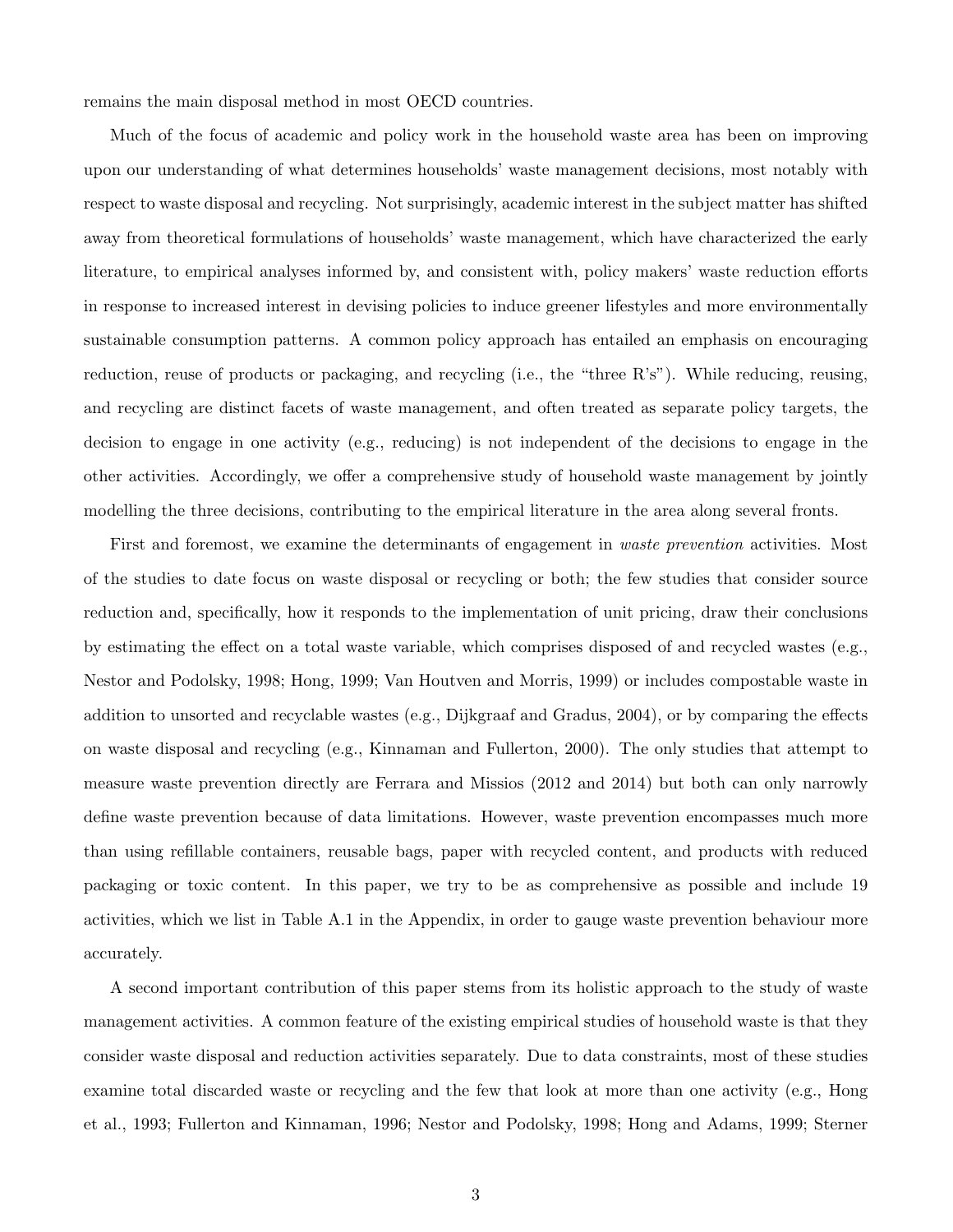and Bartelings, 1999; Van Houtven and Morris, 1999; Kinnaman and Fullerton, 2000; Linderhof et al., 2001; Dijkgraaf & Gradus, 2004; Ferrara and Missios, 2012) treat them as unrelated. The two exceptions are Hong (1999), which adopts a simultaneous equation model to allow for feedback effects between total waste generation and recycling, and Ferrara and Missios (2014), which employs a multivariate binary probit model to estimate the probabilities of specific engagement levels in mixed waste disposal, recycling, and waste prevention jointly but on an individual-specific basis allowing for correlation across the three binary choices. In this paper, we apply a new but extremely flexible procedure that utilizes maximum likelihood estimation (CMP or conditional mixed process) to estimate a three-equation model of household waste management involving a categorical variable for waste disposal, a categorical variable for recycling, and a continuous variable for waste prevention. The flexibility of the CMP module rests upon its ability to deal with a multi-equation system in either a seemingly unrelated regression setup, in which the dependent variables are generated by processes that are independent except for correlated errors, or a simultaneous equation framework, in which endogenous variables influence one another. The most salient features of this tool are that the data-generating processes within the multi-equation system can be mixed, different samples can be used for different models within the system via the inclusion of the Heckman selection model, and switching regressions can be implemented to allow for the modelling of variables to depend on the data.<sup>3</sup>

A third key contribution of this paper relates to the stratified nature of the data collection premised on the requirement that the sample be adequately representative of communities with some sort of unit pricing system to finance garbage collection services; the implication of this policy stratification is that we have a data set which is well balanced in terms of observations from communities with and without unit pricing programs. While the number of communities implementing user fees for garbage collection has increased drastically over the years,<sup>4</sup> the potentially higher administrative burden of unit pricing, likely coupled with monitoring cost concerns associated with the possibility of illegal forms of disposal in response to the program, has resulted in smaller-sized communities favouring the switch to unit pricing. As such communities tend to be under-represented in national and international random sampling of households precisely because of their size, it is challenging to draw conclusive statements about the effectiveness of unit pricing (or lack thereof) when empirical findings do not support the benefits postulated on the basis of theoretical considerations. Of the studies employing household-level data from communities with differing

<sup>3</sup>See Roodman (2011) for a complete description of CMP.

<sup>&</sup>lt;sup>4</sup>In the U.S.A., for example, the number of jurisdictions with some sort of pay-as-you-throw or unit pricing program increased from about 1,000 in 1993 to almost 7,100 in 2006 or about 25 percent of all U.S. communities (Skumatz and Freeman 2007).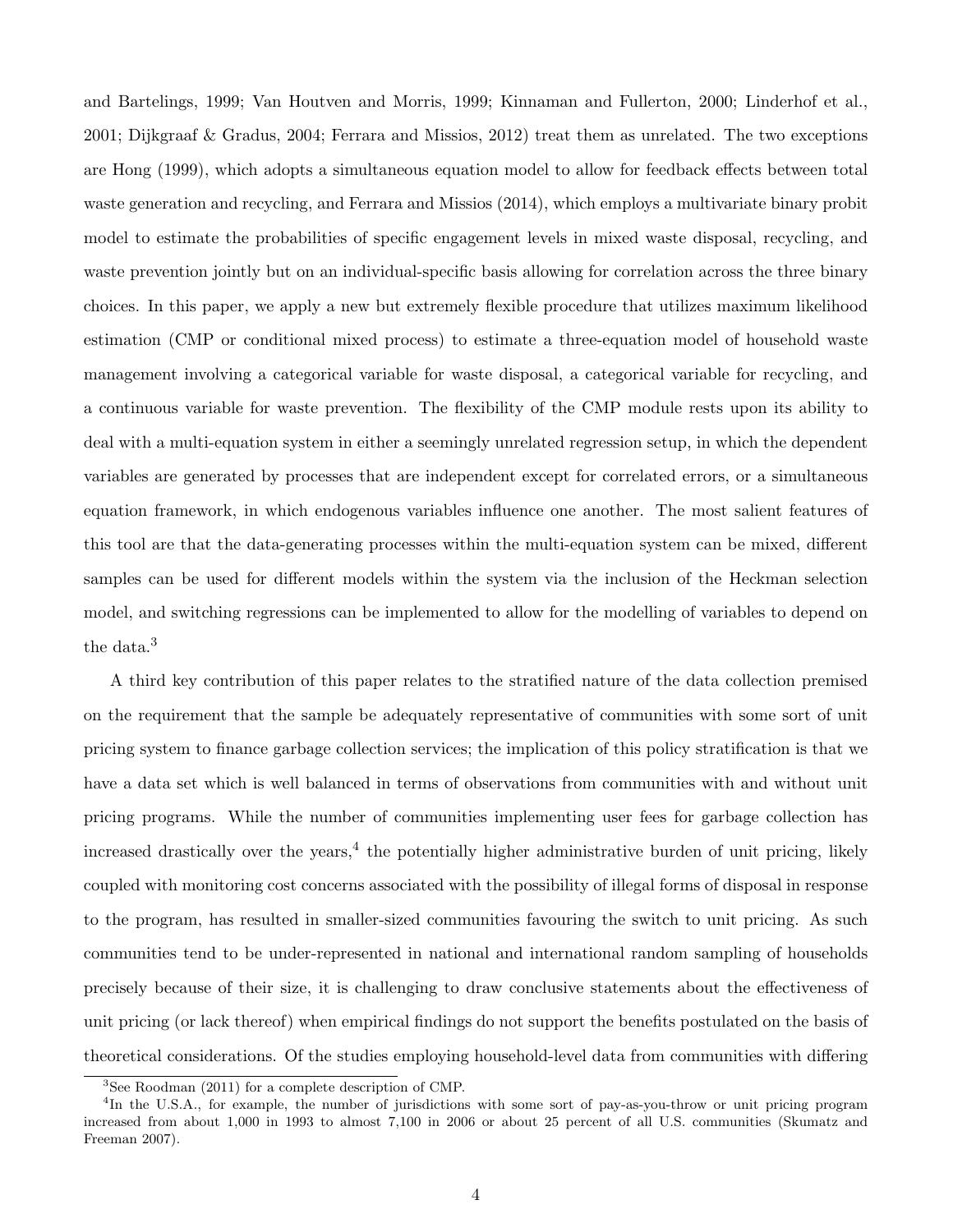policy regimes to fund the collection of curbside waste (e.g., Sterner and Bartelings, 1999; Jenkins et al., 2003; Ferrara and Missios, 2005, 2012, and 2014), all but Ferrara and Missios (2005) lack strong evidence in support of the hypothesis of positive environmental benefits under user charges via less waste disposal, more recycling, and/or more waste prevention. The data sets in Jenkins et al. and Ferrara and Missios (2012 and 2014) share the feature of being under-represented in terms of observations from communities with unit pricing; on the other hand, the data set in Ferrara and Missios (2005), which is however confined to the study of recycling in a single Canadian province (Ontario), is rather balanced with about 40 percent of the surveyed households paying by the bag.

As a final contribution in the empirical analysis of the three waste management strategies, we utilize the most comprehensive survey to date in that it not only covers all aspects of household waste management behaviour (curbside disposal, recycling, and waste prevention) and all factors previously considered in the literature (in separate and independent studies) but it also includes additional elements to capture a range of influences most consistent with a complete view of decision-making and conducive to the study of possible complementarities or substitutabilities across different behavioural motivators.<sup>5</sup>

There are two other themes related to waste management which we consider in this paper as we exploit the richness of the data set. One of the two themes concerns the recycling of different types of materials (glass, plastic, newspapers and magazines, cardboard, aluminum, and food waste); the other theme pertains to the buying and returning of recyclables under a refundable deposit system, two waste management activities which largely remain unexplored in household-level studies. In the former case, the contributions to the literature amount, for the most part, to the same contributions as those above detailed in relation to the three waste management options, namely, (1) a holistic approach that allows to capture possible correlation possibilities between the intensities of recycling different materials, (2) a sample that is more balanced in terms of representation of communities with and without unit pricing resulting from the sample stratification strategy adopted for the data collection, and (3) a comprehensive data set that covers a wide range of behavioural influences. In the latter case, the main contribution to the literature rests upon the questions themselves which, ultimately, should aid in our objective to shed some light on the

 $5$ More recent empirical studies in the area explore the relevance of attitudinal characteristics (e.g., Ferrara and Missios, 2012), the effects of social and moral motives (e.g., Berglund and Matti, 2006; Halvorsen, 2008; Brekke et al., 2010; Ferrara and Missios, 2012 and 2014), and whether policy tools such as unit pricing and mandatory recycling tend to crowd in or crowd out intrinsic motivation for environmentally sound waste management choices (e.g., Ferrara and Missios, 2012 and 2014). The inclusion of attitudinal factors such as environmental concerns, norms, and values as determinants of behaviour reflects the realization that a better understanding of how people formulate judgements and make decisions in the waste area and, more generally, in any environment-related consumption area necessitates approaching decisions from a broader mindset that accounts for the sociological and psychological dimensions of decision making, in addition to the economic dimension, and for the interplay among different types of motivations.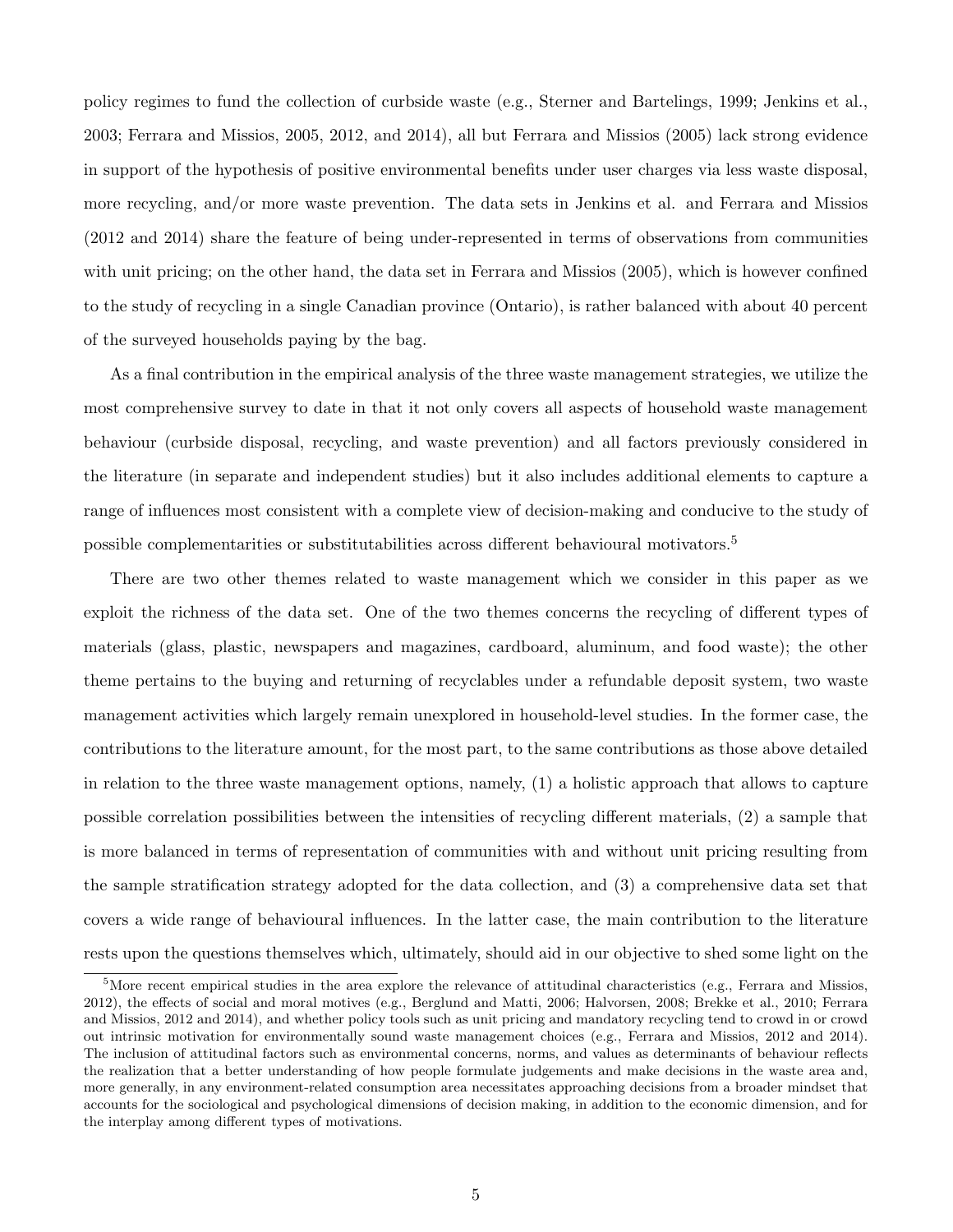effectiveness of refundable deposit systems at encouraging recycling and how it interacts with the presence of unit pricing.

In the section that follows, we detail the empirical framework in terms of our data and variables. We provide the results in section 3. Finally, in section 4, we present concluding remarks.

# 2 Empirical Framework

In this paper, we adopt a holistic approach to the study of the determinants of households' waste management behaviour. Theoretically, households produce waste as a by-product of their consumption and must then deal with it either by curbside disposal or by recycling. To the extent that managing additional waste is costly even if only in terms of time, households may also engage in waste prevention, that is, produce less waste by reducing their consumption level and/or changing their consumption patterns in favour of less waste-intensive products (such as choosing products with less packaging). Households then entertain three options: (1) curbside disposal, (2) recycling, and (3) waste prevention. As these options relate to the same problem and are, in fact, linked via several constraints,<sup>6</sup> it is reasonable to hypothesize that, although we can express the level of engagement in each option in reduced form and thus only as a function of exogenous variables, any unsystematic factor affecting the decision over a particular aspect of waste management has implications for the other aspects: a labour dispute in garbage collection services which affects waste disposal through the error term in the waste disposal equation is likely to affect recycling and waste prevention activities through the error terms in the recycling and waste prevention equations; a technological shock that increases the recyclability of the waste content of consumption goods translates into a positive random effect on waste prevention but is also likely to result into a positive random effect on recycling and a negative random effect on waste disposal.

Hence, the three waste management equations combine into a seemingly unrelated (SUR) system in the sense that no endogenous variable appears on the right-hand side of the other equations; however, their errors are correlated and share a multivariate normal distribution. While estimating the three equations separately would produce consistent estimates of parameters, results would tend to be less efficient as their generating process would ignore the full covariance structure of the multi-equation system. Needless to say, on matters of policy, the ability to predict accurately is particularly relevant as policy adjustments are

 ${}^6$ Constraints linking the various waste management options are: (1) a waste constraint according to which waste production. which is a positive function of consumption, is equal to the sum of waste discarded (legally or illegally) and waste recycled; (2) a time constraint according to which an individual's total time endowment is equal to the sum of amounts of time spent at work, on leisure activities, and on waste management activities (e.g., sorting recyclables); (3) an income constraint according to which total income earned is equal to the sum of expenditures on consumption and waste management (e.g., use fee).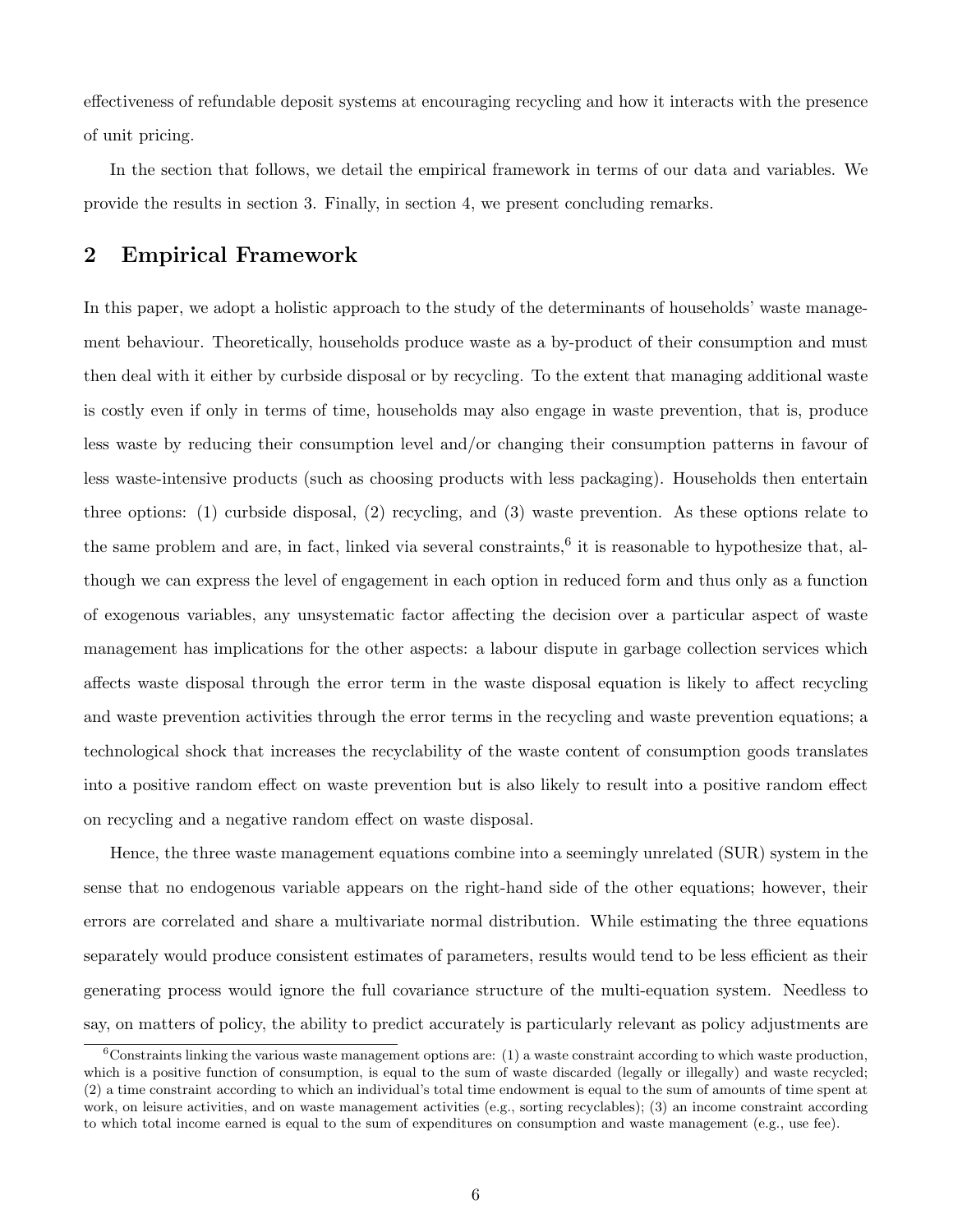administratively costly and politically unwelcoming, especially for large-scale projects.

In addition to estimating the intensity of engagement in curbside disposal, recycling, and waste prevention, we explore the recycling decision more thoroughly by considering behavioural similarities and differences across various recyclables, namely, glass, plastic, newspapers and magazines, cardboard, aluminum cans, and food waste. For the same reasons as those above highlighted in support of the existence of linkages between any two waste management options via unsystematic effects, we postulate that a random event affecting the probability of recycling more of a particular recyclable item triggers random effects in the recycling intensity decisions over the other recyclable materials. We thus estimate the six recycling intensity decisions simultaneously with ordered probit models linked via their error terms.<sup>7</sup>

Finally, given the richness of the data set, we are able to examine individuals' decisions over recyclable items that carry a refundable deposit (that is, glass and plastic bottles and aluminum cans) in terms of both purchasing and returning habits. To the best of our knowledge, this is the first attempt at exploring the interaction between a refundable deposit system for particular recyclables and unit pricing and, specifically, the effects of unit pricing on individuals' decisions over (1) whether to buy containers with refundable deposits and (2) the proportion of containers with refundable deposits returned for partial or full refund (i.e., return intensity).

In estimating the parameters of the regression model for the return intensity decision, we recognize that our sample of individuals who buy containers with refundable deposits may suffer from selection on unobservables as the errors that determine the likelihood of buying containers with refundable deposits may be correlated with the errors determining the proportion of containers returned for refund: individuals may make a decision to buy containers with refundable deposits based on the proportion of containers they would return for refund. To account for said correlation, we estimate the parameters of an ordered probit sample-selection model for the return intensity outcome with selection on buying containers with refundable deposits. Even though our interest is on the ordinal outcome, the model involves two dependent variables as we need to model the sample selection process. We thus have the ordinal outcome (i.e., the return intensity) and a binary variable that indicates whether buying containers with refundable deposits is observed. We model the two dependent variables jointly as functions of the same covariates and normally distributed error terms which may be correlated. Based on the estimation results, however, we can only find support for the hypothesis of correlated error terms for glass containers. We then model the two decisions for

<sup>&</sup>lt;sup>7</sup>We recognize that it would be more accurate to refer to the food waste recycling decision as the composting decision. However, for ease of exposition given the estimation strategy we employ and in accordance with the phrasing of the relevant survey questions with food waste treated as a type of recyclable, we adopt the convention of labelling composting as food waste recycling.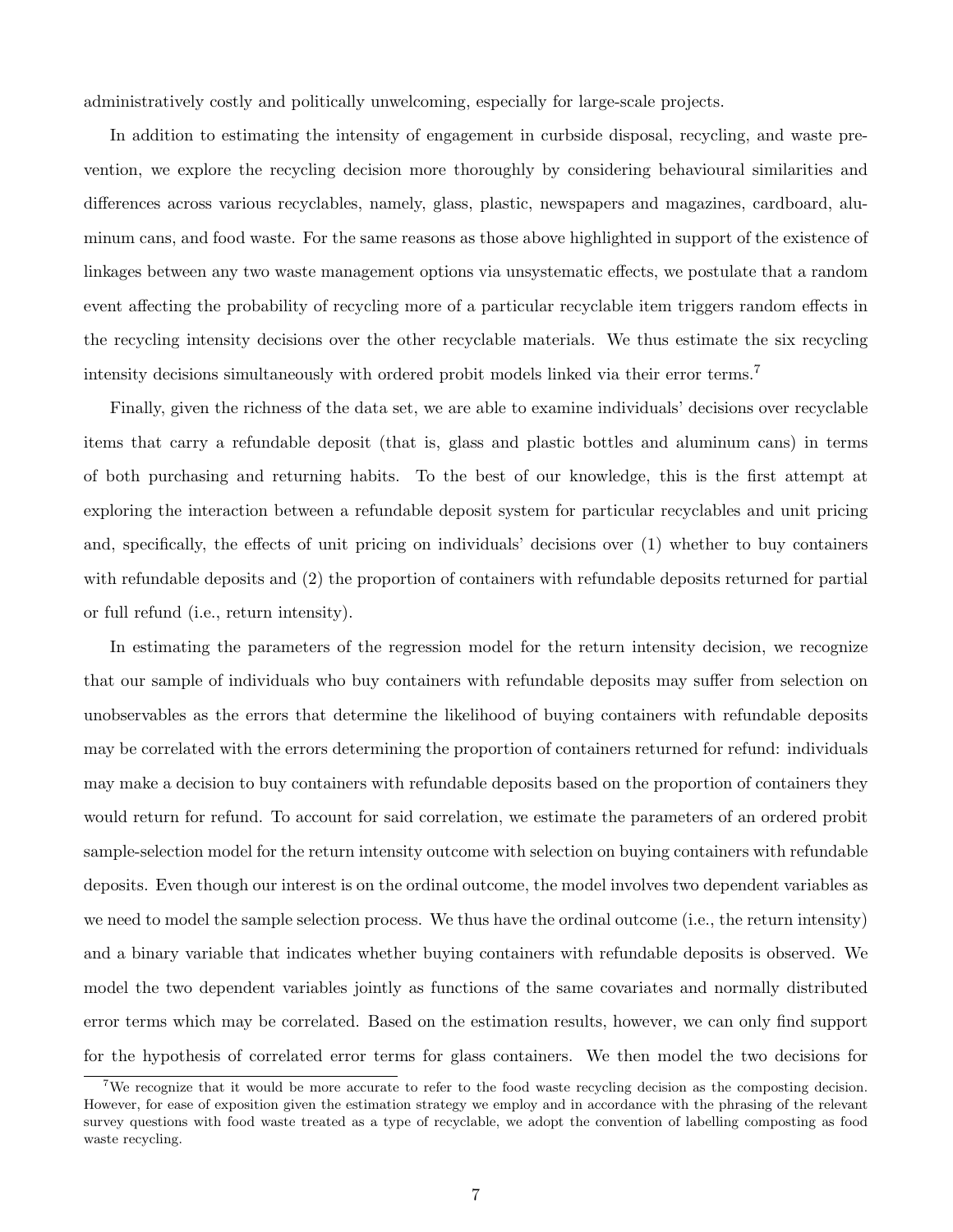plastic containers and aluminum cans separately but also provide the results of the disjoint estimation of the buying and returning probabilities for glass containers.

## 2.1 Data

The collection of the data for our study was funded by SSHRC (Social Sciences and Humanities Research Council) and carried out by GMI (Global Market Insite), now Lightspeed GMI, in 2013 through a webbased panel that involved 11,013 respondents living in target municipalities across the U.S.A. and Canada.<sup>8</sup> One of the major shortcomings of previous studies is the limited number of observations from municipalities with unit pricing. Although user charges are more common nowadays, their use remains rare compared to the flat-fee alternative (e.g., through property taxes) and is often restricted to small municipalities. In order to ensure a well represented sample from communities with some sort of pay-as-you-throw programme for garbage pick-up and disposal, we constrained the data collection to a selected sample of municipalities both in the U.S.A. and in Canada which we chose according to (1) presence/absence of unit pricing and (2) size. In the U.S.A., for each community without unit pricing (NO PAYT), we attempted to identify a community with unit pricing (PAYT) within the same state and, to the extent possible, of comparable size; we could not apply a similar pairing strategy in Canada where communities with unit pricing remain concentrated in the provinces of British Columbia and Ontario, but we did ensure a balance between the PAYT and NO-PAYT communities in terms of number of communities and number of respondents within each group. Finally, to retain the possibility of accounting for community-specific effects in the empirical analysis, we tried the ensure that we would have at least 100 observations per community; in all but four cases, which fall under the PAYT category in Canada, we met the threshold.<sup>9</sup>

In determining the target communities, we did not attempt to differentiate across different types of unit pricing mechanisms out of practical considerations, that is, to avoid an additional layer of target restrictions which would have complicated and likely incapacitated the data collection, but we did include in the survey a question about garbage collection financing mechanism in one's community and provided the following options: (1) property taxes, (2) volume-based unit charge/price (per bag, container/cart, etc.), (3) weight-based unit charge/price (per kilogram, pound, etc.), (4) frequency-based charge/price, (5) other, and (6) don't know. Interestingly, 28% of the respondents do not know how they pay for their

<sup>8</sup>See Table A.2 in the Appendix for summary information about the selected municipalities.

<sup>9</sup>We provide the list of communities by country (U.S.A. or Canada) and type (PAYT or NO PAYT) in Table A.2. We have four regions, each consisting of 14 communities: regions 1 and 2 include PAYT and NO-PAYT communities from the U.S.A.; regions 3 and 4 include PAYT and NO-PAYT communities from Canada. Of the 11,013 responses collected, 25% are from region 1, 28% from region 2, 23% from region 3, and 24% from region 4; 48% of the responses are thus from PAYT communities. For the Canadian panel, a French version of the questionnaire was available and 5% of the 5,128 Canadian participants, mostly from Montreal and Quebec City, opted for it (see Table A.5).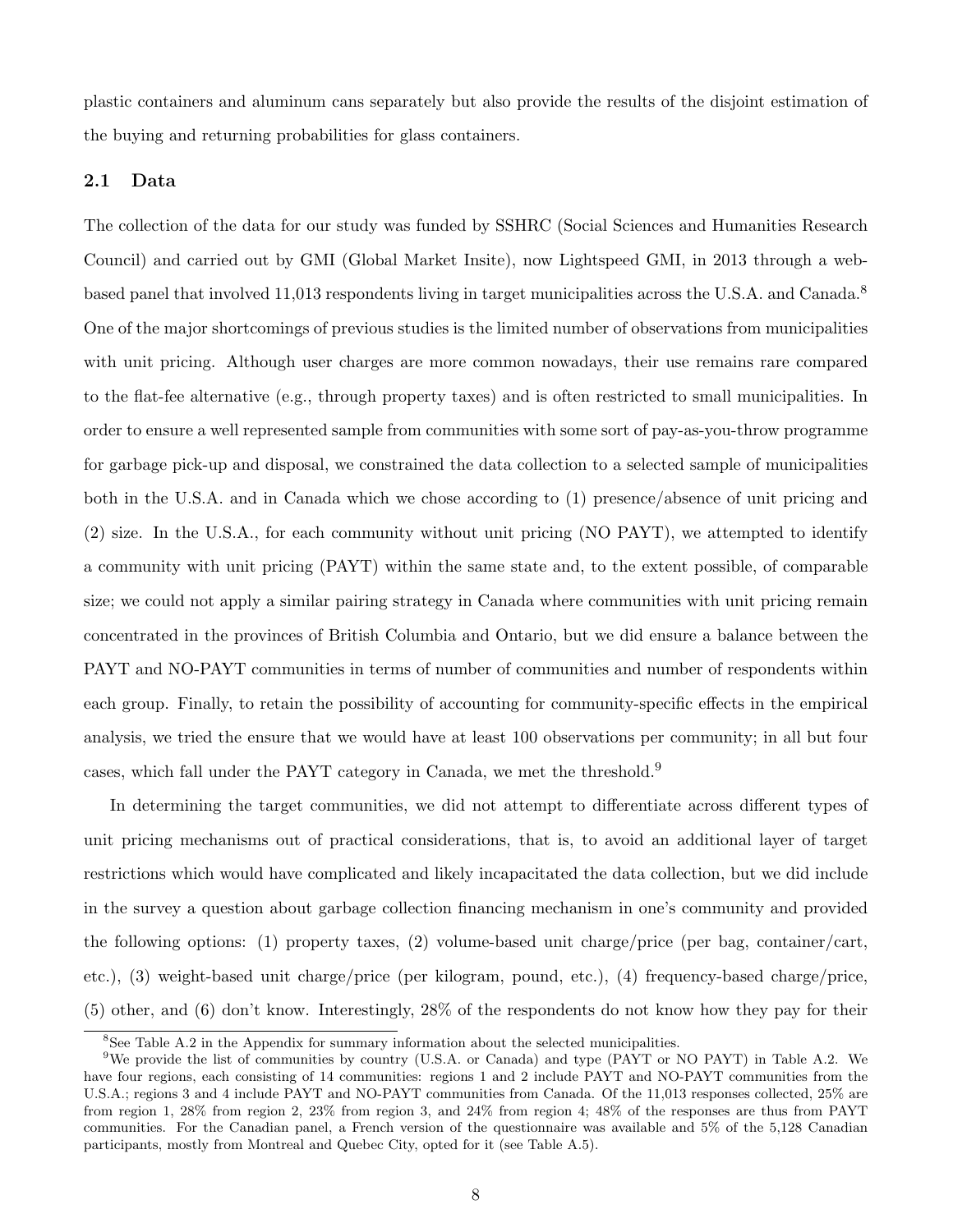garbage collection and disposal, 10% indicate other types of mechanisms, 44% list property taxes, 9% pay by volume, 1% pay by weight, and 10% pay according to frequency. It is clear that, aside from a large number of uncertain individuals, there is quite a bit of discrepancy between how garbage collection is financed and how individuals perceive it to be financed. This discrepancy provides us with an additional opportunity to examine the effectiveness of unit pricing by separating between the informed and uninformed respondents within the same policy region through the inclusion of a variable interacting the policy region with the perceived garbage collection financing mechanism; this discrepancy also gives us a chance to consider the relevance of the information dimension of waste management.

Based on the figures in Table A.4 in the Appendix, which gives a cross-tabulation of respondents by region and answer to the question about garbage collection financing mechanism, we note that (1) U.S. respondents are more likely to be unaware of how their garbage collection is financed than Canadian respondents are (32% and 34% in regions 1 and 2 versus 20% and 22% in regions 3 and 4), (2) respondents from PAYT communities are as likely to be unaware as those from NO-PAYT communities are, (3) respondents from PAYT communities are more likely to be misinformed about how their garbage collection is financed than respondents from NO-PAYT communities are (15% versus 6% in the U.S.A. and 66% versus  $2\%$  in Canada),<sup>10</sup> (4) U.S. respondents are more likely to suggest paying for garbage collection through a mechanism other than one based on property taxes, volume, weight, or frequency than Canadian respondents are (13% and 14% in regions 1 and 2 versus 4% and 6% in regions 3 and 4), and (5) Canadian respondents are more likely to report paying for garbage collection through property taxes when their communities rely on unit pricing but less likely to report paying user fees when their communities rely on property taxes than U.S. respondents are  $(66\%$  versus  $15\%$  and  $2\%$  versus  $6\%$ ). The last point may relate to the age difference between U.S. and Canadian unit pricing programs, with the latter relatively new compared to the former; as we can expect a time lag between the implementation of a new program and the realization of its implementation through experience, respondents with less experience are more likely to be misinformed.

## 2.2 Variables

As we consider separate but related decisions in this paper, to avoid cluttering the exposition, we structure the discussion in this subsection under two headings: one about the dependent variables corresponding to the three waste management decisions (garbage disposal, overall recycling, and waste prevention), the

 $10$ These figures simply reflect the proportions of respondents reporting paying for garbage collection through property taxes in PAYT communities and through volume- or weight-based fees in non-PAYT communities.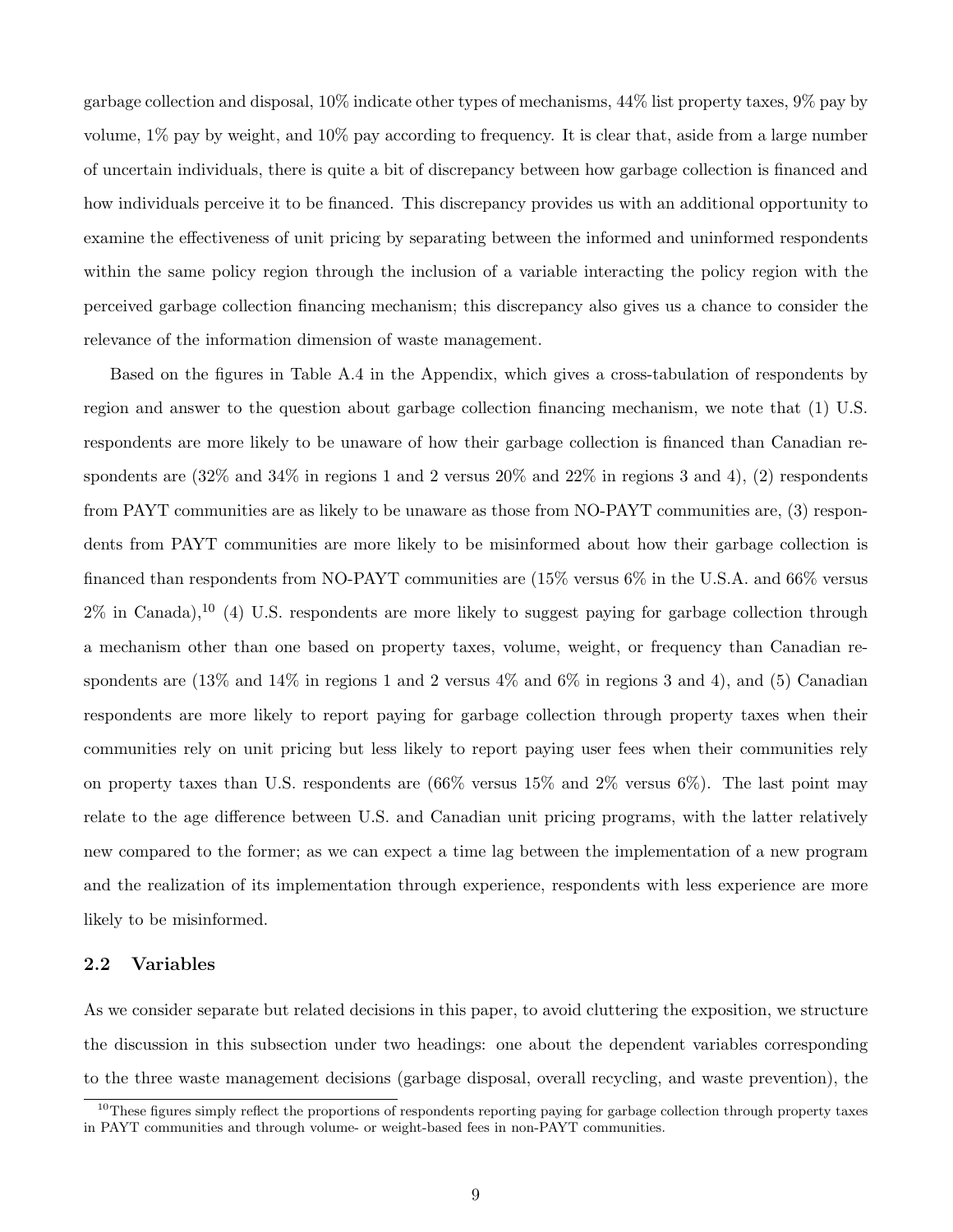six material-specific recycling decisions (glass, plastic, newspapers and magazines, cardboard, aluminum cans, and food waste), and the purchase and return decisions of returnable containers under a refundable deposit system; the other about independent variables broken down by type and whether they matter in all or a subset of the decisions.

#### 2.2.1 Dependent Variables

In designing the questionnaire, we made sure to include a fairly comprehensive set of questions that would provide a good measure of waste prevention efforts. To date, very little is known about household waste prevention; due to data limitations, household waste management studies have in fact focused on waste disposal and recycling. To our knowledge, the only studies that try to address the waste prevention dimension of household waste management are Ferrara and Missios (2012) and Ferrara and Missios (2014). However, in both instances, waste prevention can only be narrowly defined based on two questions: in the 2012 paper, participation in waste prevention is proxied by the act of taking recycling logos into account during purchasing decisions, while extent of participation in waste prevention is proxied by how regularly (from never to always) refillable containers are purchased/used; in the 2014 paper, engagement in quantitative waste prevention is equated with regularly using refillable containers and reusable bags, while engagement in qualitative waste prevention is equated with regularly using paper with recycled content and products with reduced toxic content.

In this paper, we employ a list of 19 questions covering a wide range of waste prevention activities and can thus measure waste prevention more comprehensively and accurately. In deciding about whether and how to combine the 19 statements to measure engagement in waste prevention, we use the Cronbach's  $\alpha$ to determine the degree to which the 19 statements measure the same construct. With an  $\alpha$  value of 0.92, there is excellent internal consistency which does not improve but falls slightly if we remove one at the time each of the 19 items (see Table A.5 in the Appendix);<sup>11</sup> we are thus confident that we can combine the 19 items into a single index and do so by employing weighting based on factor analysis (W PREV FA).

Given the ordinal nature of the variables associated with the 19 statements, we carry out factor analysis using the matrix of polychoric correlations as opposed to the matrix of Pearson correlations which assume interval measurement scales and are thus not suitable for studying the degree of association between categorical variables. If we think of two ordinal variables as resulting from discretizing or categorizing continuous random variables, the polichoric correlation between two ordinal variables is then the maximum likelihood estimate of the correlation between the two unobserved continuous variables that underlie the

<sup>&</sup>lt;sup>11</sup>As a rule of thumb, internal consistency is acceptable if  $0.7 \le \alpha < 0.8$ , good if  $0.8 \le \alpha < 0.9$ , and excellent if  $\alpha \ge 0.9$ .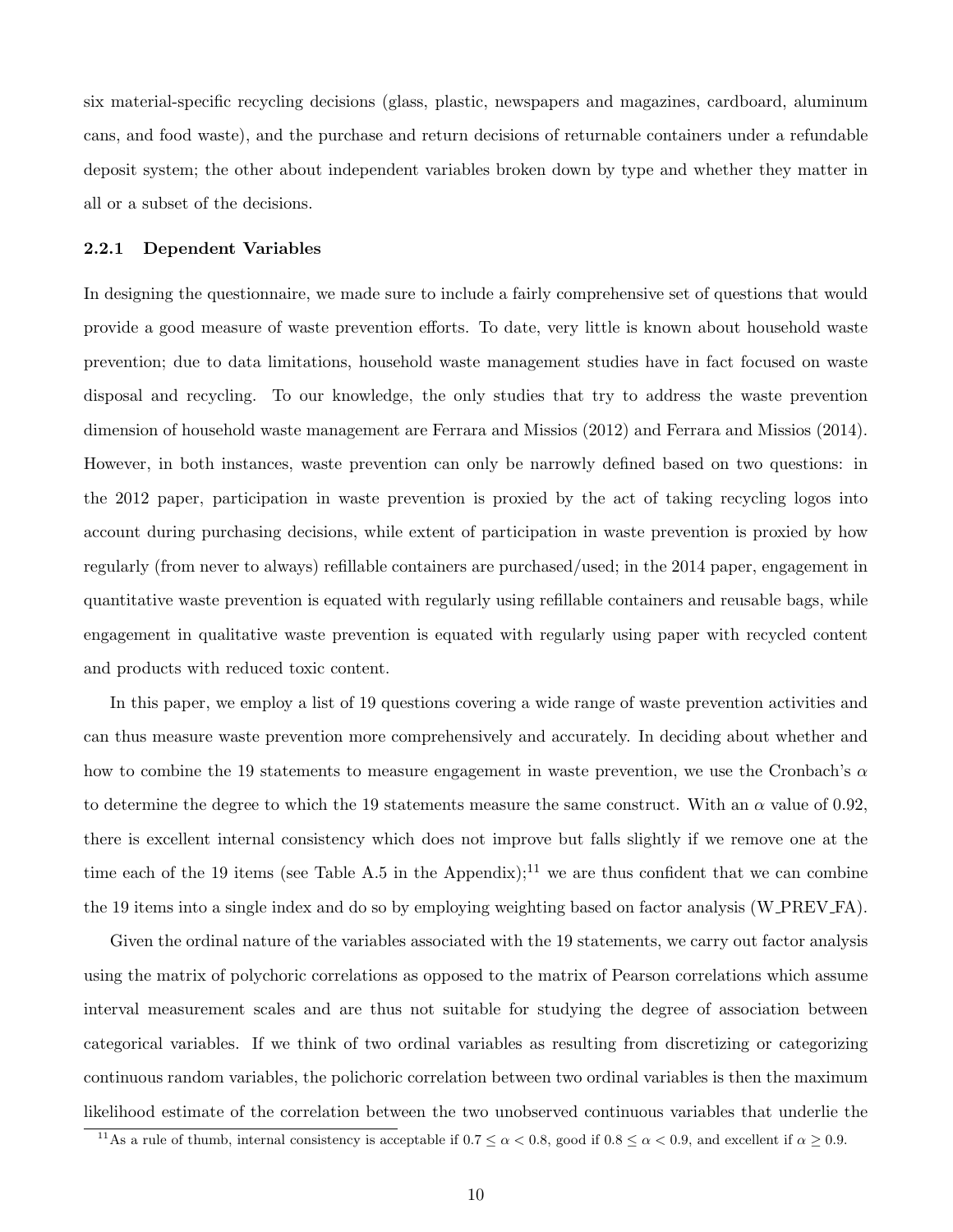two observed ordinal variables under the assumption that the two unobserved continuous variables follow a bivariate normal distribution. Although we reject the hypothesis of normally distributed data based on both the likelihood ratio test, with  $\chi^{2(15)} = 981.9$ , and the Pearson goodness of fit test, with  $\chi^{2(15)} = 1016.43$ , we justify the use of the polychoric coefficient matrix by relying on the discussion in Pearson and Heron (1913) which demonstrates that, even with markedly skewed distributions, the Gaussian theory gives first approximations of the correlation coefficients within  $\pm 0.05$  of their true values; hence, for the purpose of computing polychoric correlation coefficients, and particularly for large samples, whether the actual joint distribution differs from the normal distribution is practically inconsequential.

To construct a waste prevention index using the factor analysis results, we adopt the same methodology as in Nicoletti et al. (2000), cited in OECD/JRC (2008), which involves weighting at two levels: (1) the intermediate weighting of the detailed items associated with each of the extracted factors according to their contributions to the variance explained by the factor and (2) the final weighting of the extracted factors according to their contributions to the variance in the data. In extracting the number of factors to retain upon applying the principal-component factor method to the analysis of the matrix of polychoric correlation coefficients,<sup>12</sup> we follow the standard practice of focusing on factors that  $(1)$  are associated with eigenvalues larger than unity, (2) individually contribute to the overall variance of the data by more than 10 percent, and (3) cumulatively contribute to the overall variance of the data by more than 60 percent. After identifying the number of factors necessary to represent the data, we rotate the factors in an attempt to minimize the number of basic items that have a high loading on the same factor, thus simplifying the interpretation of the results as, after rotation, each item is associated with only one factor and each factor represents only a small number of items. From the initial (pre-rotation) factor solution, we identify three factors to retain which satisfy the first and third of the above three requirements;<sup>13</sup> we then rotate these factors via the orthogonal "varimax" rotation method (with Kaiser normalization), the most common of the rotation methods, which maximizes the sum of the variances of the squared loadings across the factors. Upon rotation, we compute squared loadings and scale them to unity sum, we assign items to factors based on the magnitude of their scaled squared loadings and thus associate items C, J, K, L, N, and S with factor

<sup>&</sup>lt;sup>12</sup>There are several methods to analyze the correlation matrix: principal factor, principal-component factor, iterated principal-component factor, and maximum-likelihood factor methods. By the principal-component factor method, linear combinations of the basic indicators are formed such that the first component (combination) accounts for the largest amount of variability in the data, the second component, which is uncorrelated with the first, for the next largest amount, and so on so forth. As noted in OECD/JRC (2008), factor extraction by the principal-component factor method is the most common approach, preferred in the development of composite indicators because it is simple and allows for the construction of weights reflecting the information content of individual indicators.

 $^{13}$ In the initial factor solution, the eigenvalues of the first three factors are 8.9513, 1.53351, and 1.01216, respectively; the corresponding proportions of variance accounted for individually are 47.11 percent, 8.07 percent, and 5.33 percent, so that the first three factors explain 60.51 percent of the overall variance of the data.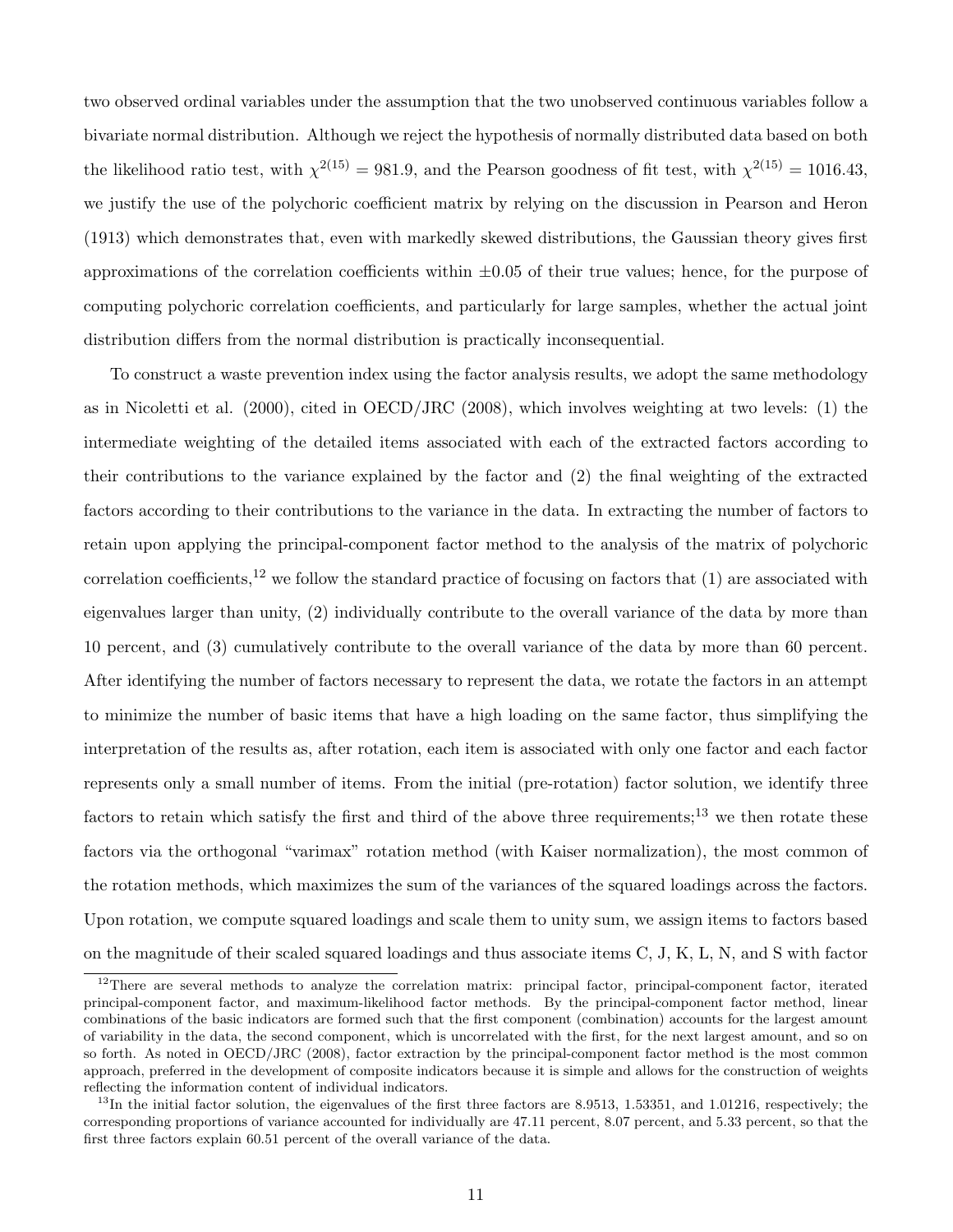1, items A, B, D, E, F, and G with factor 2, and items H, I, M, O, P, Q, and R with factor 3, and, finally, we re-scale the relevant squared loadings within each factor to unity sum and multiply the re-scaled squared factor loading of each item by the proportion of the variance explained by the factor representing the item. We provide a summary of the computational steps on the post-rotation results in Table A.6, with the last column containing the weights corresponding to the various items which we use in constructing an index measuring the extent of engagement in waste prevention.

For the garbage disposal and recycling decisions, the construction of the dependent variables is much more straightforward as we only have to deal with two questions in the former case and with one question in the latter case. For the garbage disposal decision, we define the dependent variable  $(GARBAGE)$  as the interval within which the average number of full standard-sized bags disposed of at each collection falls. In constructing this variable, we rely on two questions: one question pertains to how garbage is placed at the curb, that is, whether by bag or by container/cart and, if by the latter option, in which size; the other question relates to the number of full or partially full standard-sized bags or containers/carts placed, on average, at the curb per collection.<sup>14,15</sup>

For the recycling decision, we construct an ordinal variable (REC\_PROP) which gives the proportion of recyclables that is recycled, excluding containers returned for refunds of deposits. This variables takes on values from 1, which denotes zero recycling, to 5, which denotes 100 percent recycling, with 2, 3, and 4 thus representing 25 percent, 50 percent, and 75 percent, respectively. We adopt the same value assignment strategy for the material-specific recycling decisions: an ordinal variable giving the proportion of recyclable Y actually recycled  $(PROP_Y)$ , where  $Y =$  glass, plastic, newspapers and magazines, cardboard, aluminum cans, and food waste, respectively, which we employ in the joint estimation of the recycling decisions across the six types of recyclables.

The last two dependent variables we construct relate to our analysis of refundable deposit systems: the proportion of type-Z (glass containers, plastic containers, or aluminum cans) containers/cans returned for refund (*PROP\_Z\_RET*), and an indicator for buying type-Z containers/cans (*PROP\_Z\_BUY*).

<sup>&</sup>lt;sup>14</sup>We conjecture that a partially full bag/container/cart, other than the last one reported, is equivalent to 75 percent of a full bag/container/cart and the last partially full bag/container/cart is equivalent to 50 percent of a full bag/container/cart. For respondents disposing of garbage in containers/carts, we convert the number of containers/carts into standard-sized bags using that a standard bag corresponds to a 16 gallon container/cart and that the size of a container/cart is equal to the mid-point of its size range. For the few cases in which respondents report using containers/carts of different sizes, we derive the equivalency in terms of standard-sized bags based on the average size of the containers/carts used.

 $15$ In Table A.7, we provide a visual of the interaction possibilities between the two questions (one about disposal option, that is, whether by bag or container/cart; the other about quantity of bags or containers/carts). In some cases, there exist discrepancies (e.g., reporting to place bags at the curb but providing the quantity only in terms of containers/carts). In the Table, we include the number of cases for each interaction possibility and indicate how we determine quantity of bags in each case.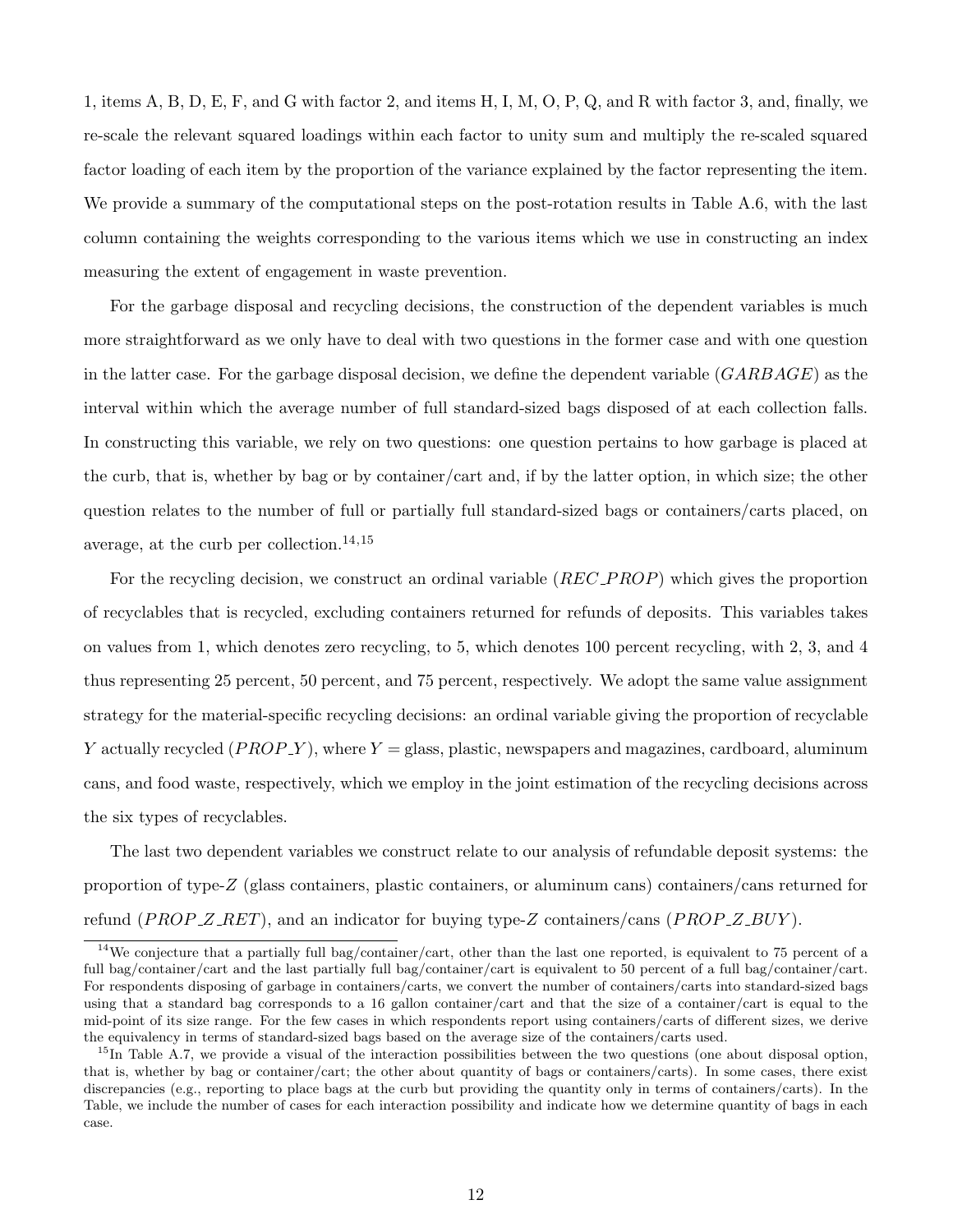#### 2.2.2 Independent Variables

In understanding the various household waste decisions we consider in this paper, we account for different types of determinants, from the typical individual, household, and contextual characteristics, which are common across the three waste management strategies under scrutiny (i.e., garbage disposal, recycling, and waste prevention), to attitudinal factors, to policy instruments.<sup>16</sup> Beginning with the common variables, we have gender and age of respondent as the only individual characteristics. For household characteristics, we have: household age distribution, highest level of formal education achieved in household, and household income. For contextual characteristics, we have: number of years spent in neighborhood, ownership of residence, and type of residence. To the extent that the contextual characteristics are more about the local context, they are not as likely to be relevant in the waste prevention decision as they are in the garbage disposal and recycling decisions which have more of a local dimension than waste prevention does.

In terms of attitudinal factors, we include some generic statements about trust in key bodies and the environment and some specific to waste prevention and recycling, each measuring the extent of agreement on a scale from 1 to 5, with 1 indicating strong disagreement and 5 strong agreement. For trust, we have: (1) governments are trustworthy, (2) environmental non-governmental organizations (NOGs) are trustworthy, and (3) producers and retailers are trustworthy, with the latter variable likely to be of greater influence in the waste prevention decision which, in many respects, is a consumption decision and thus reliant on information from producers and retailers. For the environment, we have: (1) the state of the environment is of concern  $(ENVCNCRN)$ , (2) individuals can contribute to a better environment  $(BETTRENV)$ , (3) environmental impacts are frequently overstated  $(OVRSTATE)$ , (4) environmental issues should be dealt with primarily by future generations  $(FUTRGNRS)$ , (5) environmental issues will be resolved primarily through technological progress  $(TECHP ROG)$ , and  $(6)$  environmental policies introduced by the government to address environmental issues should not cost extra money (NOTCOSTS). Combining the 5 statements about the environment into an environmental attitude index is not an option with a Cronbach's  $\alpha$  value of 0.59, which improves only marginally increasing to 0.61 when we omit the last statement and decreases when we omit anyone of the other statements, and an average inter-item covariance of 0.21.<sup>17</sup>

Additional attitudinal factors we account for in the empirical analysis relate to a single activity, which we refer to, in what follows, as activity X, where X can be either recycling or waste prevention. Hence, we have:

 $16$ See Table A.8 in the Appendix for a complete listing of the variables by type.

 $17$ Poor internal consistency across statements 2 through 6 is also found in Ferrara and Missios (2014) based on a different data set which was put together in 2008 as part of an international study of household environment-related consumption.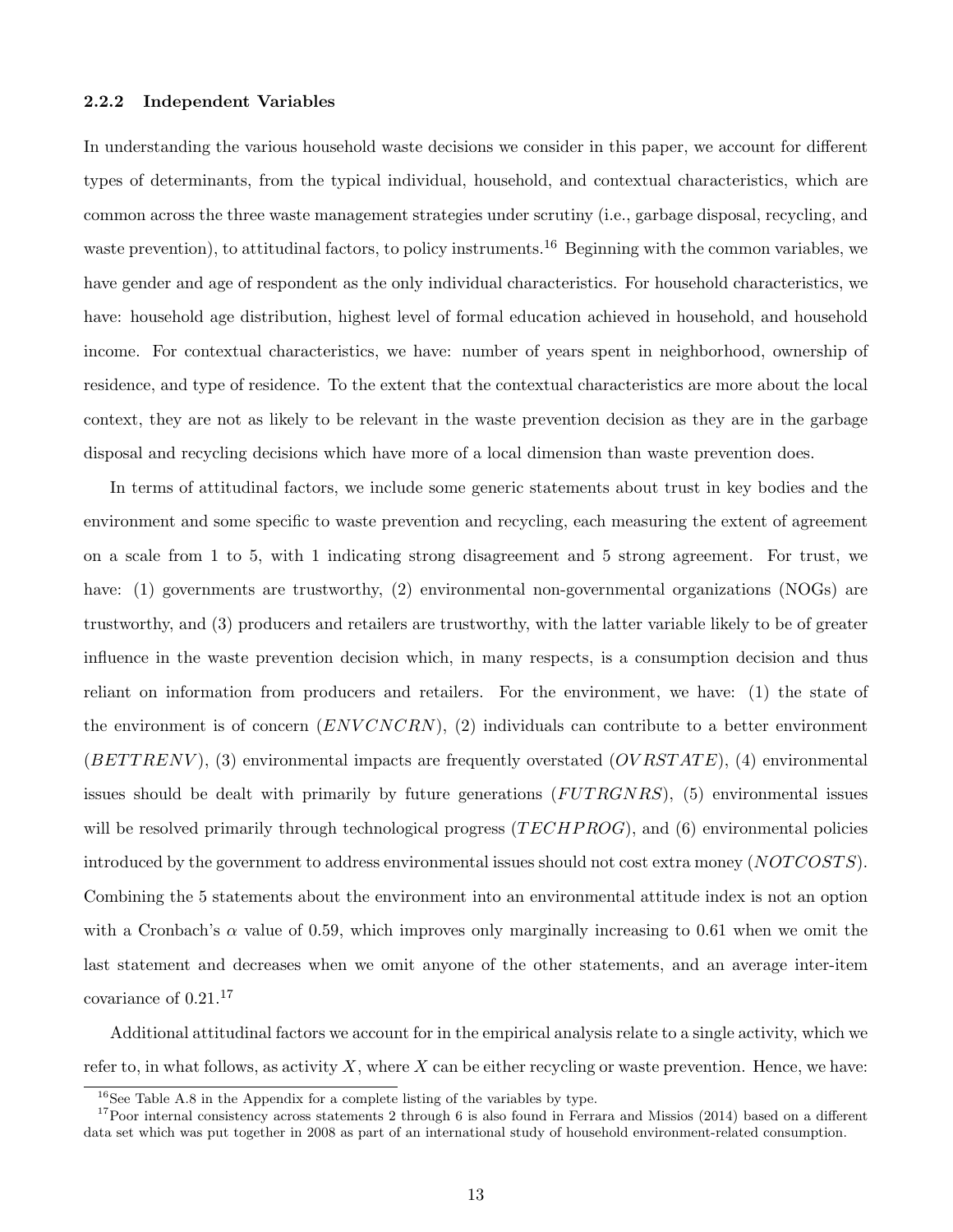(1) X is an essential part of our culture  $(CULT X)$ , (2) X is the right thing to do  $(RIGHT X)$ , (3) X protects the environment  $(ENVIR.X)$ , and (4) there is social pressure to engage in X (PRESSURE X). In addition to variables that reflect how activity  $X$  is viewed, we include a number of variables that measure on a scale from 1 (no influence) to 5 (extremely influential) the level of influence of social  $(SOCIALMOTX)$ and moral  $(MORAL_MOTX)$  motives and of several triggers, namely, local government's support, local government's requirement, consumer organization's involvement, and local media education programs. To our knowledge, there are no studies, including the two mentioned above (Ferrara and Missios, 2012; Ferrara and Missios, 2014), that look at the cultural, moral, and social dimensions of waste prevention and address the questions of how the perception that waste prevention is a cultural, moral, or social phenomenon plays out in waste prevention decisions, how moral and social considerations influence the level of engagement in waste prevention, and how effective public/community support and education are as triggers of waste prevention behaviour. Although there are studies that consider the impact of social and moral motivations on recycling behaviour (e.g., Berglund, 2006; Halvorsen, 2008; Ferrara and Missios, 2012 and 2014), the questions around the cultural, moral, and social dimensions of recycling and the effectiveness of public/community support and education as triggers of recycling behaviour are novel.

The availability of data on both motivations and triggers allows us to introduce interaction variables to determine whether the effectiveness of triggers hinges upon the presence of motivations. According to Fogg's behaviour model (Fogg, 2009), for individuals to take target actions, they must have sufficient motivation, sufficient ability, and an effective trigger. These three factors must be present at the same instant for a target behaviour to occur; however, while there is some sort of trade-off between motivations and abilities in the sense that the target behaviour can occur when ability is low provided that motivation is high and vice versa, although both factors must be at some non-zero level, triggers are needed even when both ability and motivation are high. Fogg speaks of a behaviour activation threshold, corresponding graphically to the locus of the combinations of motivation and ability levels above (below) which triggers can (cannot) induce the target behaviour, and of three types of triggers with functions linked to different combinations of motivation and ability levels. When individuals are motivated but lack (or perceive to lack) the ability to accomplish a task, a facilitator trigger is needed to emphasize the ease with which the task can be carried out; when individuals are able but lack motivation, a spark trigger is needed which includes a motivational element; when individuals are both able and motivated, a signal trigger is needed to remind them of the task.

In his discussion of motivation, Fogg identifies three core motivators, each with two sides: the plea-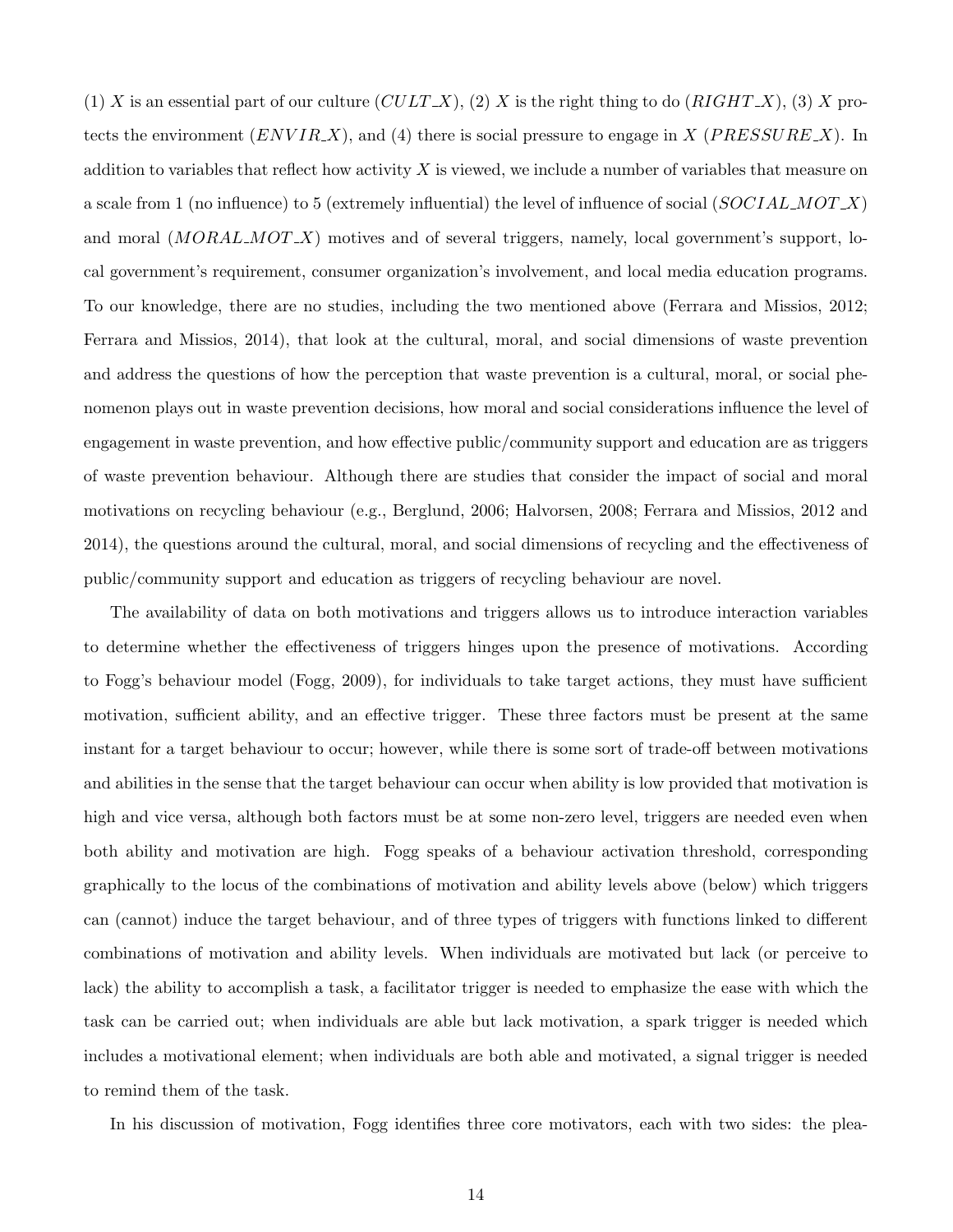sure/pain motivator, the hope/fear motivator, and the social acceptance/rejection motivator; hence, people may act to feel pleasure or avoid pain, in the hope that something good is going to happen or out of fear that something bad is going to happen, and/or to gain social approval or avoid social disapproval. In the context of our study, we can capture these three motivators through a moral motivation variable which measures the importance of feeling good about oneself (thus, pleasure), an environmental motivation variable which relates to the anticipation of environmental benefits (thus, hope), and a social motivation variable which measures the importance of neighbours (thus, social approval). Of the four triggers we are able to define with the data collected, we can think of local government's support and citizen/consumer organization's involvement as signal triggers if their function is to remind individuals of why activity  $X$  is important or as spark triggers if their function is to motivate individuals to engage in  $X$ , likely through the social acceptance/rejection motivator; as well, we can think of local media education programs as facilitator triggers if they serve to simplify the task of engaging in  $X$  by highlighting ways in our daily lives in which we can support  $X$  or as spark triggers if they serve to motivate through any of the three above mentioned motivators. If, for a given ability level, triggers are more effective among highly motivated individuals, we expect the signs of the coefficients associated with the variables interacting the three motivators with the three triggers to be positive.

Two additional interaction variables we construct and include into the analysis address the question of whether beliefs translate into motivations as we would expect: for individuals who believe that  $X$  is the right thing to do, moral motives are likely to matter more in decisions about  $X$ ; similarly, for individuals who believe that there are social pressures to engage in  $X$ , social motives are likely to be of greater relevance. Related to the above variables, we also consider the interaction between the belief that  $X$  is the right thing to do and social motives and the interaction between the belief that there are social pressures to engage in X and moral motives; the relevance of these interactions extends beyond the scope and focus of this paper, which is about understanding waste management activities, to encompass a broader question about whether moral and social considerations are consistent with one another, that is, whether we are more or less likely to be socially (morally) motivated to take an action if we believe this action to be the right thing to do (what society expects of us).

Although the local government requirement variable, which measures the importance of the fact that the local government requires  $X$ , does not perfectly fit the definition of trigger and, thus, does not fall into any of the three trigger categories Fogg describes, we include it into the analysis as a quasi-policy instrument with an emphasis on whether being or feeling obliged to undertake specific tasks enhances or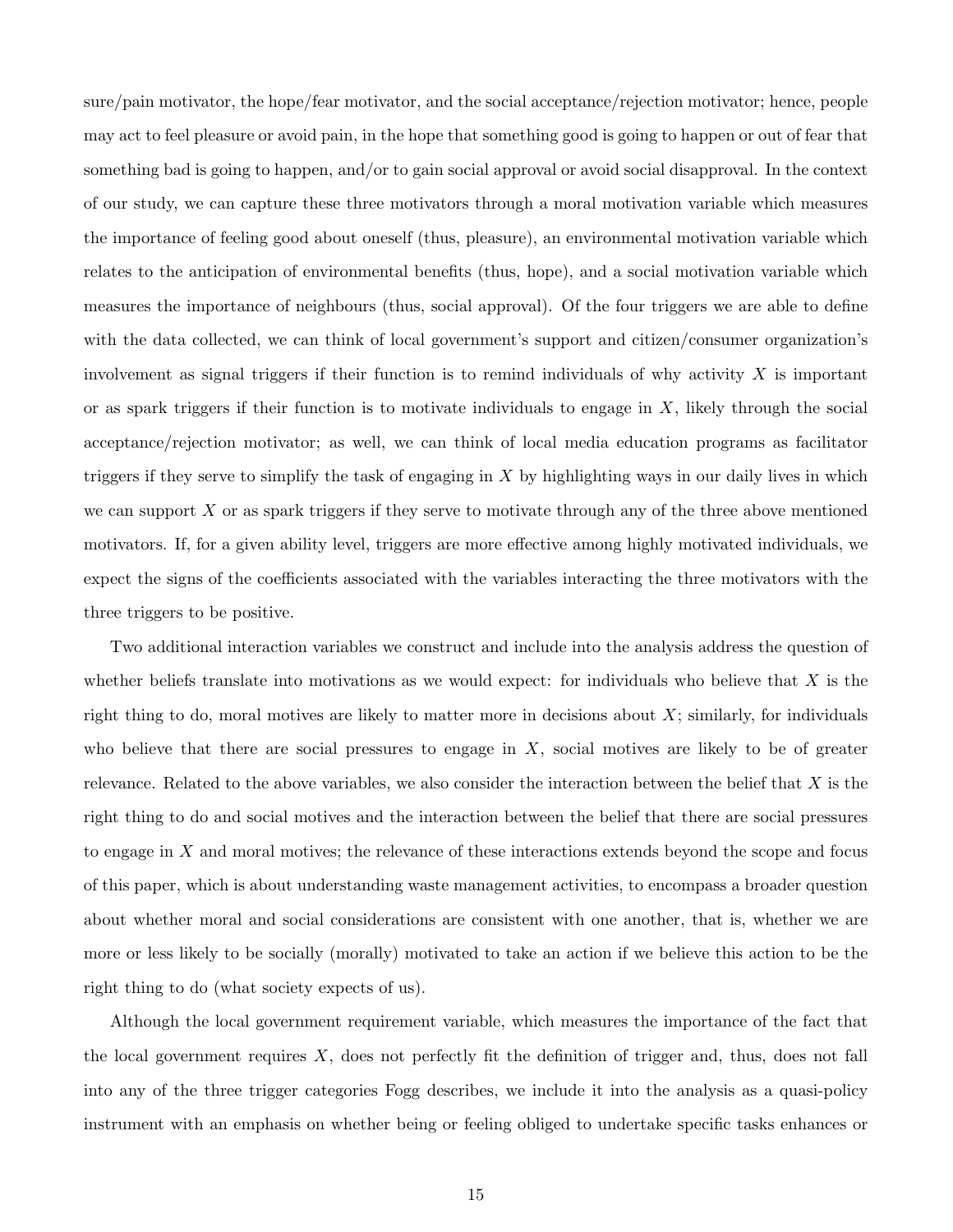corrodes intrinsic motives to perform the tasks. Hence, we interact both the moral and social motivation variables with the local government requirement variable to derive the effects of requiring X on moral and social motivations and determine whether external intervention is perceived to be acknowledging, in which case there is a crowding in of intrinsic motivation, or controlling, in which case there is a crowding out of intrinsic motivation (Frey, 1999). As we detail below, the inclusion in the survey questionnaire of a question about whether recycling is mandatory or voluntary allows us to explore the impact of mandating recycling and the crowding in/out effects of the policy on intrinsic motivation for recycling directly, and we thus do away with inferring the effect from whether and the extent to which the policy is believed to matter in recycling decisions.

Finally, to complete the list of explanatory variables, we have policy or quasi-policy instruments which include indicators for the presence of (real or perceived) unit pricing  $(UF\_REG$  and  $UF\_PER)$ , a collection program for recyclables (REC COLL), a drop-off program for recyclables (REC DROP), and mandatory recycling  $(REC\_MAN)$ , indicators for different frequencies of recyclables' collection  $(REC\_FREQ)$ , indicators for different frequencies of garbage collection  $(GAR\_FREQ)$ , and the proportions of the six recyclable/compostable materials included in the questionnaire (glass, plastic, newspapers/magazines, cardboard, aluminum cans, and food waste) which are collected at the curb  $(N_{\text{C}}URB)$ , dropped off for cash refund  $(N \nightharpoonup R \nightharpoonup F)$ , dropped off without payment  $(N \nightharpoonup N \nightharpoonup R \nightharpoonup F)$ , and collected through occasional special drives  $(N\_DRIVE)$ .

Apropos of different recycling programs, we construct material-specific variables for inclusion in the empirical modelling of recycling behaviour across different types of recyclables to capture the presence of curbside collection, drop off for cash, drop off without cash, and special drive. For glass and plastic containers and for aluminum cans with refundable deposits, we add a binary variable indicating whether the refund for returning the container is full as opposed to partial; this variable only appears in the analysis of refundable deposit systems.

In the recycling equations (both overall and material-specific), we include additional policy-like factors to explore and comment on the time dimension of recycling and its impact on recycling behaviour to a far greater extent than existing studies allow because of data limitations. In particular, we have indicators for whether recycling requires  $(i)$  washing out containers,  $(ii)$  separating recyclables,  $(iii)$  bundling newspaper, and/or  $(iv)$  cutting and bundling cardboard. We also have the length of time (in minutes) it takes to reach the drop-off centre if available and the average amount of time (in minutes), excluding the time to reach the drop-off centre if available, spent on recycling activities each week.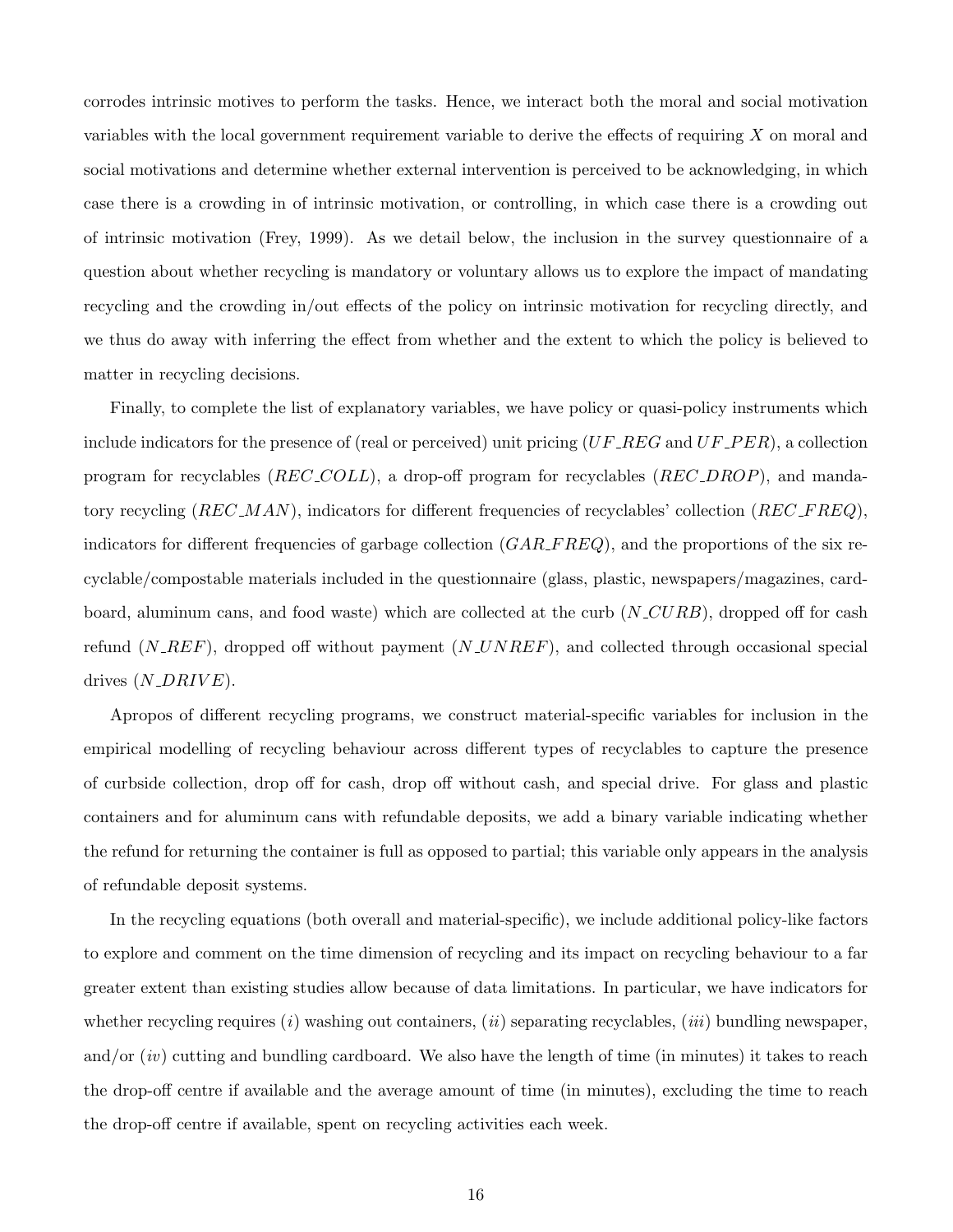To estimate the effect of unit pricing, we rely on the unit pricing variable which reflects locational information, taking on a value of 1 if respondents are from PAYT regions (i.e., region 1 in the U.S.A. and region 3 in Canada) and a value of zero otherwise; this variable identifies the actual presence of unit pricing. On the other hand, the perceived presence of unit pricing, which is typical of household-level waste management studies, is based on a question about how garbage collection is financed with several options to choose amongst: property taxes, volume–based fee, weight-based fee, frequency-based fee, other, and uncertain. As above noted, there is clearly a disconnect between how individuals actually pay for their garbage collection and how they believe or perceive to be paying, and we thus have the opportunity to engage in a more thorough investigation of the effects of unit pricing by separating between individuals who are well informed and those who are not and, within the latter group, between individuals who are misinformed and those who are uncertain. To this end, we introduce fixed effects to identify individuals in  $(i)$  PAYT and non-PAYT communities who do not know how they pay for garbage collection,  $(ii)$ PAYT communities who believe to be paying for garbage collection through property taxes, and *(iii)* non-PAYT communities who believe to be paying for garbage collection through volume- or weight-based fees. Focusing on being misinformed as opposed to being informed permits greater flexibility in how we consider and classify individuals who report paying for garbage collection with frequency-based fees or through some other mechanism. In defining the state of being misinformed, we need in fact only consider instances in which property taxes represent the reported option in PAYT communities and volume- or weight-based fees are the reported option in non-PAYT communities, thus allowing for the possibility that the "frequency-based charge/price" and "other" options result from imperfect reporting, which may relate to a particular reading of the relevant survey question, as opposed to misinformation.<sup>18</sup> If there are obvious differences across the various groups with regard to the effectiveness of unit pricing, we expect them to have important policy implications. Finally, in order to comment on possible crowding in/out effects of unit pricing, we rely on variables interacting unit pricing with moral and social motivations.

At last, to the list of explanatory variables, we add country-specific fixed effects to separate between Canadian and U.S. responses as there may be institutional differences between the two countries not captured in the other independent variables that amount to differences in waste management practices.

 $18$ Using the figures in Table A.6, we can easily compute the proportion of misinformed individuals among those who do not report being unaware as 0.22, 0.09, 0.83, and 0.02 in regions 1, 2, 3, and 4, respectively. In Canada, the high proportion of individuals in PAYT communities who believe to be paying for garbage collection through property taxes is troubling but, as we note elsewhere, may result from less experience with unit pricing as well as from the presence of free bags in many of the PAYT communities.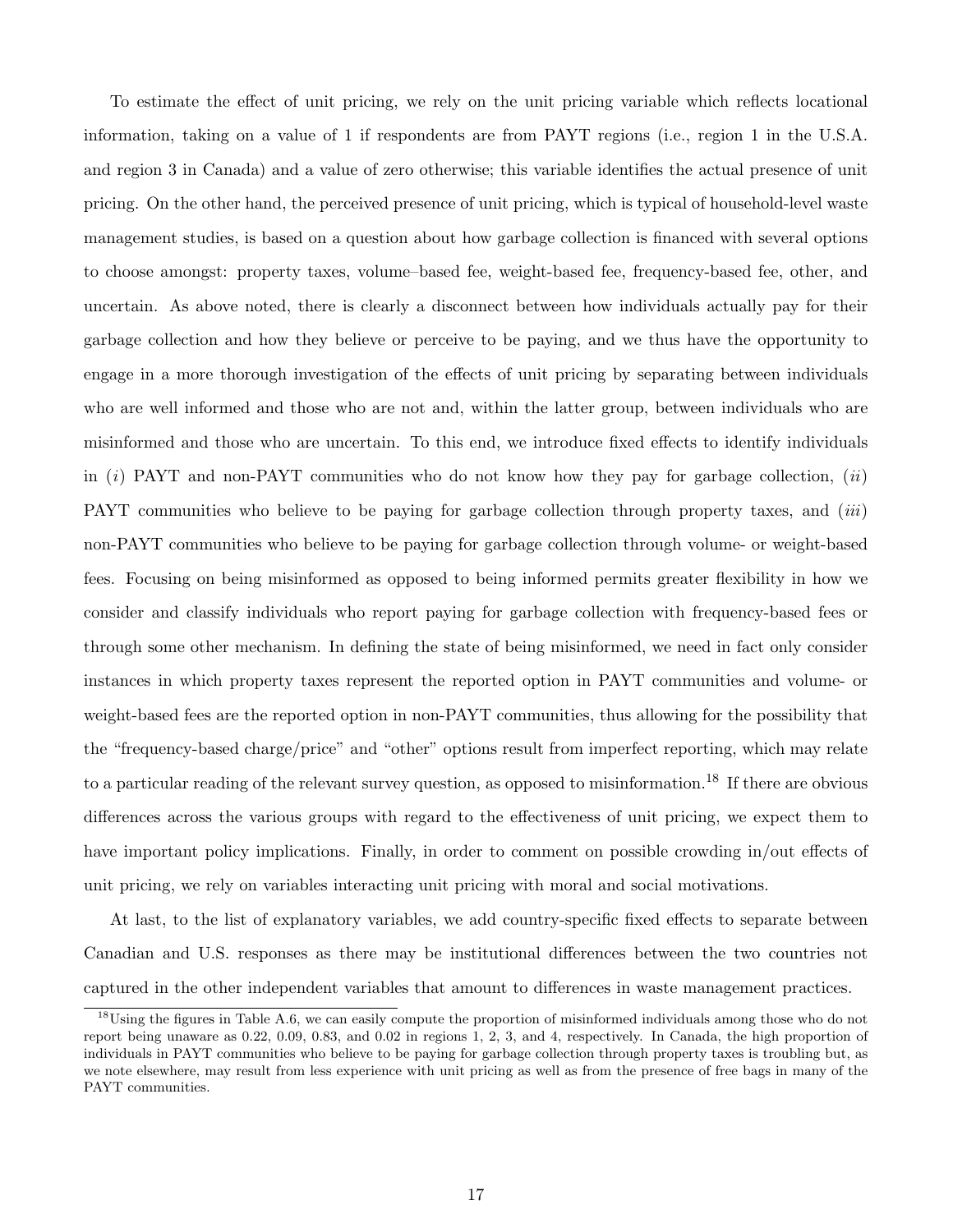# 3 Results

The significance of the estimated coefficients of correlation associated with the three dual combinations of waste management strategies supports the methodological approach we adopt in this paper which takes into account that an unsystematic effect on one activity may be accompanied by unsystematic effects on the other activities. As one would expect, a random increase in waste disposal tends to correspond to random decreases in both recycling and waste prevention while a random increase in recycling corresponds to a random increase in waste prevention (see Table 1). We also find evidence of error correlation between equations modelling different but related decisions in the simultaneous estimation of the recycling intensity decisions over different recyclables, with results pointing to the tendency for unobservables that increase recycling intensity for a particular recyclable to occur with unobservables that increase recycling intensity for any of the other recyclables considered in the multi-equation model (see Table 2).

Across all areas, Canada tends to do better than the United States: Canadians, on average, dispose of less waste, recycle more, and engage more in waste prevention. Canadians also do better in the recycling of each of the items considered in the analysis (glass, plastic, newspapers/magazines, cardboard, aluminum cans, and food waste), in the buying of containers that carry refundable deposits (glass and plastic containers and aluminum cans), and in the returning of containers for refund. Based on marginal effects computed at covariates' mean values, Canadians are between 7 to 17 percentage points more likely to recycle 100 percent of specific items, with the most significant difference in the recycling of newspapers and magazines and cardboard, 6 percentage points more likely to engage in complete general (no material-specific) recycling, and 16 percentage points more likely to curbside dispose of no more than one standard-sized bag. But Canadians also tend to behave in a more environmentally sound manner in the purchase of containers/cans returnable for refund and in the 100 percent return of containers/cans that carry refundable deposits; Canadians are, in fact, 15, 19, and 25 percentage points more likely to buy returnable plastic containers, aluminum cans, and glass containers, respectively, and they are 22, 24, and 28 percentage points more likely to return for refund 100 percent of aluminum cans, plastic containers, and glass containers, respectively.

As we specifically control for the impact of environmental attitudes, we cannot attribute the systematic difference in waste management behaviour between the two countries to differences in environmental consciousness. The environmental attitudes we cover in the study are however general, that is, about the environment and, thus, not specific to waste and/or its environmental effects. It is then possible for the systematic differences between the two countries to result from differences in the extent to which waste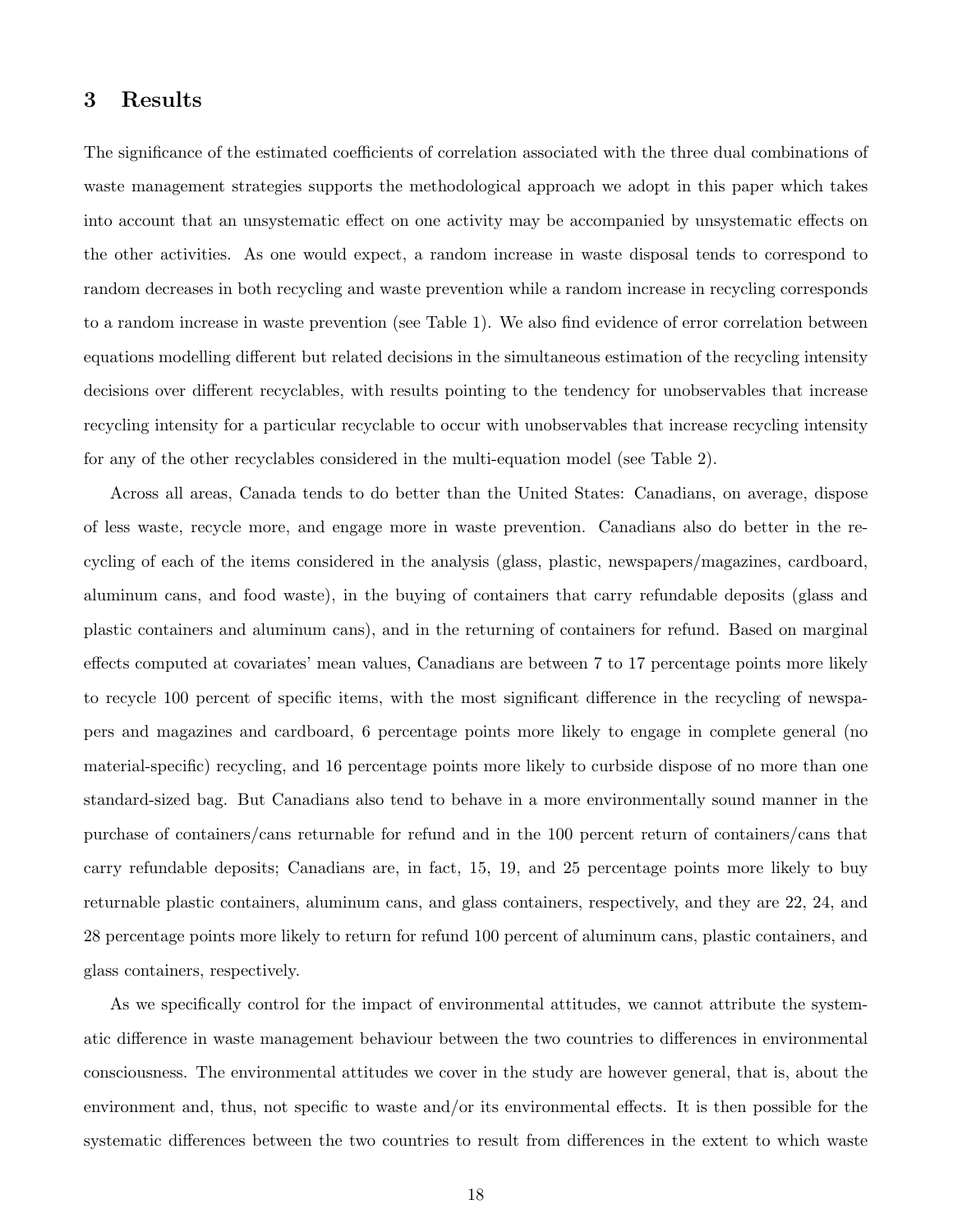is perceived to contribute to environmental deterioration. Insofar as this perception is informed by how actively governments engage with the problem of the waste associated with a product throughout the entire life cycle of the product, differences in the two countries' policy initiatives to tackle the environmental cost of waste at the production stage may help explain why Canada tends to do better in handling its waste problem at the household level. Whichever the reasons may be, including institutional and cultural elements unrelated to the environment and/or waste, it goes without saying that, given the strength and consistency of the results across the three waste management areas, the material-specific recycling decisions, the decisions to buy containers/cans with refundable deposits, and the decisions to return containers/cans for refunds, there is significant policy value in exploring these reasons more thoroughly and systematically in order to identify key factors which, if accounted for, may contribute to formulating more effective policy directions.

# 3.1 Waste Disposal, Recycling, and Prevention

#### 3.1.1 Individual and Household Characteristics

Of the few individual characteristics we include in the analysis, the results in relation to the respondent's gender and age suggest that, on average, female individuals tend to recycle less but engage more in waste prevention while age has a consistently positive environmental effect in that it results in less waste disposal, more recycling, and more waste prevention.

At the household level, the number of individuals in any age group has a clearly positive effect on waste disposal but not on the other waste management areas. For recycling, however, there is some evidence that age-driven differences in the value of time may be at play in determining the extent of engagement in the activity: having more members between 20 and 34 years of age reduces recycling while having more members over 65 years of age increases recycling. For waste prevention, the only statistically significant finding is that the number of children between 5 and 19 years of age has a positive effect on waste prevention, likely stemming from the presence of a wider range of consumption products households must purchase in order to meet the needs of this age cohort and the greater opportunities to engage in waste prevention they then face when making their purchases. In households with more children, it is also possible for educational motives to be present, which may explain the greater intensity in waste prevention, although one would expect such motives to also translate in greater recycling efforts; however, in the recycling decision, there may be some offsetting element at work as households with children are likely to have greater marginal valuations of time which would negatively affect recycling intensity.

Education seems to matter systematically only in the waste disposal decision with more education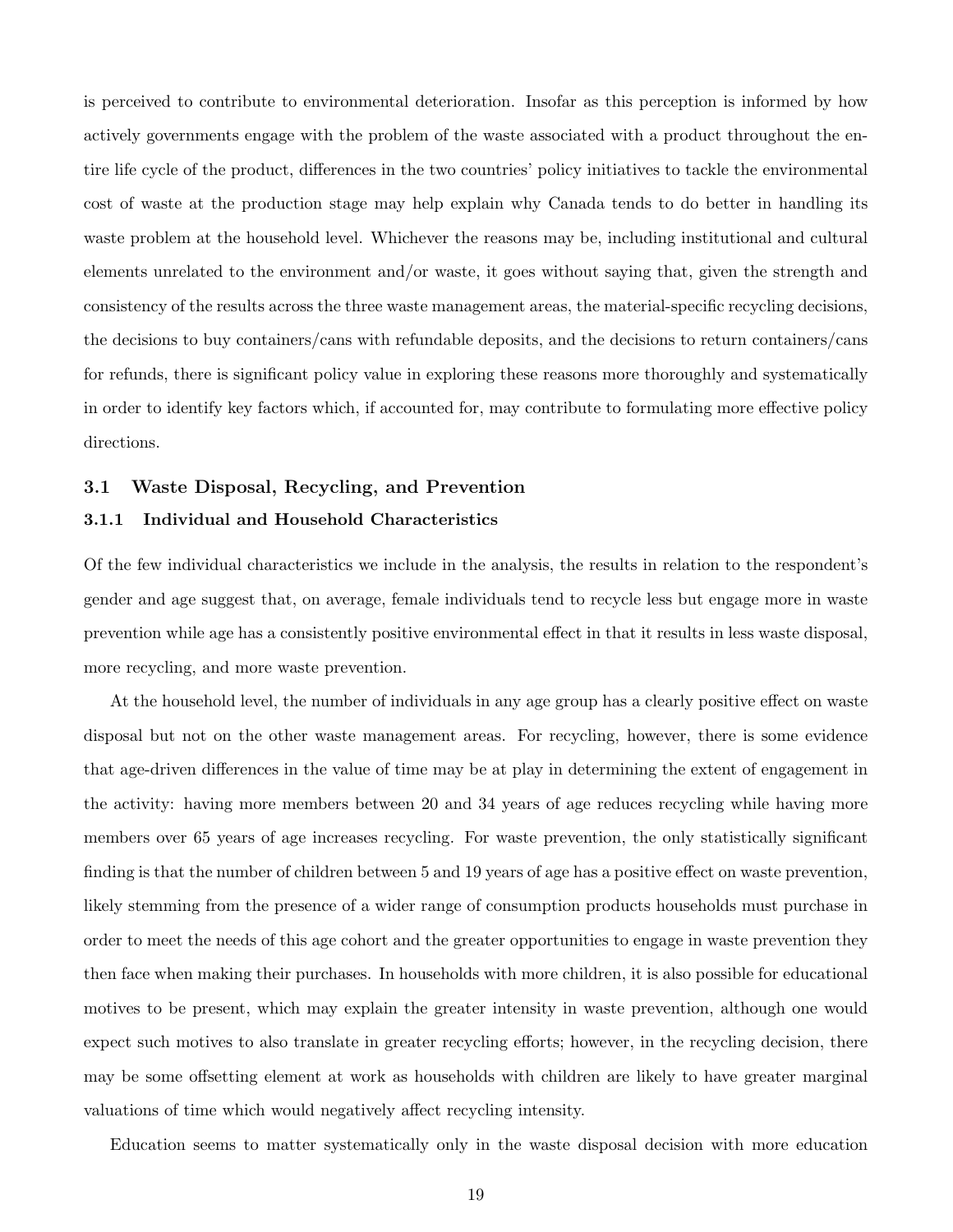amounting to less waste disposal, but there is some evidence that very high educational attainments (e.g., a university degree) trigger greater waste prevention. Income plays no clear role in the curbside disposal and waste prevention decisions but has some systematic positive effect on recycling, at both the low and high ends of the income distribution, which may be counter-intuitive based on the notion that recycling is time-intensive and that high-income households face a higher opportunity cost of time and would thus invest less time in recycling activities. The results about the controls that capture the time dimension of recycling are however unconvincing: (1) even if there is some evidence that recycling intensity is increasing in the amount of time devoted to recycling activities and decreasing in the amount of time required to reach the drop-off centre, the estimated marginal effects are negligible; (2) of the various activities required for recycling (e.g., washing, separating, bundling, and cutting), only bundling newspaper reduces recycling and washing out containers actually increases recycling. Combined, the above two points suggest a weaker role for time considerations in recycling decisions than theory would predict. The second point also stresses that it is not the amount of time necessary to recycle that matters much but how convenient or immediate the activity required for recycling is: while, during a given week, washing out containers may involve more time than bundling newspapers, the former is immediate and permits recycling to take place as soon as the product becomes disposable, but the latter requires some planning and prevents recycling from occurring upon the product becoming disposable (newspapers need to be stored and piled up before bundling applies and recycling can take place).

Finally, there is strong evidence, both in terms of the statistical significance of the estimated coefficients and in terms of the consistency of their implications across the three waste-related activities, that those who own their current residence have environmentally healthier waste management habits, that is, they engage in less waste disposal, more recycling, and more waste prevention. We take this result to reflect and stress the local or neighbourhood aspect of waste which derives from its more tangible features and associated direct or private effects: waste is simply unpleasant to look at and smell, and individuals owning their current residence are more likely to exhibit an attachment to their residence and area of residence and be concerned with anything that threatens to devalue them. Living in a house (attached or detached) has a statistically significant positive effect only on recycling, likely because of the storage requirements that the activity entails and that a house is better equip to satisfy than an apartment.

#### 3.1.2 Attitudinal Factors

In the empirical analysis, we account for several attitudinal factors, some of which are common across the three activities while others are area-specific. Of the common factors, trust in various bodies (governments,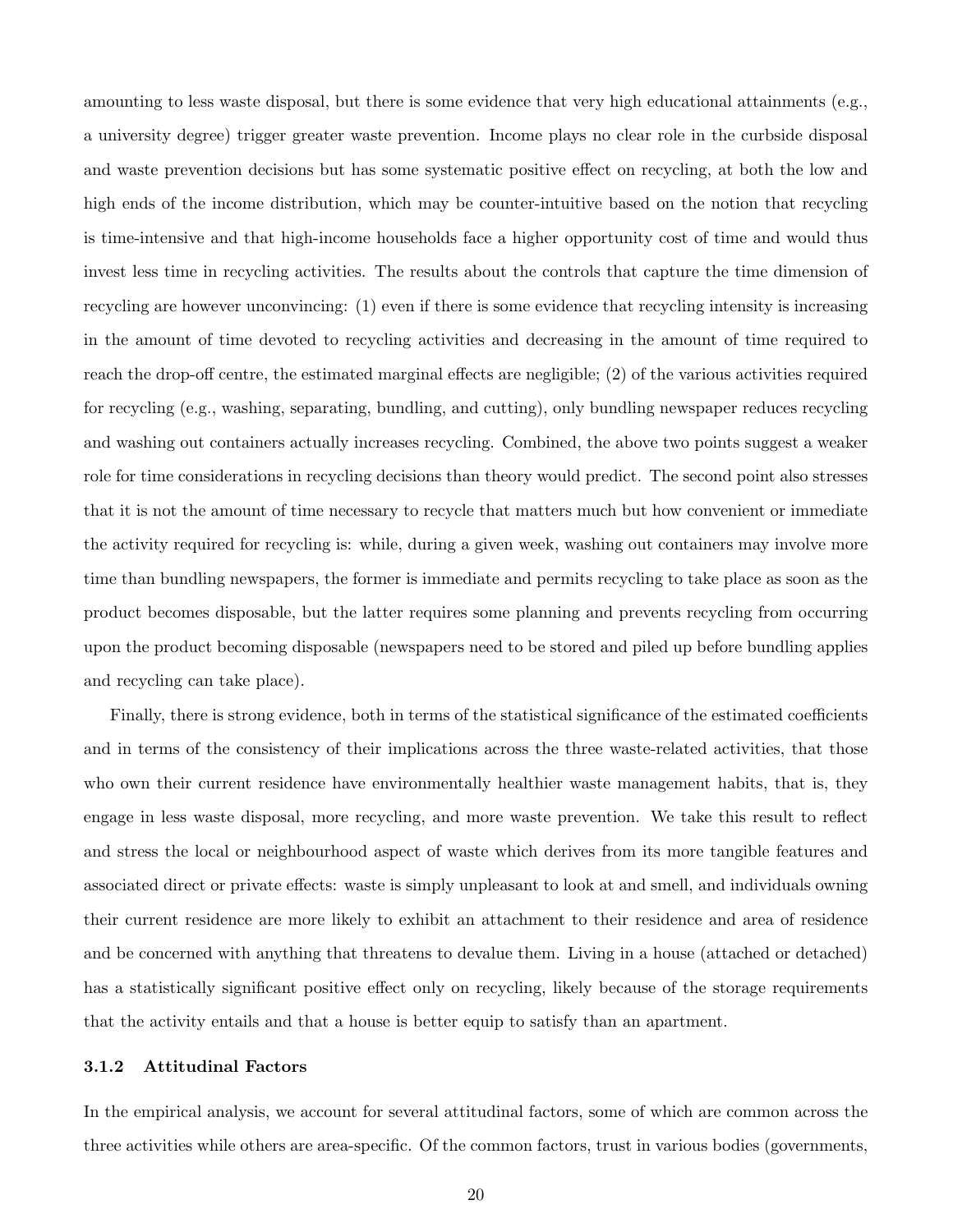environmental NGOs, and producers/retailers) plays no role in the waste disposal decision but affects both recycling and waste prevention activities, the reason being likely related to the greater relevance of product characteristics in the recycling and waste prevention decisions. A summary of the effects of attitudinal variables in provided in Table 1a. Interestingly, the belief that governments are trustworthy tends to lower both recycling and waste prevention, a result which may suggest some substitutability in, or shifting of, social responsibilities when it comes to matters involving indirect costs/benefits: if individuals have trust in governments, they may have confidence in the policy framework in place to tackle the waste problem and may then be less concerned about altering their behaviour to alleviate the problem.

Being concerned about the environment only conditions waste prevention, and this result likely exploits the timing differences across the three waste management activities and the informational disconnect between different disposal options and their environmental implications. Waste prevention is a pre-production stage decision, that is, it occurs before waste is produced; curbside disposal and recycling take place after waste production. It is then rather natural to expect that a concern for the environment kicks in as a motivating factor when it can have the greatest impact, when it can matter the most. At the same time, unless there is a clear understanding that waste has a profound detrimental effect on the environment and that recycling is a less environmentally damaging disposal option than curbside disposal, a concern for the environment is not likely to be of relevance at the disposal stage. These points underscore the importance of perceiving to have the ability to make a difference: we may be concerned about the environment but, unless we perceive that we contribute to a better environment, we may not be willing to alter our behaviour. This message comes up quite pronouncedly when we look at the effect of individuals' belief that they can contribute to a better environment: the stronger the belief is, the more engaged in recycling and waste prevention but the less engaged in curbside disposal people are.

|                 | Garbage      | Recycling   | Prevention  |
|-----------------|--------------|-------------|-------------|
| <b>ENVCNCRN</b> | 0.0128       | 0.0008      | $0.0713***$ |
| <b>BETTRENV</b> | $-0.0461***$ | $0.0358*$   | $0.0901***$ |
| CULT_X          |              | $0.0782***$ | $0.0388***$ |
| RIGHT X         |              | $0.2393***$ | $0.1899***$ |
| ENVIR_X         |              | 0.0309      | $0.0787***$ |
| PRESSURE X      |              | $-0.0898**$ | 0.0193      |
| MORAL_MTV_X     |              | $-0.0543$   | $0.1263***$ |
| SOCIAL MTV_X    |              | $0.1391*$   | $-0.005$    |

Table 1a. Summary of coefficients of attitudinal variables of interest. See full Table 1.

Consistently with the above line of reasoning, negative environmental attitudes, as reflected in individuals' belief that environmental impacts are overstated, that environmental issues are for future generations to address or for technological progress to resolve, or that environmental policies should not involve a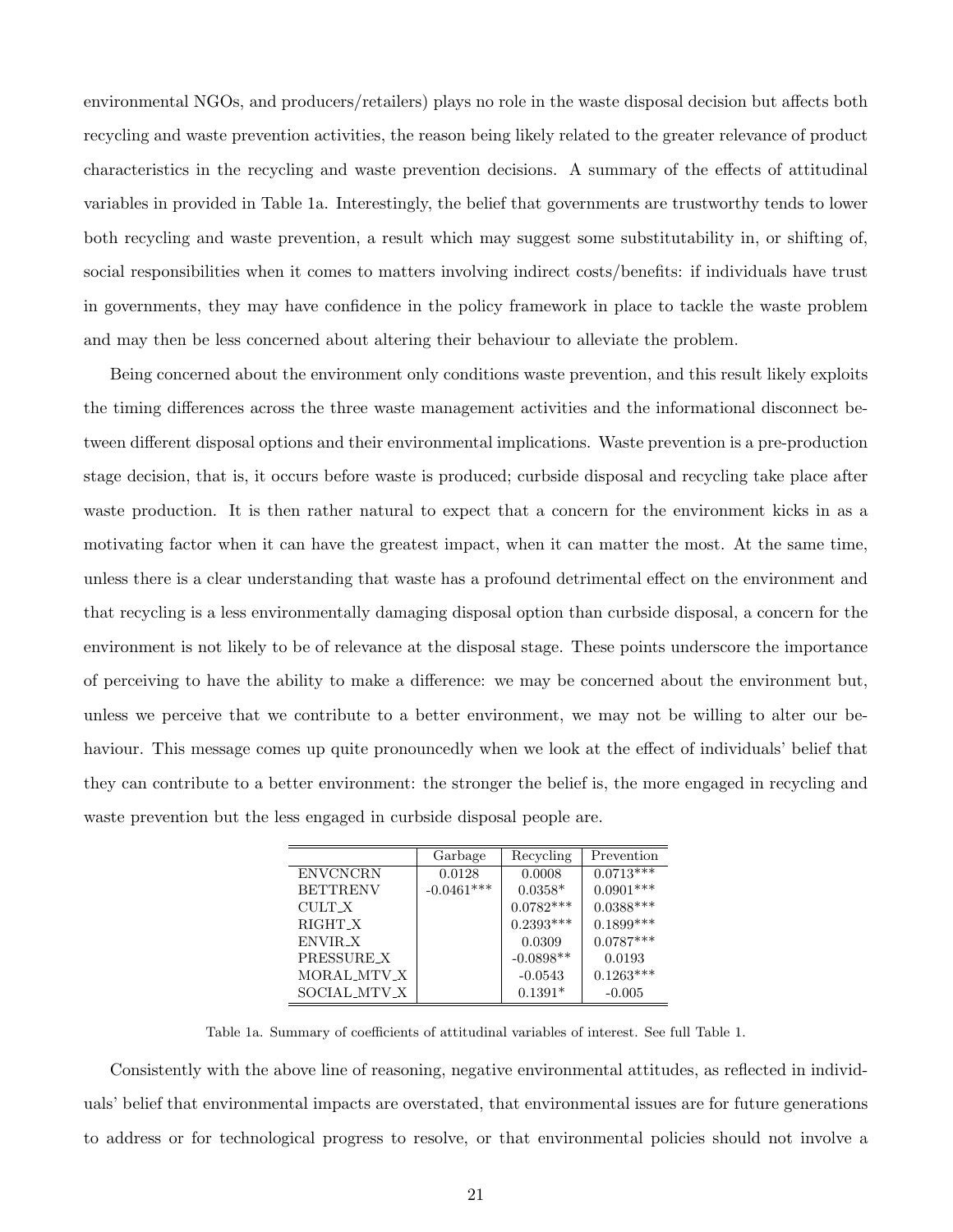monetary cost, tend to intensify participation in curbside disposal while weakening participation in recycling but not to negatively alter waste prevention practices. The apparent oddity in the response (or lack thereof) of waste prevention intensity to negative environmental attitudes when we take their effects on recycling and curbside disposal into account warrants some discussion. A key intrinsic difference between waste prevention and waste disposal is that the former is an ex-ante activity about preventing a problem while the latter, which comprises both curbside disposal and recycling, is an ex-post activity about dealing with the problem. The implication of this difference is that individuals are the only players in the waste prevention decision and thus retain full control; on the contrary, they share responsibility with governments (or disposal service providers) in dealing with the waste problem at the disposal stage. Negative environmental attitudes can then trigger a shift in responsibility away from the individuals when responsibility sharing occurs, thus increasing curbside disposal and decreasing recycling, and may motivate greater engagement in the fully controlled activity (i.e., waste prevention), as the case when there is strong belief that environmental policies should be costless.

The second set of attitudinal variables we consider pertains solely to recycling and waste prevention. For both activities, the cultural and moral dimensions are quite significant: the extent to which each activity is believed to be part of our culture or the right thing to do increases its intensity. However, the belief that there is social pressure to engage in the activity has no impact on waste prevention and actually reduces recycling. Nevertheless, social motives (via the influence of neighbours) matter in the recycling decision, and more so when social pressure is high, but not in the waste prevention decision, and moral motives (via the influence of feeling good about oneself) impact waste prevention but not recycling. In addition to emphasizing the social aspect of recycling versus the individual aspect of waste prevention, these results underscore a couple of peculiar features of social pressure, namely, that an action must be observable for the impact of social pressure to materialize and that social pressure undermines or does away with our ability to function as individuals and can therefore lead to undesirable outcomes. Elaborating on the second feature, what we have here is a situation in which the antipodal relationship between the "social" and the "individual" embodied in the concept of social pressure clearly comes up: people are influenced by neighbours but still feel in control of their actions (in a sense, it is their choice to be influenced by neighbours); however, people react negatively to the idea that they must behave in a particular way because it is what society desires.

When we examine the effects of the various interaction terms involving moral and social factors, we find a supporting relationship between the belief that an activity is the right thing to do and moral motives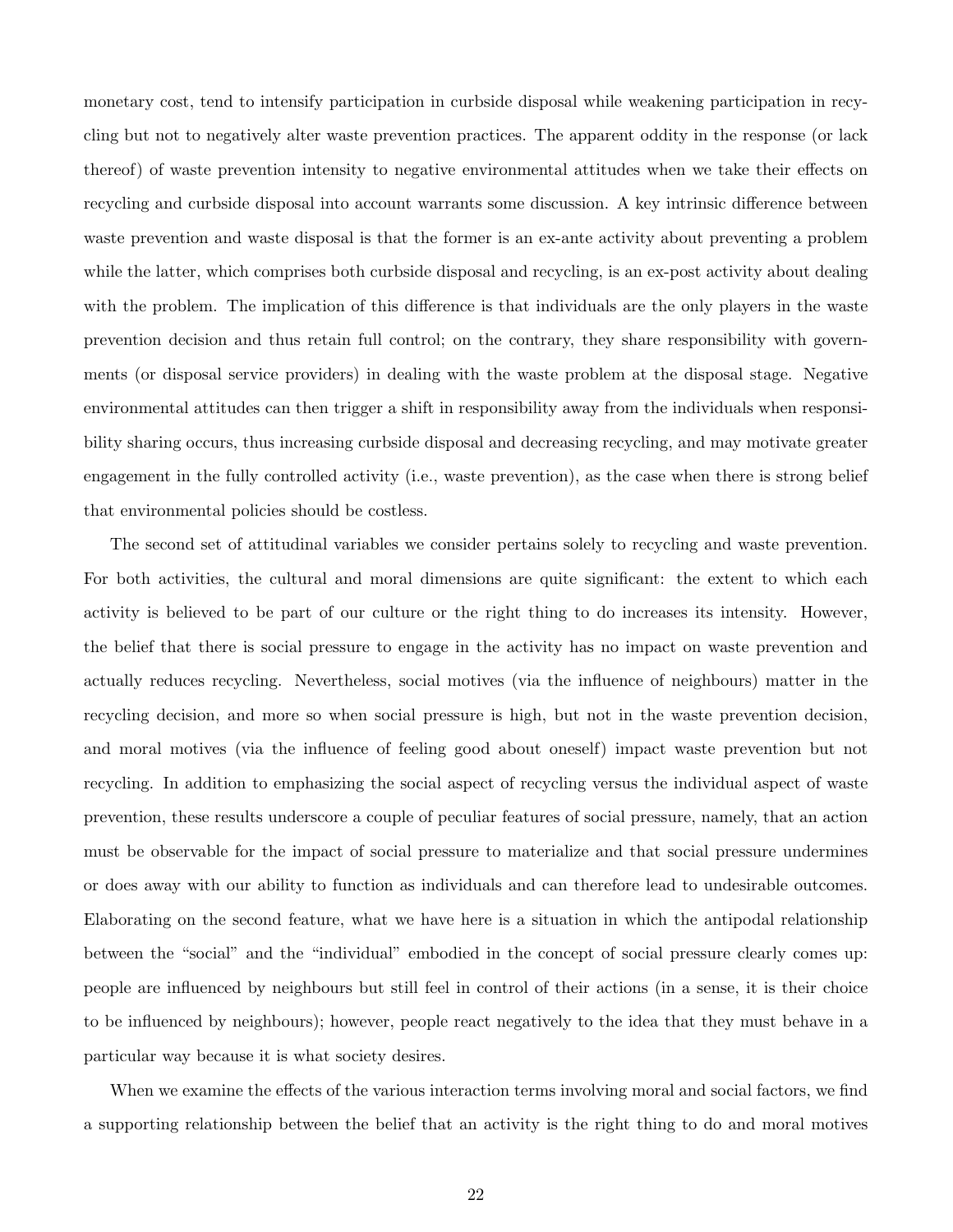and between the belief that there is social pressure to engage in an activity and social motives. The tendency is, in fact, for the effect of social motives to be stronger in both the recycling decision and the waste prevention decision when there is social pressure to engage and for the effect of moral motives to be stronger, but only in the recycling decision, when engagement is viewed as the right thing to do. For both recycling and waste prevention, however, the belief that engagement is a civic duty (i.e., the right thing to do) erodes social motivation while the belief that engagement is what society expects does not affect moral motivation.

As we delve into the social and moral dimensions of waste management decisions, a general message we can draw from our findings is that social pressure is a more complicated channel through which we can modify behaviour because it is (or is perceived to be) controlling and thus requires that it be managed subtly in a manner that does not challenge or undermine the individuality of decision making. Although individuals are sensitive and responsive to the views of their peers (e.g., recyclers in the neighbourhood), especially when such views are resonant of social expectations, they react negatively to the notion of social conformity. Furthermore, in motivating behaviour, the relevance of the desire to feel good about ourselves (i.e., moral motivation) is unlikely to be conditioned by whether we believe that our actions meet social norms; conversely, the relevance of the desire to gain our peers' approval or avoid their disapproval (i.e., social motivation) is likely intertwined with the belief that our actions meet moral norms but in a nonsupporting type of association which highlights the negative connotation of societally influenced acting stemming from its relativity and instability.

The remaining results are consistent with the view that waste prevention is inherently an individualistic activity which underpins the individual's ability to have an impact, while recycling is inherently a collectivist activity which underpins the collective's ability to make a difference. As such, recycling responds to factors that involve multiple agents in society (i.e., social considerations) in ways waste prevention does not. Hence, while having a government supporting an activity, which we treat as a signal or reminder of the importance of the activity, has a significant and positive effect on both recycling and waste prevention, the extent of agreement with the belief that the activity protects the environment increases waste prevention but has no effect on recycling whose environmental benefits through individual efforts are likely to be viewed as negligible. And while having a government requiring an activity or having a citizen/consumer organization involved in the activity does not matter in waste prevention for which the decision-making unit has or perceives to have full control of the activity's impact, it does reduce recycling possibly because of the negative reaction to imposition or to the idea of imposition or because of the opportunity of shifting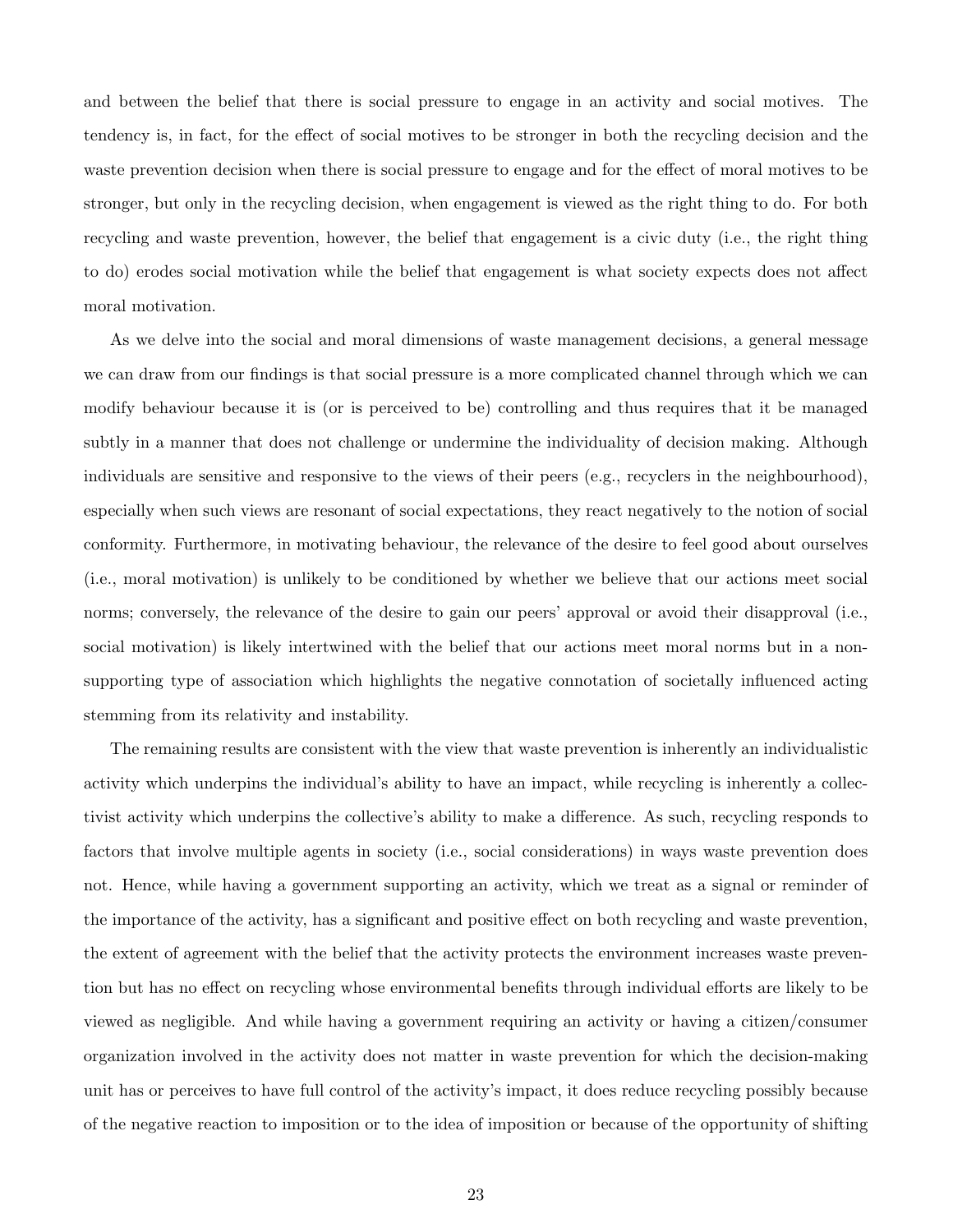responsibility from the individual to the citizen/consumer organization or because of some negative signal the involvement of the citizen/consumer organization sends if there is, for example, limited trust in such organization.

As a final note in this sub-section, none of the three triggers (government's support, citizen/consumer organization's involvement, and local media education programs) appears to be more effective at encouraging recycling among highly motivated individuals. On the contrary, there is some statistically significant interaction between the social acceptance motivator and the three triggers in the waste prevention decision; specifically, citizen/consumer organization's involvement and local media education programs correlate positively, whereas government's support correlates negatively, with social motives, a result which indicates that, the more socially motivated individuals are, the less likely it is for their waste prevention efforts to respond positively to government's support and negatively to citizen/consumer organization's involvement and local media education programs.

In general, the evidence around triggers highlights that having a government supporting recycling and waste prevention can be a more effective signal than citizen/consumer organization's involvement or local media education programs, possibly because of the pertinency of the "leading by example" message given the leadership role the government plays; however, when individuals feel pressured to act in a particular way, they are less prone to view such support through positive lenses.

# 3.1.3 Policy Variables

The last set of variables we include in the analysis comprises policy or quasi-policy instruments. A summary of the effects of the policy variables in provided in Table 1b.The primary policy tool is unit pricing which turns out to be statistically significant in all decisions. Specifically, the presence of user fees decreases curbside waste and increases both recycling and waste prevention; this effect holds independently of how we define the presence of unit pricing, that is, using the locational information we have (see Table 1) or based on the responses to the question about the type of financing mechanism in adoption in the community of residence, although the marginal effect of the perceived presence of unit pricing is consistently stronger across the three areas (see Table 5). Furthermore, in the latter case, that is, when we rely on the stated presence of unit pricing and thus add to the analysis covariates to explore the effects of uncertainty and misinformation,<sup>19</sup> we find that uncertainty about the financing of garbage collection reduces curbside

 $19$ To avoid redundancy, we do not include the entire set of results from the estimation involving individuals' responses in the construction of the indicator for the presence of unit pricing. Instead, we focus on key factors (e.g., unit pricing and its interactions with other covariates) and sum up the corresponding marginal effects in Table 5. Included in Table 5, we also have relevant findings, when the presence of unit pricing is based on individuals' responses, from the material-specific analysis of recycling and from the analysis of refundable deposit systems.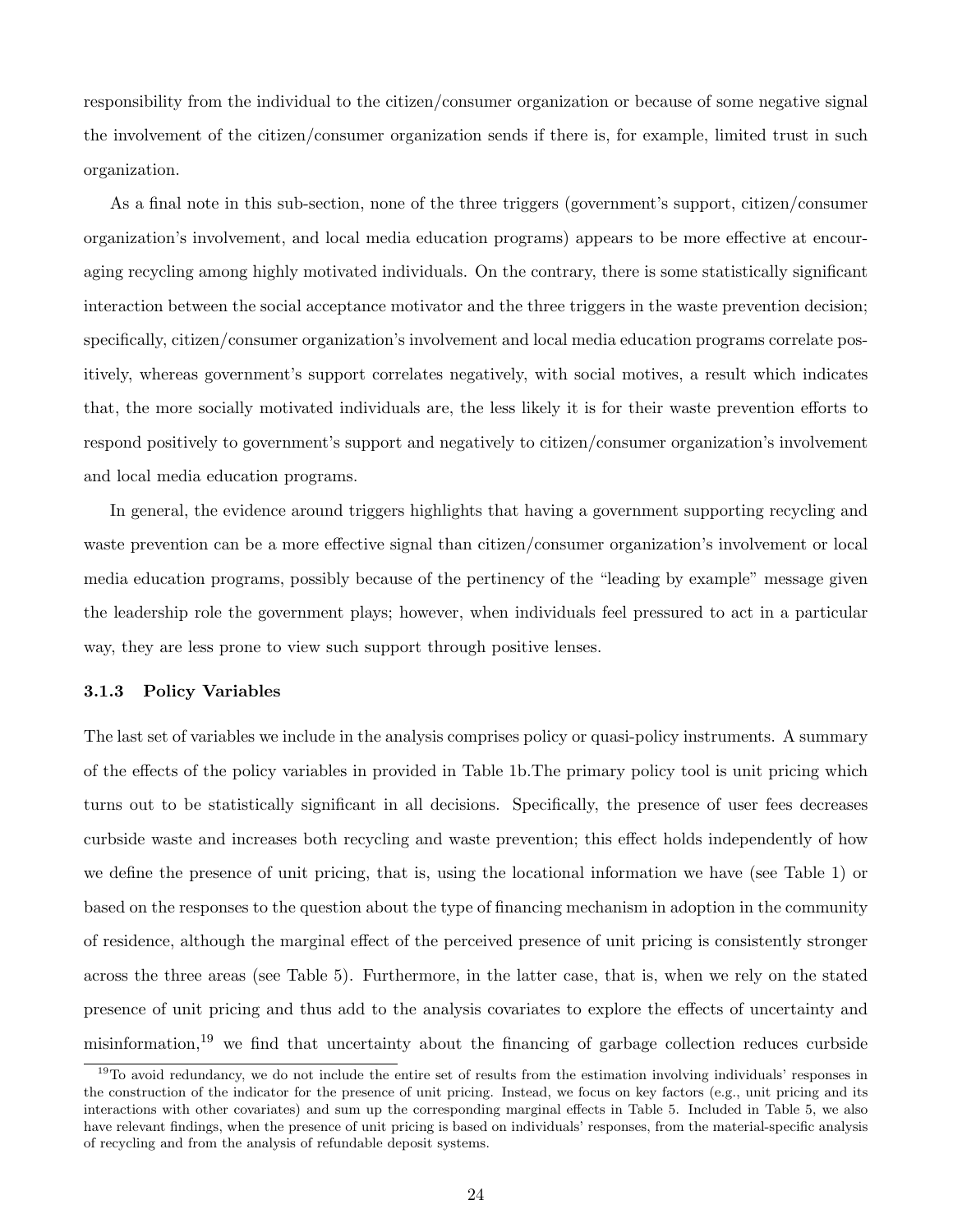disposal and increases recycling only in PAYT communities but lowers waste prevention in both PAYT and non-PAYT communities. On the other hand, households in PAYT communities who believe to be paying for garbage collection services out of property taxes tend to dispose of less garbage at the curb but do not exhibit a systematically different behaviour in recycling and waste prevention; correspondingly, households in non-PAYT communities who believe to be paying for curbside garbage by volume or weight tend to engage in more curbside disposal and less recycling but exert a similar level of engagement in waste prevention.

|                | Garbage      | Recycling       | Prevention |
|----------------|--------------|-----------------|------------|
| UF_REG         | $-0.2163***$ | $0.3018***$     | $0.0801*$  |
| REC_COLL       |              | $0.4970***$     |            |
| REC_DROP       |              | $0.0505^{\ast}$ |            |
| REC MAN        |              | $0.2796***$     |            |
| N_CURB         |              | $0.9936***$     |            |
| N_REF          |              | $-0.032$        |            |
| <b>N_UNREF</b> |              | $0.2561***$     |            |

Table 1b. Summary of coefficients of policy effects of interest. See full Table 1.

In exploiting the implications of the estimated effects associated with the uncertainty and misinformation variables, we come to four reflections worthy of mention: (1) uncertainty and misinformation about the payment structure in place to finance garbage collection affect waste management persistently only in areas directly linked to the structure, namely, curbside disposal and, to a lesser extent, recycling; (2) uncertainty and misinformation do not prevent the realization of the intended immediate benefit of unit pricing (i.e., a decrease in curbside disposal); (3) uncertainty serves as a cautionary stimulus in the decision of how much garbage to discard; (4) misinformation is more about what financing mechanisms mean conceptually than practically. An important innuendo of the above reflections is that economic incentives can and do work, and are thus powerful tools to modify behaviour, even when individuals are uncertain about, or unaware of, their existence, although they may not be able to fully internalize how these incentives affect activities related to the policy target; in the waste management context, uncertain/misinformed individuals do account for unit pricing when choosing their curbside disposal level but fall short of considering its implications in the recycling decision and/or in the waste prevention decision.

The evidence on the possible crowding out of intrinsic (moral or social) motivation resulting from the implementation of unit pricing is not particularly compelling. In fact, the presence of unit pricing based on locational information reduces the effect of moral motives in the recycling decision but such motives do not appear to affect recycling behaviour; the presence of unit pricing based on survey responses reduces the effect of social motives in the waste prevention decision which is, however, independent of social motives.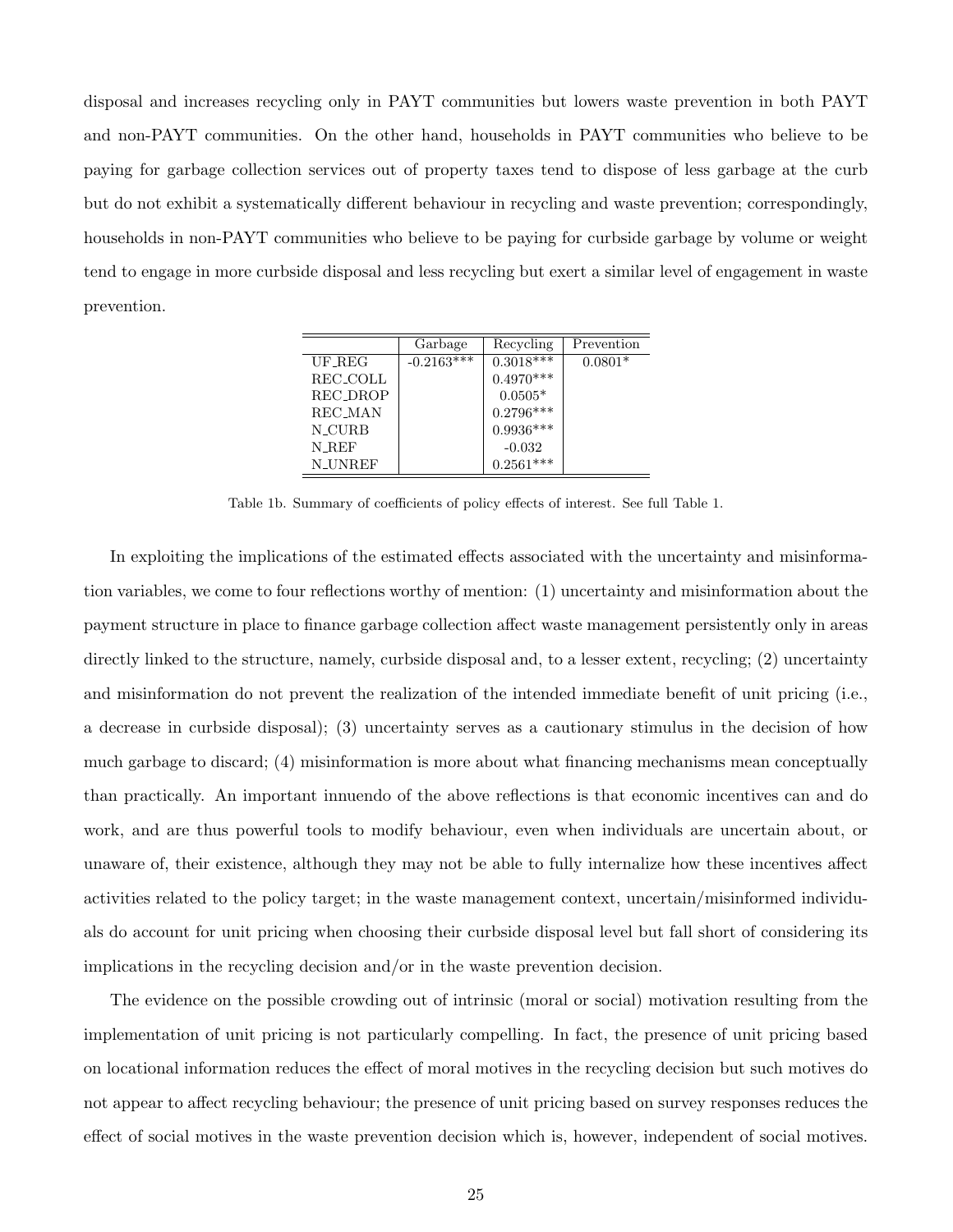Also unconvincing is the evidence in support of the hypothesis that requiring an activity crowds out intrinsic motivation: the interaction between the strength of influence of having a governmental mandate in place and intrinsic motivation (moral or social) is of no relevance in recycling decisions, although mandatory recycling does increase recycling, but the effect of moral motives on waste prevention tends to be lower among individuals for whom the requirement is more influential.

Having either a collection program or a drop-off program for recycling promotes recycling but the former has a stronger effect  $(\chi^{2(1)} = 56.82)$ . Consistently, as the proportion of recyclables which are collected at the curb or dropped off without payment increases, recycling intensifies, again with the effect under the curb option dominating  $(\chi^{2(1)} = 135.82)$ ; on the other hand, recycling is decreasing in the proportion of recyclables which are collected through occasional special drives. Indeed, regularity in the collection of recyclables matters in encouraging recycling but the impact exhibits a non-monotic relationship with frequency, increasing as frequency decreases from weekly to every two weeks  $(\chi^{2(1)} = 2.88)$  and eventually becoming statistically insignificant for monthly collections. A similar result holds for curbside garbage but the impact of pick-up frequency, while also increasing initially as collection becomes less frequent (from twice a week to weekly), does not vanish at the monthly option; on the contrary, the impact remains constant, statistically speaking, at the weekly level as frequency decreases to every two weeks to once per month.<sup>20</sup> When testing for impact equivalence between the two waste management options, we find that the effect of the most frequent collection is statistically the same between curbside disposal and recycling  $(\chi^{2(1)} = 0.03)$  but the largest effect on curbside disposal at the once per week pick up exceeds that on recycling at the every two weeks pick up  $(\chi^{2(1)} = 4.45)$ .

Finally, in terms of the cross effects of collection frequency, we find that (1) curbside disposal intensity is unresponsive to weekly collection of recyclables but increases at an increasing rate as collection becomes less frequent, (2) recycling intensity only decreases if curbside waste is collected twice a week, and (3) waste prevention does not respond to how often curbside waste is collected but increases when recyclables are collected once per week or every two weeks. For both frequencies, indirect effects do not necessarily align with direct effects, which suggests that, from a policy perspective, the frequency choice would require a weighing of the two types of effects according to their magnitudes and environmental implications. Notwithstanding, the evidence does highlight that how frequently recyclables are collected is a more consequential decision both in terms of the scale and the scope of its effects and, as a result, the decision has

<sup>&</sup>lt;sup>20</sup>The  $\chi^2$  values associated with the hypotheses that the effects of the four frequency options are equal, that the effects of all frequency options but the twice per week option are equal, and that the effect of the twice per week option is equal to that of the once per week option are  $\chi^{2(3)} = 31.58$ ,  $\chi^{2(2)} = 0.33$ , and  $\chi^{2(1)} = 30.78$ , respectively, so that we cannot accept the first and third hypotheses.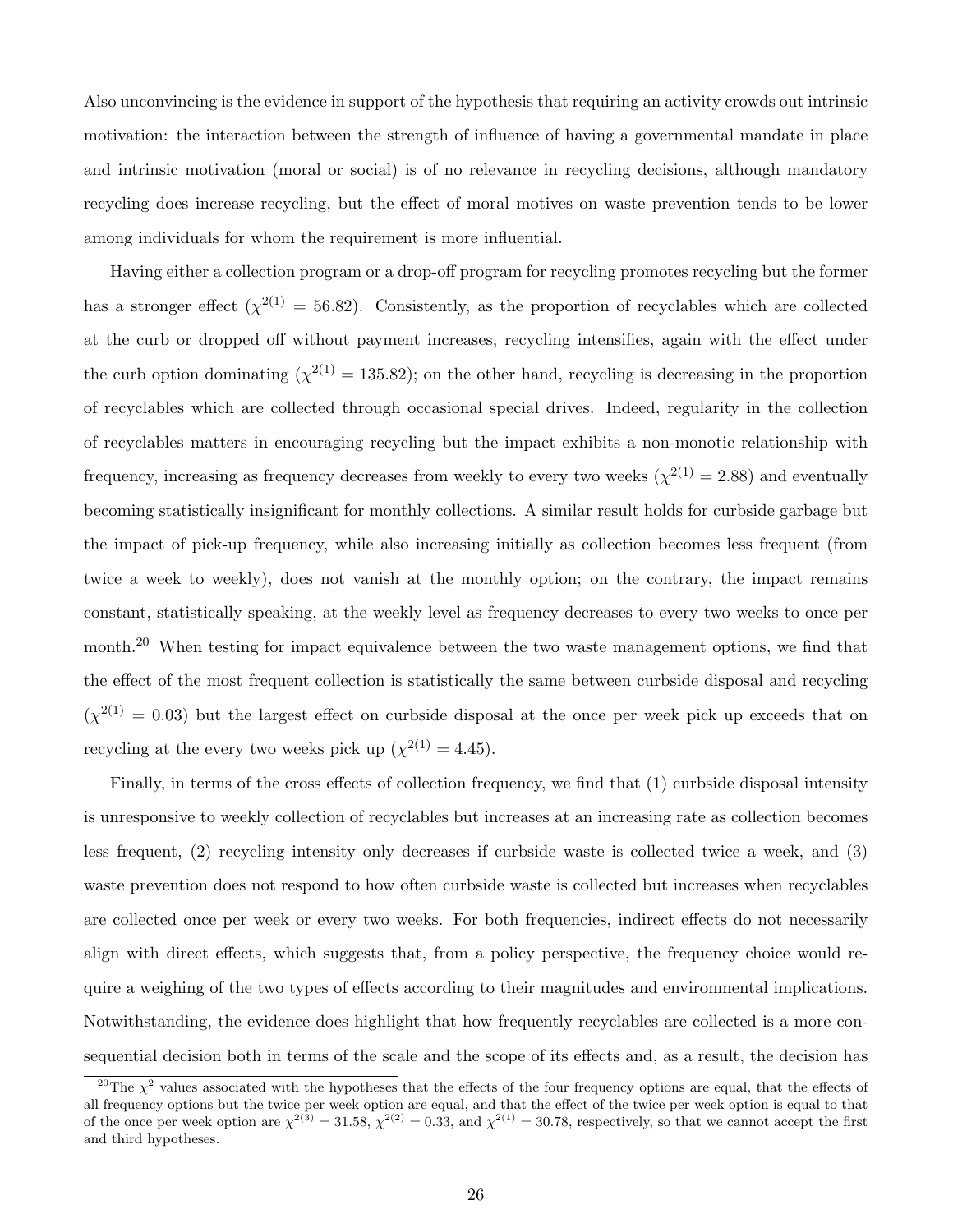a more salient strategic dimension.

## 3.2 Material-Specific Recycling

The results from the material-specific analysis of recycling are mostly consistent with those from the analysis of overall recycling, although there are some differences across recyclables, especially between food waste and the other recyclables (see Table 2). In what follows, we focus on these differences as well as on notable discrepancies between overall recycling and material-specific recycling, particularly when marginal effects are sizable.

We begin by emphasizing that Canada's stronger commitment to recycling carries over to the full range of individual recyclables considered in the analysis but is particularly noticeable in the recycling of newspapers/magazines and cardboard, with Canadians being 16 and 15 percentage points more likely to recycle 100 percent of the items whereas the gap in likelihood for overall recycling sits at 6 percentage points. Attitudinal effects for material-specific recycling are in provided in Table 2a and policy effects in Table 2b.

|                       | Glass      | Plastic    | Newspaper  | Cardboard  | Cans       | Food        |
|-----------------------|------------|------------|------------|------------|------------|-------------|
| <b>ENVCNCRN</b>       | 0.007      | $-0.024$   | $-0.013$   | $-0.008$   | $-0.002$   | $-0.092***$ |
| <b>BETTRENV</b>       | 0.004      | 0.01       | 0.009      | 0.009      | $-0.001$   | $-0.002$    |
| CULT REC              | $0.058***$ | $0.092***$ | $0.074***$ | $0.077***$ | $0.062***$ | 0.041       |
| RIGHT <sub>-REC</sub> | $0.321***$ | $0.267***$ | $0.326***$ | $0.286***$ | $0.245***$ | $0.241**$   |
| ENVIR <sub>-REC</sub> | $-0.02$    | 0.005      | $-0.005$   | $-0.008$   | 0.069      | $-0.03$     |
| PRESSURE REC          | $-0.107**$ | $-0.067$   | $-0.029$   | $-0.039$   | $-0.059$   | $-0.180**$  |
| MORAL_MTV_ REC        | $-0.086$   | 0.028      | 0.079      | 0.015      | $-0.009$   | $-0.038$    |
| SOCIAL MTV_REC        | $0.169**$  | 0.061      | $-0.026$   | 0.042      | 0.05       | $-0.004$    |

Table 2a. Summary of attitudinal effects of interest on material-specific recycling. See full Table 2.

The household's age distribution matters only sporadically: in addition to the negative effect of age 20 to 34 on the recycling of newspapers/magazines and to the positive effect of being over 65 on composting, both of which mirror the effects on overall recycling, there is some evidence that a thicker left tail representing the under 4 and between 5 and 19 years of age groups lowers the recycling of certain items (cardboard and cans for both groups; glass and newspapers/magazines for the latter group).

Of the household characteristics, income is the most relevant across all recyclables but food waste whose recycling, unlike overall recycling, is income-invariant. That recycling efforts are increasing in income seems at odds with the notion that, as income increases, the opportunity cost of time increases, and we should thus observe less engagement in a time-consuming activity like recycling. But, as for overall recycling, the marginal effects of the covariates that capture more directly the time dimension of recycling (i.e., time spent on recycling activities and time required to reach the drop center) are negligible when they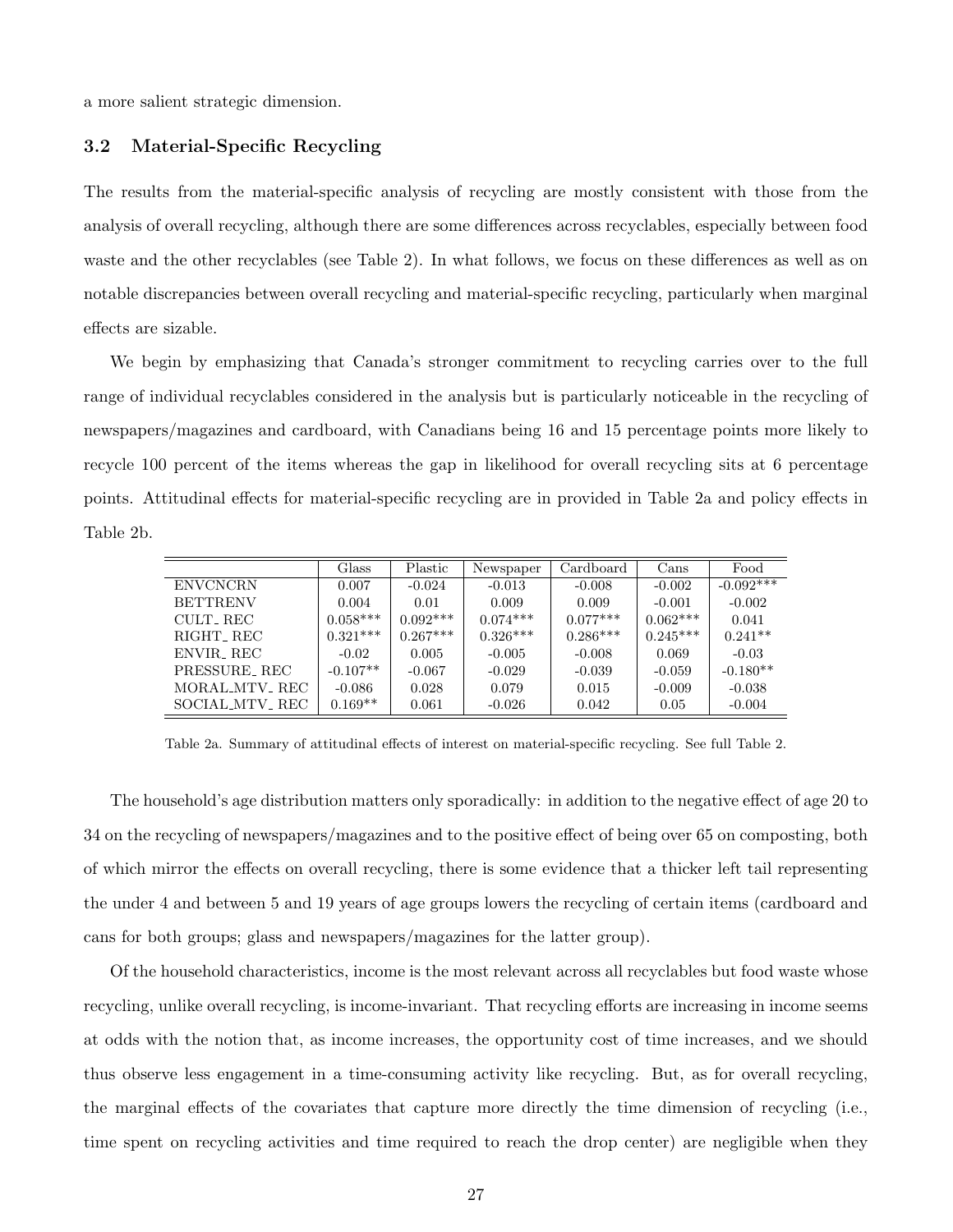are statistically significant, suggesting that the opportunity cost of time reflected in the income level may not be an important consideration in recycling decisions. Given the insignificance of all of the education categories, income, which tends to be highly correlated with education, may be reflective of the likely positive influence of education.

The relevance of the time dimension of recycling also comes into question on account of the effects of such requirements as washing (for glass, plastic, and aluminum cans), bundling (for newspapers/magazines and cardboard), and cutting (for cardboard), effects which are either positive (e.g., washing) or statistically insignificant (e.g., bundling and cutting). Separation, on the other hand, while it has no impact on overall recycling, does reduce the recycling of every type of recyclable but leaves composting, or the recycling of food waste, unchanged; arguably, however, the impact of separation may be capturing more than just a time investment concern but a storage concern in that several bins would need to be available for the separated items. How important the concern for storage is likely rests upon space availability which is a less pressing consideration if living in a house. Now, having storage requirements may not always be a driving force in the recycling decision as other factors, such as safety and odours, may prevail. Indeed, in the material-specific analysis of recycling, the statistically significant positive effect of living in a house does not show up in the recycling of glass, for which safety may be a greater concern, and of food waste, for which odours may represent a more relevant concern.

For many of the remaining covariates, the recycling of food waste exhibits some unique features which set it apart from the recycling of the other recyclables as well as from overall recycling. What underpins the uniqueness of food waste is the likely perception that it has a lower recyclability potential than the other waste materials because of the absence of tangible reusable items or that the environmental benefit of recycling it, as opposed to landfilling it, is of smaller scale than for the other recyclables because of its higher biodegradation rate. For instance, the belief that governments are trustworthy does not tend to reduce composting, presumably because the possibility of shifting environmental responsibilities to reliable governments is less meaningful when environmental impacts are perceived to be modest. Consistently, negative environmental attitudes (i.e., the belief that environmental policies should not entail a monetary cost, that environmental issues are for future generations to address or technological progress to resolve, or that environmental impacts are overstated) have no impact on food waste recycling but reduce the recycling of the other waste items even if unsystematically across the four convictions (e.g., plastic recycling is not responsive to how firmly individuals believe in environmental impacts being overstated or future generations being responsible for addressing environmental issues). The possibility of sharing the responsibility of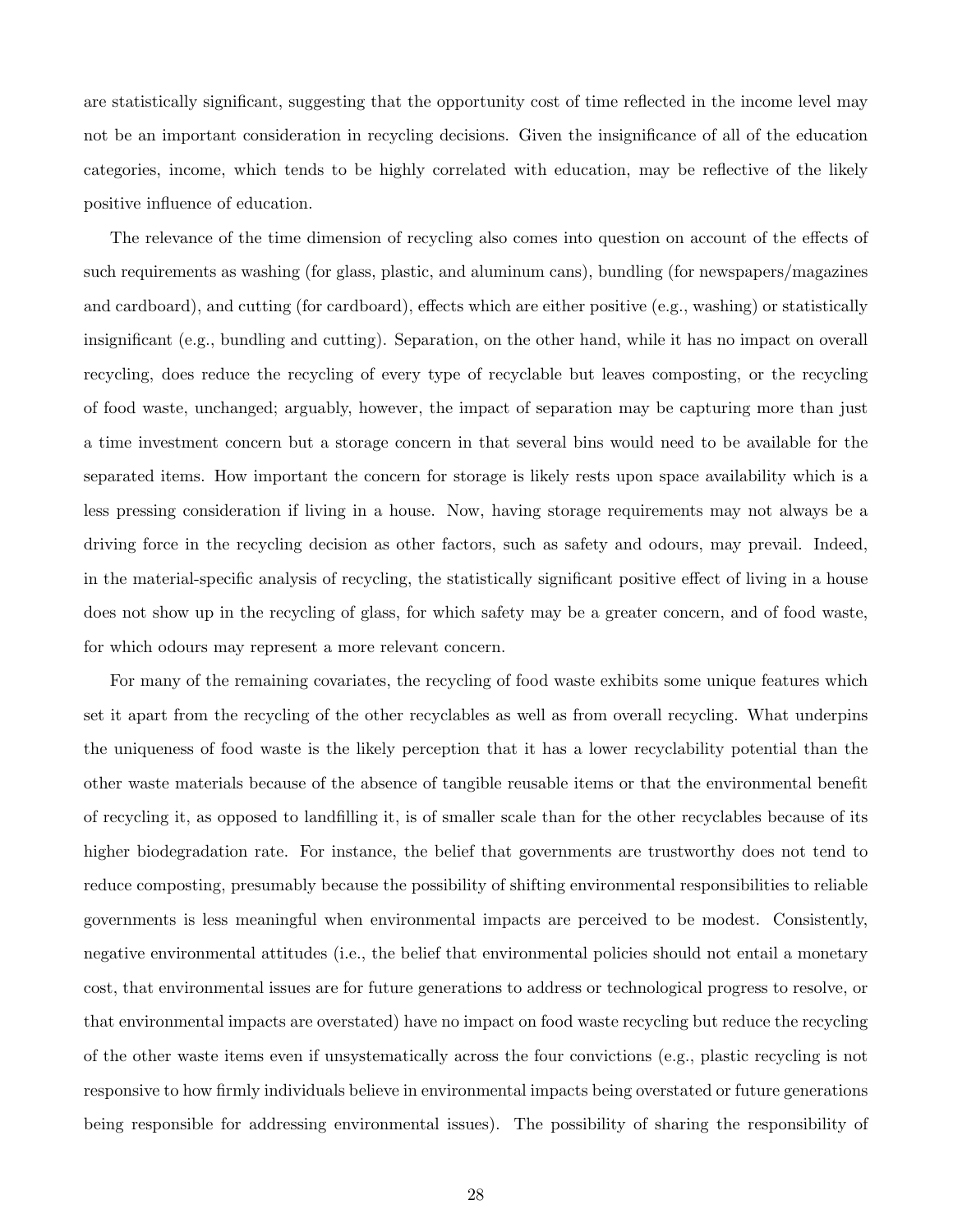environmental mitigation we discuss above in our attempt to explain response differences between ex-post activities (i.e., waste disposal and recycling) and ex-ante activities (i.e., waste prevention) is thus less likely to be a relevant consideration in the food waste recycling decision which has a stronger personal dimension than the recycling decision over any other recyclable.

|           | Glass      | <b>Plastic</b> | Newspaper  | Cardboard  | Cans       | Food       |
|-----------|------------|----------------|------------|------------|------------|------------|
| UF REG    | $0.176*$   | $0.269***$     | 0.12       | $0.263***$ | $0.224**$  | 0.02       |
| REC_COLL  | $0.175**$  | $0.136**$      | $0.114*$   | $0.163**$  | $0.226***$ | 0.048      |
| REC_DROP  | $-0.033$   | $-0.012$       | 0.005      | $-0.004$   | $-0.013$   | $0.081**$  |
| REC_MAN   | $0.050*$   | $0.087***$     | $0.081***$ | $0.068**$  | $0.053*$   | $0.342***$ |
| CURB Y    | $0.246***$ | $0.169***$     | $0.196***$ | $0.193***$ | 0.015      | 0.138      |
| DP C Y    | $0.120***$ | $0.258***$     | 0.044      | 0.027      | $0.359***$ | 0.069      |
| $DP_NC_Y$ | $-0.037$   | $-0.071**$     | $-0.001$   | $-0.065**$ | $-0.048$   | 0.076      |

Table 2b. Summary of policy effects of interest on material-specific recycling. See full Table 2.

But the more individualistic peculiarity of composting also surfaces in its invariance to the belief that composting is part of our culture or to the involvement of a citizen/consumer organization and in its negative responsiveness to local media education programs or to the belief that there is social pressure to engage in the activity even if the peer effect via neighbours' influence is absent. In regard to social pressure and social motives (via the influence of neighbours), glass is the only recyclable for which the results from the analysis of overall recycling hold, namely, that individuals respond negatively to the imposition of pressure but are influenced positively by their neighbours; in all of the other cases, with the exception of food waste, social pressure and social motives are inconsequential. In spite of the differences, the conclusion that social pressure may not be an effective tool to modify behaviour still stands.

Other salient features of food waste recycling which separates it from the recycling of the other waste items concern the effects of policy instruments, most notably of unit pricing, pick-up frequencies, curbside collection, and drop-off programs. The key result is that the presence of unit pricing does not condition the decision over the intensity of food waste recycling, although, interestingly, the perceived presence of unit pricing does, with a marginal effect on the probability of recycling 100 percent of recyclable food waste equal to 17 percentage points (see Table 5). While we are not able to explain the reason for this discrepancy, we do note that food waste is the only recyclable for which the belief that garbage collection is financed out of property taxes when a unit pricing system is in place increases recycling, contrary to our theoretical expectations. But the effect of misinformation in recycling decisions seems to be at odds with our theoretical priors more generally in that the overall recycling intensity is lower when individuals not subjected to user fees believe to be paying user fees for garbage collection, a result which we obtain in the material-specific analysis only for the decision about recycling cans. A common feature between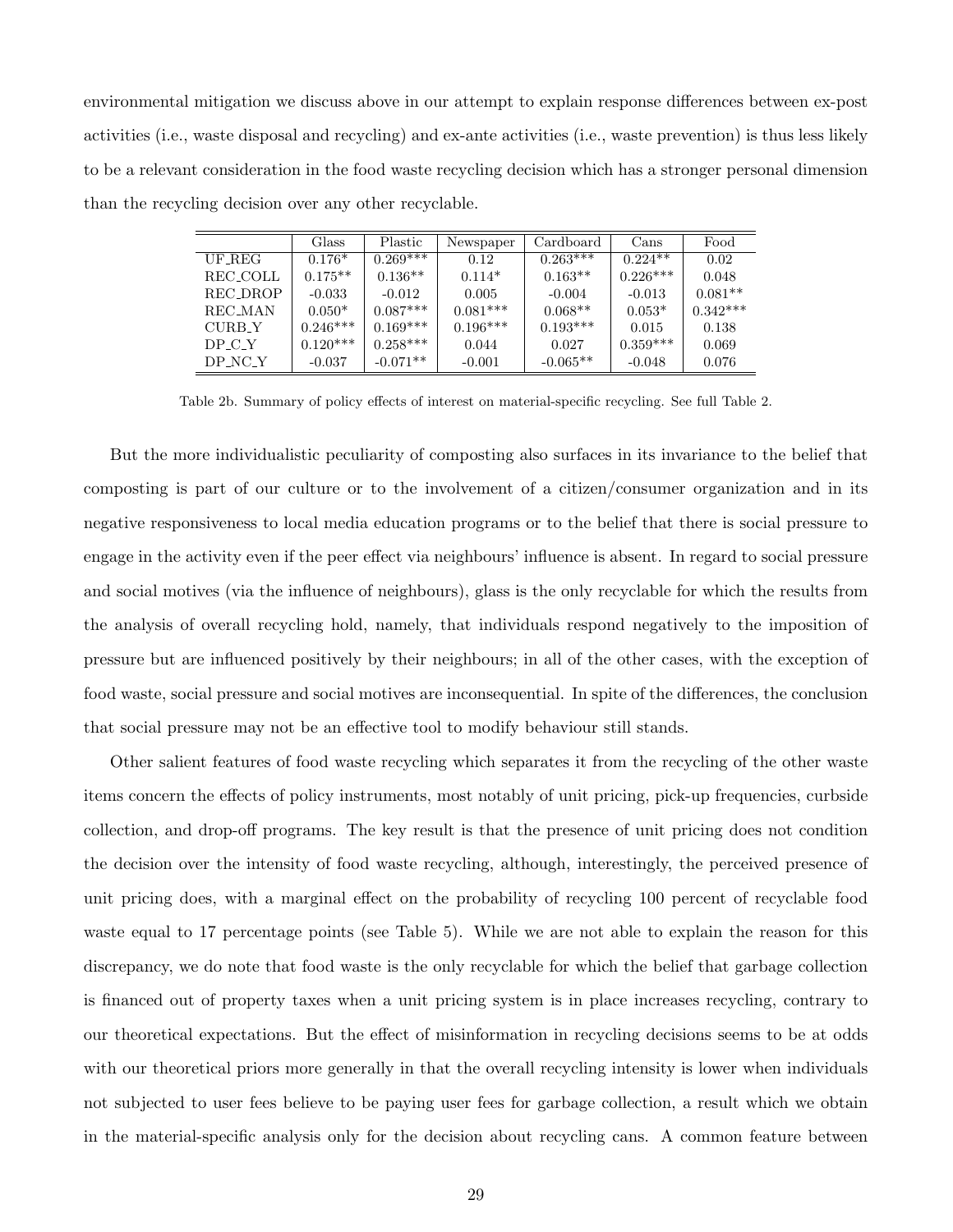aluminum can recycling and food waste recycling, which may be linked to their theory-inconsistent reaction to misinformation, is the discrepancy in impact between actual unit pricing and perceived unit pricing, with aluminum can recycling increasing in the former but unresponsive to the latter and food waste recycling unresponsive to the former but increasing in the latter.

Having a collection program for recyclables has no bearing on food waste recycling but increases the recycling of any other type of recyclables; on the contrary, having a drop-off program for recyclables increases food waste recycling but has no effect on the recycling of everything else. When we consider material-specific collection programs, we find composting to be consistently unresponsive to the presence of any program (curbside, drop off for cash, drop off without cash, and special drive) while recycling intensity tends to be increasing in the presence of curbside collection for all of the other waste items but cans, increasing in the presence of a drop-off program for cash for all of the other waste items but newspapers/magazines and cardboard, and decreasing in the presence of a drop-off program without cash for plastic and cardboard. In no specific instance, the presence of special drives matters, although overall recycling does decrease with the number of recyclables collected through occasional special drives.

Finally, a striking difference between composting and the recycling of the other waste items emerges in the impact of collection fequencies, with more frequent collections (weekly and every two weeks) having no effect on composting and less frequent collections (monthly) increasing composting, whereas the response of material-specific recycling to variation in collection frequency for any other waste material mirrows that of overall recycling which amounts to a positive effect at high frequency and no affect at low frequency.

# 3.3 Refundable Deposit Systems

In the analysis of refundable deposit systems, which covers glass and plastic containers and aluminum cans, we include a much smaller set of covariates for two reasons: (1) many of the covariates we have at our disposal relate to a specific waste management option (recycling or waste prevention) and are thus not applicable to the buying and returning decisions over containers/cans with refundable deposits; (2) some covariates (e.g., gender, household age distribution, education) turn out to have consistently statistically insignificant effects across all returnable-for-refund items, and we thus omit them altogether in the final estimation iteration. To be clear, the covariates we initially consider in this section, before omission due to consistent statistical insignificance, are the same as those we include in the curbside disposal equation with the exception of the pick-up frequency indicators but with the addition of an indicator for a curbside recycling program being available and an indicator for the deposit being fully, as opposed to partially, refundable. Attitudinal effects for refundable deposit systems are in summarized in Table 3a and policy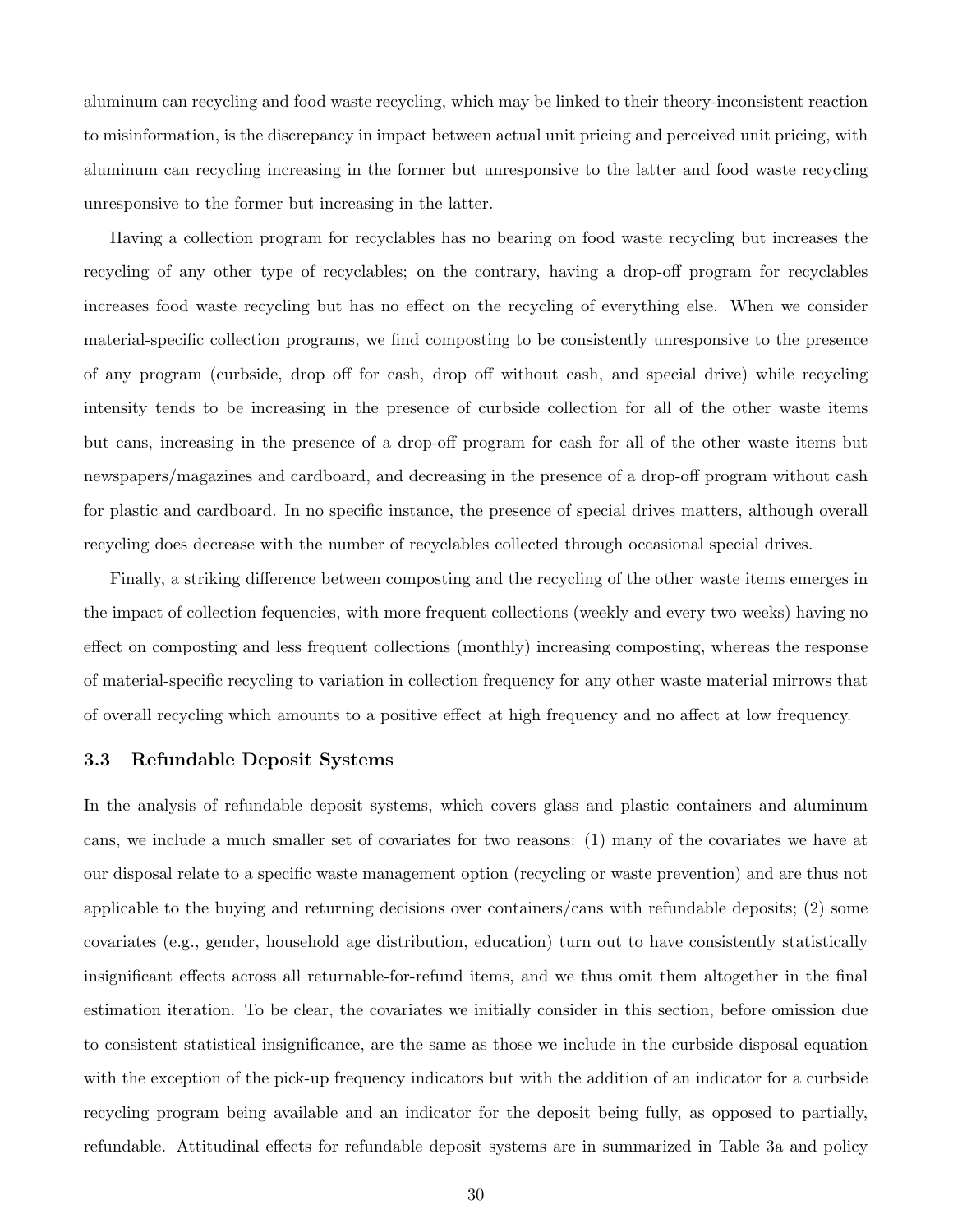effects in Table 3b.

|                 |              | Ordered Probit |             |            | Binary Probit |           |  |
|-----------------|--------------|----------------|-------------|------------|---------------|-----------|--|
|                 | Return Glass | Return Plastic | Return Cans | Buy Glass  | Buy Plastic   | Buy Cans  |  |
| <b>ENVCNCRN</b> |              |                |             | $0.0344*$  | $0.0483**$    | 0.025     |  |
| <b>BETTRENV</b> | $0.0639**$   | $0.0774***$    | $0.0842***$ | $0.0457**$ | $0.0403*$     | $0.0379*$ |  |

Table 3a. Summary of attitudinal effects of interest under refundable deposit systems. See full Table 3.

In terms of methodology, we initially apply an ordered probit procedure for the return intensity decision with sample selection involving the choice of whether to buy containers/cans with refundable deposits. As noted in an earlier section, we conjecture that the decision of whether to buy containers/cans with refundable deposits may be influenced by the proportion of containers individuals would return for refund, in which case we would expect the error term in the buying decision equation to be correlated with the error term in the return intensity decision equation. The estimation results from the ordered probit model with sample selection do, however, support our hypothesis only for glass containers and suggest a negative correlation between the outcome errors and the selection errors; specifically, unobservables that increase the proportion of glass containers returned for refund tend to occur with unobservables that decrease the likelihood of buying glass containers with refundable deposits. Hence, we retain the ordered probit sample-selection model only for glass containers (see Table 3) and model the purchase and return intensity decisions over plastic containers and aluminum cans separately, that is, via a binary probit model for the purchase decision and an ordered probit model for the return intensity decision, but we also provide the disjoint estimation of the participation and intensity probabilities for glass containers (see Table 4).

That individuals tend to take into account their return intensity plan when deciding whether to buy glass containers but not when deciding whether to buy plastic containers or aluminum cans has likely to do with the peculiar characteristics of glass which make its disposal a more restrictive process than the disposal of plastic and aluminum and/or with the type of content/drink which typically comes in glass containers. Unlike unreturned plastic containers and aluminum cans, unreturned glass containers cannot be easily crushed and placed in a garbage bag for curbside disposal and the buying of glass when nonglass options exist is thus more likely to entail a commitment to recycling or returning the glass item. More coordination between the buying and the returning decisions involving glass containers, which would underlie the presence of correlation between unobservables affecting the two decisions, may also arise if the use of glass containers tends to be confined to specific types of content/drink that require special but regular trips to the point of purchase (e.g., liquor stores). Interestingly, having a curbside recycling program has no effect on the purchase and return decisions over glass containers but does impact the two decisions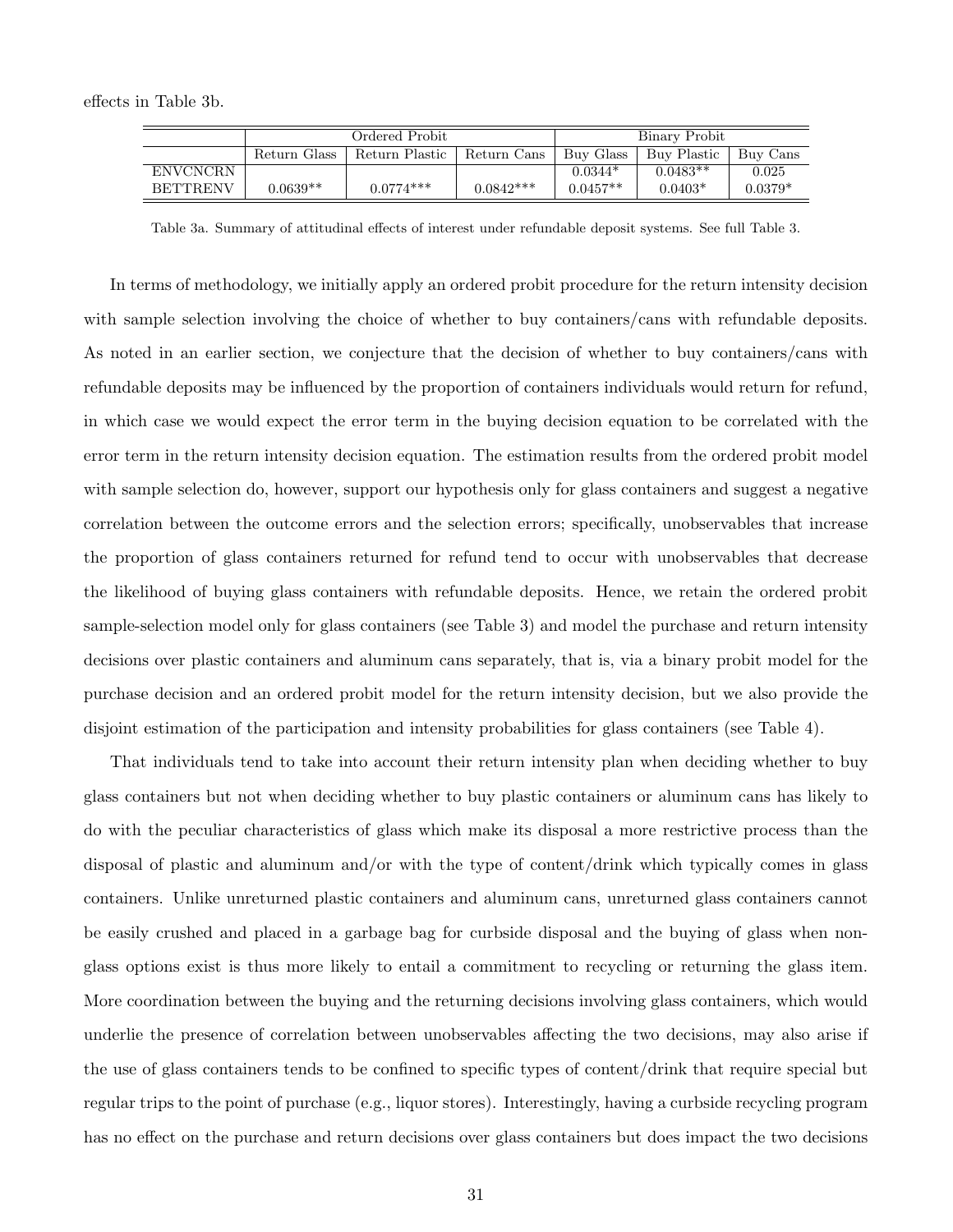for plastic containers and aluminum cans, reducing the purchase propensity in both cases but encouraging the return of plastic containers while discouraging the return of aluminum cans. The ineffectiveness of a curbside recycling program in the decisions over glass containers is symptomatic of the correlation between the buying and the returning decisions over glass containers likely due to the specificity of their content.

From the results we report in Table 4, aside from the previously noted high statistical significance of the coefficients associated with the country indicator which is indicative of Canadians' greater disposition towards buying containers/cans with refundable deposits and returning them for refund, the four factors which we find to be consistently relevant in the two decisions and, within each decision, across different types of returnable item are the respondent's age, the presence of unit pricing, whether the deposit is fully refundable, and the extent to which individuals believe that they can contribute to a better environment. Both the presence of a full refund and the belief that individual pro-environmental practices can make a difference encourage the purchase and return for refund decisions, but the former covariate's marginal effect on the purchase decision tends to be larger than that on the 100 percent return decision: in comparison to a partial refund, a full refund increases the buying probability by 58 to 74 percentage points while increasing the 100 percent returning probability by 15 to 21 percentage points. The respondent's age, however, affects the two decisions differently, decreasing the probability of purchasing items with refundable deposits but increasing their return intensity.

|           | Ordered Probit |                |              | Binary Probit |              |              |
|-----------|----------------|----------------|--------------|---------------|--------------|--------------|
|           | Return Glass   | Return Plastic | Return Cans  | Buy Glass     | Buy Plastic  | Buy Cans     |
| UF REG    | $-0.1413***$   | $-0.1711***$   | $-0.1282***$ | $-0.1260***$  | $-0.2212***$ | $-0.1898***$ |
| CURB_Z    | 0.0697         | $0.1279***$    | $-0.2035***$ | 0.0065        | $-0.0989***$ | $-0.1922***$ |
| RD_TYPE_Z | $0.4064***$    | $0.5652***$    | $0.4835***$  | $1.5725***$   | $2.0608***$  | $1.7760***$  |

Table 3b. Summary of policy effects of interest under refundable deposit systems. See full Table 3.

The presence of unit pricing, however, has a perverse impact on both decisions but the significance of this result is not at all clear as, unlike in the other two empirical analyses, there is noticeable inconsistency in impact between actual presence and perceived presence of unit pricing. In fact, from Table 5, we note that the reported presence of unit pricing is irrelevant in both the decision of whether to buy items with refundable deposits and the decision over the proportion of returnable items to return. At the same time, uncertainty about the payment structure has a consistently negative effect only on the buying decision and in PAYT communities while misinformation has a negative effect on both decisions in PAYT communities and a positive effect only on the buying decision in non-PAYT communities. Hence, based on the effects of the misinformation variables, individuals who believe to be paying user fees for curbside garbage are more likely to buy items with refundable deposits while individuals who believe to be paying for garbage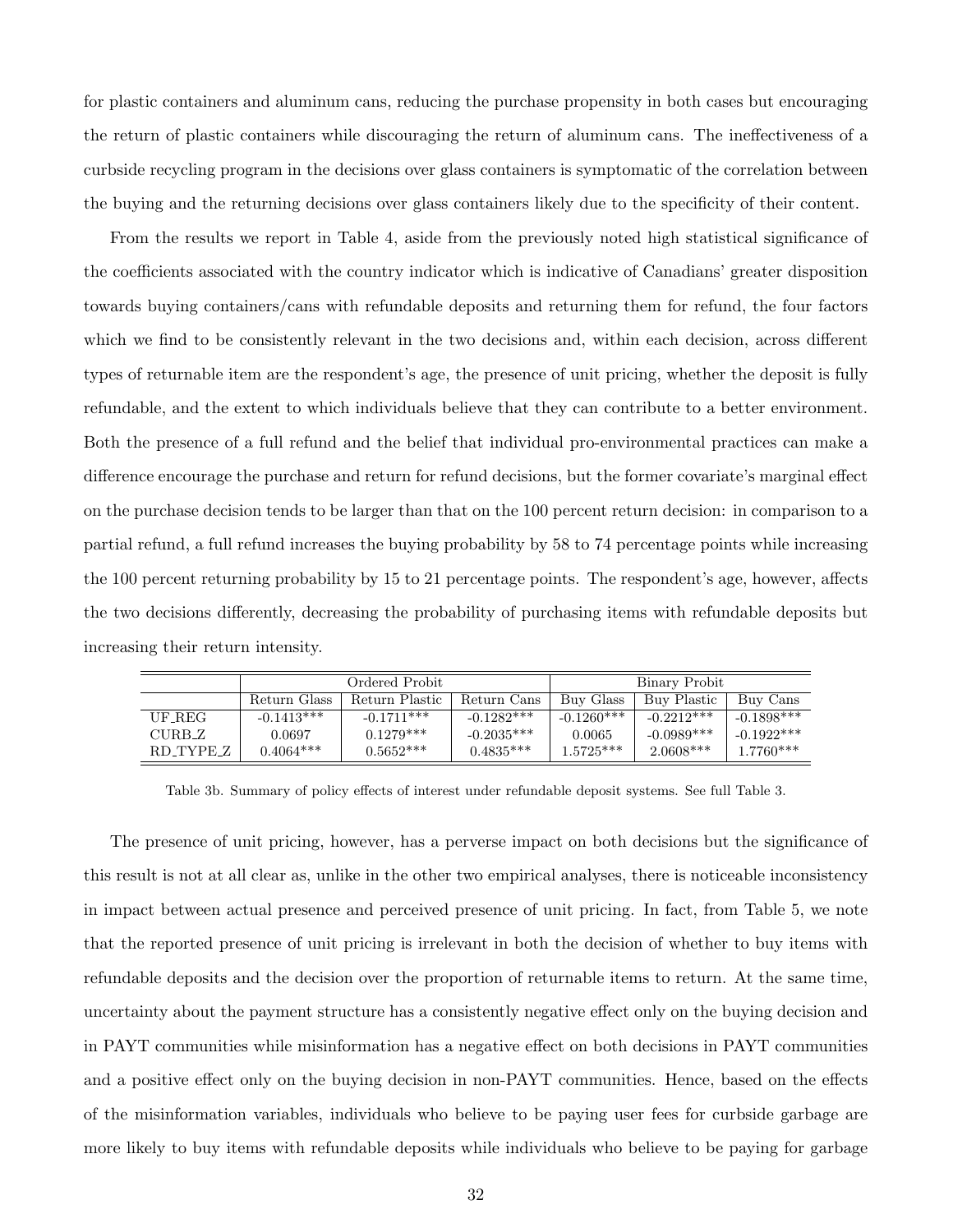collection through property taxes are less likely to buy such items and, if they do buy them, are less likely to return them in large proportions.

What is driving the negative effect of the actual presence of unit pricing is then uncertainty and misinformation, both of which consistently sway residents of PAYT communities away from items with refundable deposits. Although the perceived presence of unit pricing is statistically insignificant, the effects of the two misinformation variables may suggest a role for unit pricing in encouraging individuals to resort to items with refundable deposits, possibly through a strengthening of the understanding of the inherent interconnection between waste prevention and waste production. In line with the results about managing waste through curbside disposal, recycling, and waste prevention, uncertainty and misinformation tend to work against the realization of the potential benefits of unit pricing in aspects of waste management not directly linked to unit pricing (i.e., waste prevention and, to a lesser extent, recycling). Arguably, uncertainty and misinformation may reflect a lack of appreciation of the holistic nature of the waste problem and of the complementaries and substitutabilites that may exist among different strategies available to tackle it.

# 4 Concluding Remarks

In this paper, we pursue a comprehensive analysis of household waste management, consistent with the "three R's" approach of policy bodies, by considering all at once the three channels (i.e., waste disposal, recycling, and waste prevention) through which households can address their waste problem, particularly in response to policy initiatives targetting one or more of such channels. To the best of our knowledge, this is the first study that, owing to the data set at its disposal, examines level (or intensity) decisions in the three waste-related areas simultaneously and allows for the possibility of linkages through unobservables. While we can express the level of engagement in each activity in reduced form and thus only as a function of exogenous variables, it is reasonable to expect unsystematic factors affecting one activity to have ramifications for the other two activities. Our empirical specification thus involves  $(i)$  a system of three equations, corresponding to the three waste management activities, which are related to one another through jointly normally distributed errors, (ii) data-generating processes which are mixed as we have two kinds of dependent variables (categorical for waste disposal and recycling and continuous for waste prevention), and (iii) determinants which vary by equation. We adopt a similar specification, but within a six-equation model with the same kind of dependent variables, when we examine the recycling decision across six different types of recyclables. In both instances, the results do provide strong support for the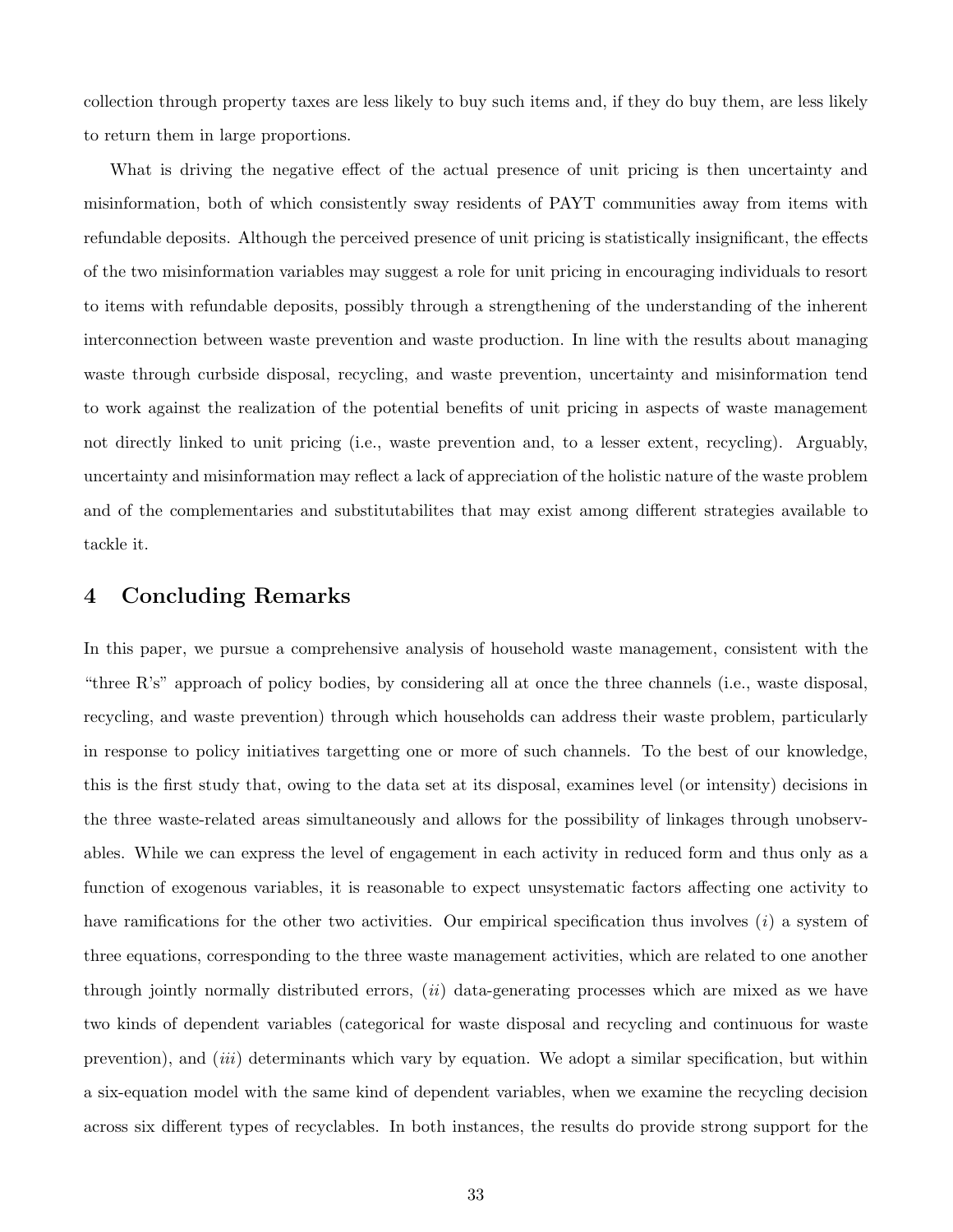presence of error correlation in each pairing of activities and resonate with the expectation that a shock boosting environmental engagement in one area has pro-environment implications in the other areas.

Aside from the empirical strategy and the holistic approach to the investigation of household waste management activities, which encompass waste prevention, an area not adequately explored in previous studies because of a lack of direct measures of engagement in source reduction, we contribute to the related literature by extending the analysis to the decisions of buying and returning recyclables that carry refundable deposits. Key findings here are that individuals tend to take into account their return intensity plan only when deciding whether to buy glass containers and engage more actively with the purchase and return of items with refundable deposits when a full refund is in place or if they believe that their proenvironmental practices can make a difference but do not respond favorably to the presence of user fees. But a finding worth emphasizing because of its robustness and consistency across the three empirical analyses is that Canada's environmental performance as reflected in households' waste management practices exceeds the corresponding environmental performance in the United States. While we cannot attribute the systematic difference in waste management behaviour between the two countries to differences in environmental consciousness, which we specifically account for in our empirical specifications, we recognize the policy relevance of isolating the reasons for such a stark result and speculate that differences in the extent to which waste is perceived to contribute to environmental deterioration or differences in policy initiatives to tackle the environmental cost of waste at the production stage may be at play.

Employing a data set from a household survey specifically designed to address data limitations in the literature, we also provide a more robust assessment of unit pricing systems, which represent the one market-based policy instrument available to municipal governments in their efforts to manage household waste more efficiently and effectively, by working with a more policy-balanced sample and with actual, as opposed to perceived, presence of user charges. In the absence of sample stratification by policy, existing household-level studies find no support for the hypothesis that user charges yield positive environmental effects by inducing households to opt for more environmentally friendly waste management options (e.g., recycling), a finding that is likely attributable to the fact that said studies rely on samples that are underrepresented in terms of observations from communities with some sort of pay-as-you-throw programme (about 10 percent). On the contrary, our evidence suggests that economic incentives can and do work, with no clear-cut crowding out implications for intrinsic motivations, and are thus powerful tools to modify behaviour, even when individuals are uncertain about, or unaware of, their existence.

Furthermore, without policy stratification, studies to date gather information about user fees via a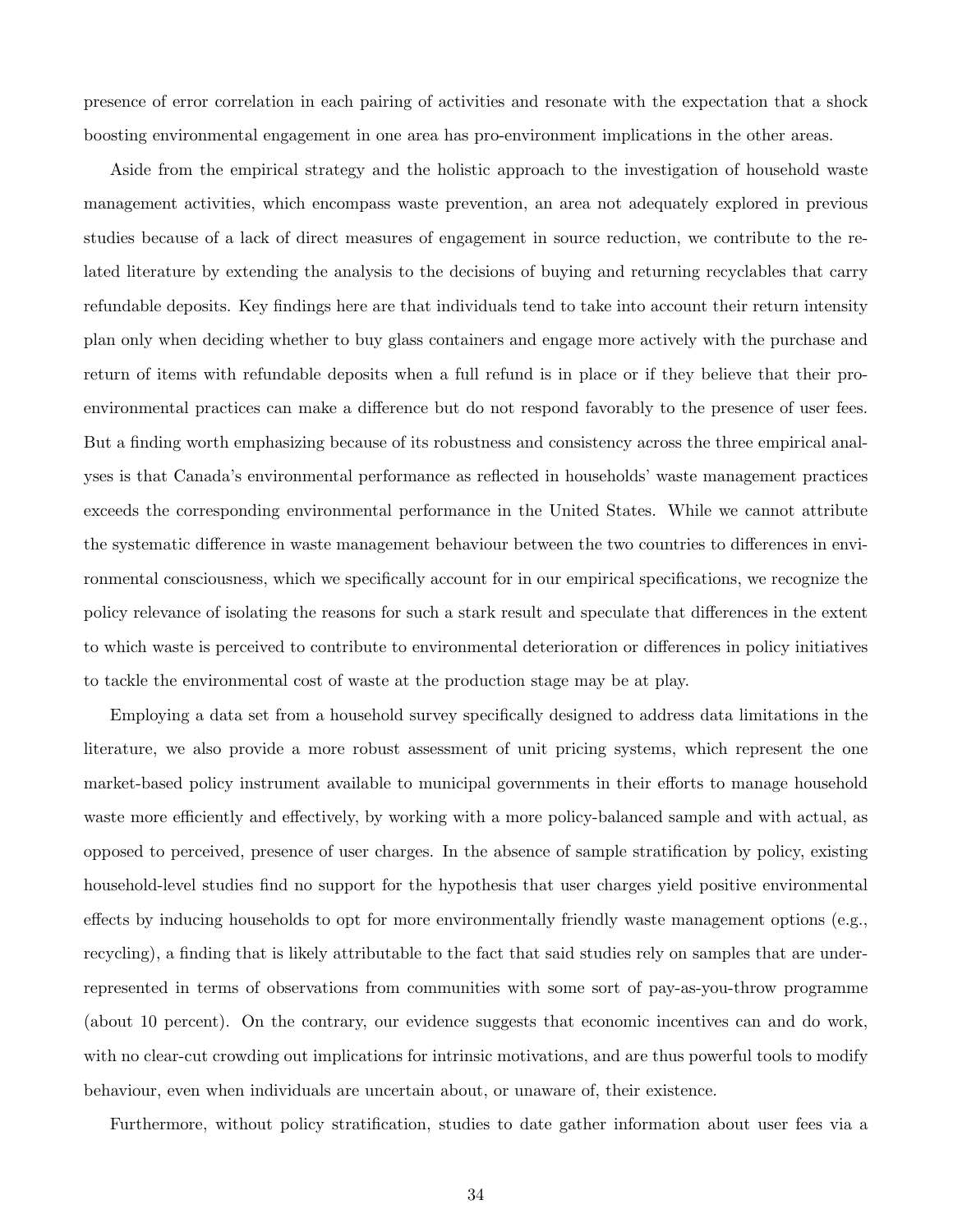survey question, the answer to which can only give whether the respondent believes to be paying user fees for garbage bags/cans placed at the curb. With policy stratification, coupled with a survey question about the type of payment scheme in place for garbage collection services, we are able to measure the actual presence of user fees and compare its effects to those of the perceived presence of user fees; based on this comparison, we can then arrive at a couple of interesting policy-relevant statements which stress the importance of information, namely:  $(i)$  there is quite a bit of discrepancy between how garbage collection is financed and how individuals perceive it to be financed, but being misinformed about the presence of user fees is likely a function of time, expected to decline in frequency as more experience with the unit pricing program accumulates;  $(ii)$  uncertainty and misinformation about how garbage collection is financed do not have negative repercussions in the curbside disposal decision and, to a lesser extent, in the recycling decision, but uncertain/misinformed individuals may not always account for the implications of unit pricing in the broader waste management context, a result which we may interpret as underscoring the need for information diffusion investments to highlight the substitutability possibilities that exist across waste management options.

Being more policy-balanced and including actual information about user fees are not the only important features of the data set. The richness of the data set stems, in fact, from its comprehensive coverage of noneconomic elements/influences which stress the social, moral, and cultural facets of environmental decisions and allow us to provide an empirical examination of Fogg's behaviour model (Fogg, 2009) according to which any target behaviour requires sufficient motivation and ability and an effective trigger but, while there is a trade off between motivation and ability, a trigger must always be present. Of the three core motivators Fogg defines, we find pleasure and hope to affect waste prevention decisions and social approval to affect recycling decisions and speculate that the difference in impact reflects the more individualistic nature of waste prevention and more collectivist nature of recycling. Ability, or the belief of being able to contribute to a better environment, matters across all waste management options, and the one trigger that works in promoting engagement in recycling and waste prevention is government's support which we treat as a signal or reminder of the importance of the supported activity.

Other interesting results in our analysis of the three waste management options corresponding to the three "R's" which deserve consideration in policy design exercises include:  $(i)$  the greater role of trust in recycling and waste prevention decisions seemingly attributable to the greater relevance of product characteristics;  $(ii)$  the possible negative connotation of governmental trust as individuals may choose to engage less extensively in recycling and waste prevention if they can rely on (or trust) the policy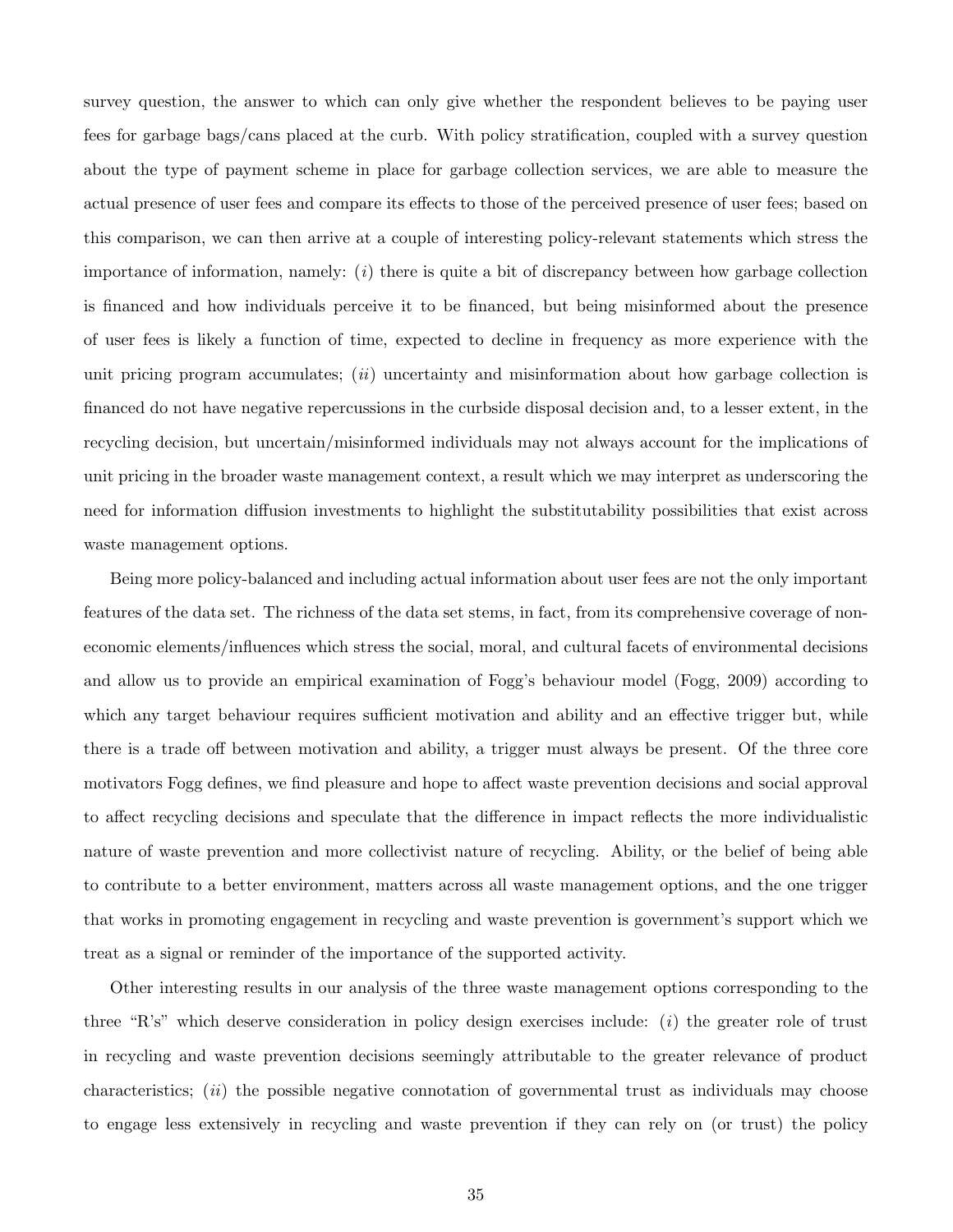framework in place; *(iii)* timing differences across the three waste management activities, with waste prevention occuring before waste production (when individuals have control over the environmental impact of their choices) and recycling and curbside disposal occuring after waste production (when individuals can partially shift to governments the responsibility of dealing with their waste problem), and their more favorable implications for the effects of environmental attitudes on waste prevention;  $(iv)$  the controlling aspect of social pressure which manifests itself in individuals being responsive to the views of their peers but reacting negatively to the notion of social conformity as it undermines the individuality of decision making;  $(v)$  the weaker role of time considerations in recycling decisions coupled with the greater emphasis on convenience and immediacy of activities in support of recycling (e.g., washing out containers may require more time but is more immediate than bundling newspapers).

# References

- [1] Berglund, C., and S. Matti (2006), "Citizen and Consumer: The Dual Role of Individuals in Environmental Policy," Environmental Politics, 15(4), 550-571.
- [2] Brekke, K.A., G. Kipperberg, and K. Nyborg (2010), "Social Interaction in Responsibility Ascription: The Case of Household Recycling," Land Economics 86(4), 766-784.
- [3] Cappellari, L., and S.P. Jenkins (2003), "Multivariate probit regression using simulated maximum likelihood," The STATA Journal, 3(3), 278–294.
- [4] Dijkgraaf, E., and R.H.J.M. Gradus (2004), "Cost savings in unit-based pricing of household waste: The case of The Netherlands," Resource and Energy Economics, 26, 353-371.
- [5] Ekström, J. (2011), "A Generalized Definition of the Polychoric Correlation Coefficient," Department of Statistics, UCLA, http://escholarship.org/uc/item/583610fv.
- [6] Ferrara, I., and P. Missios (2005), "Recycling and Waste Diversion Effectiveness: Evidence from Canada," Environmental and Resource Economics, 30(2), 221-238.
- [7] Ferrara, I., and P. Missios (2012), "A Cross-Country Study of Household Waste Prevention and Recycling: Assessing the Effectiveness of Policy Instruments," Land Economics, 88(4), 710-744.
- [8] Ferrara, I., and P. Missios (2014), "Household Waste Management: Waste Generation, Recycling, and Waste Prevention," in T.C. Kinnaman and K. Takeuchi (Eds.), *Handbook on Waste Management* (pp. 75-118). Cheltenham (UK): Edward Elgar Publishing Limited.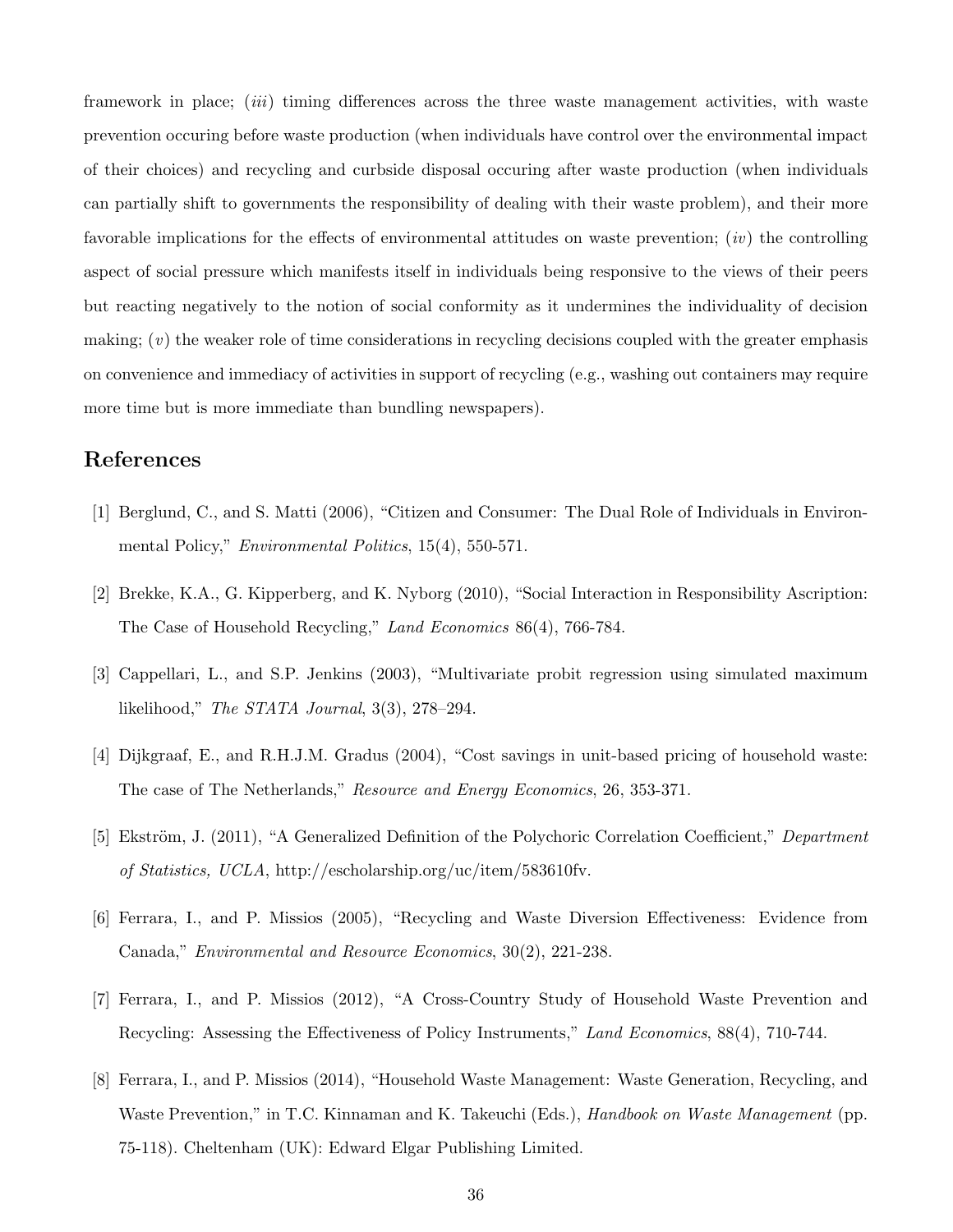- [9] Fogg, B.J. (2009), "A Behavior Model for Persuasive Design," in Proceedings of the 4th international Conference on Persuasive Technology, p. 40, ACM.
- [10] Frey, B.S. (1999), "Morality and Rationality in Environmental Policy," Journal of Consumer Policy, 22(4), 395-417.
- [11] Fullerton, D., and T.C. Kinnaman (1996), "Household Responses to Pricing Garbage by the Bag," American Economic Review, 86(4), 971-984.
- [12] Halvorsen, B. (2008), "Effects of Norms and Opportunity Cost of Time on Household Recycling," Land Economics, 84(3), 501-516.
- [13] Hong, S. (1999), "The Effects of Unit Pricing System upon Household Solid Waste Management: The Korean Experience," Journal of Environmental Management, 57, 1-10.
- [14] Hong, S., and Richard M. Adams (1999), "Household Responses to Price Incentives for Recycling: Some Further Evidence," Land Economics, 74(4), 505-514.
- [15] Hong, S., R.M. Adams and H.A. Love (1993), "An Economic Analysis of Household Recycling of Solid Wastes: The Case of Portland, Oregon," Journal of Environmental Economics and Management, 25, 136-146.
- [16] Jenkins, R.R., S.A. Martinez, K. Palmer and M.J. Podolsky (2003), "The Determinants of Household Recycling: A Material-Specific Analysis of Recycling Program Features and Unit Pricing," Journal of Environmental Economics and Management, 45, 294-318.
- [17] Kinnaman, T.C., and D. Fullerton (2000), "Garbage and Recycling with Endogenous Local Policy," Journal of Urban Economics, 48, 419-442.
- [18] Linderhof, V., P. Kooreman, M. Allers and D. Wiersma (2001), "Weight-Based Pricing in the Collection of Household Waste: The Ooostzaan Case," Resource and Energy Economics, 23, 359-371.
- [19] Nestor, D.V., and M.J. Podolsky (1998), "Assessing Incentive-Based Environmental Policies for Reducing Household Waste Disposal," Contemporary Economic Policy, XVI, 401-411.
- [20] Nicoletti, G., S. Scarpetta, and O. Boylaud (2000). "Summary Indicators of Product Market Regulation with an Extension to Employment Protection Legislation," OECD Economics Department Working Papers, No. 226, OECD Publishing, http://dx.doi.org/10.1787/215182844604.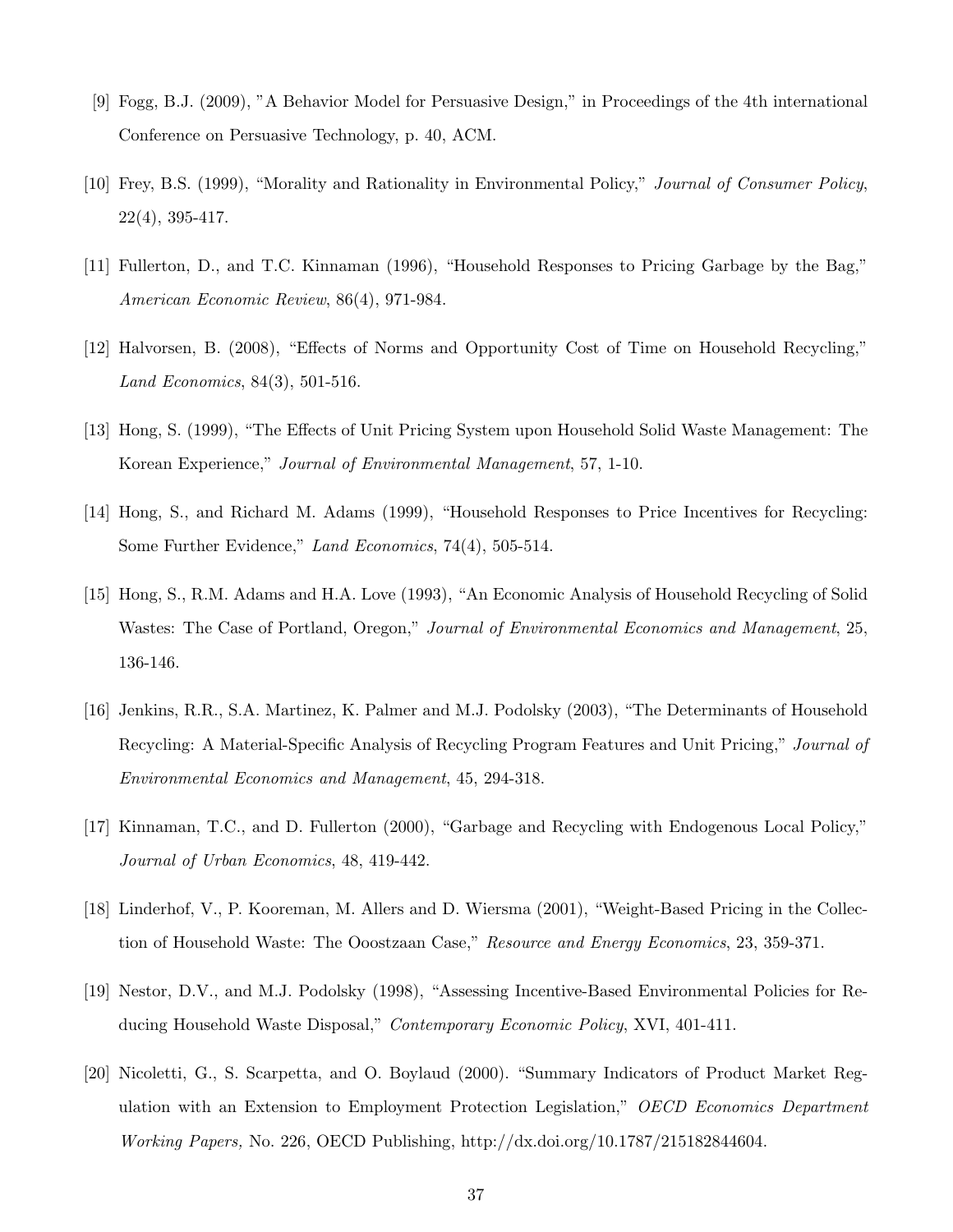- [21] OECD (2008), OECD Environmental Data COMPENDIUM 2006-2008 , OECD Publishing.
- [22] OECD (2011a), "Greening Household Behaviour: The Role of Public Policy," OECD Studies on Environmental Policy and Household Behaviour, OECD Publishing. DOI: 10.1787/9789264096875-en.
- [23] OECD (2011b), "Municipal waste," OECD Factbook 2011-2012: Economic, Environmental and Social Statistics, OECD Publishing. DOI: 10.1787/factbook-2011-80-en.
- [24] OECD (2013a), "Greening Household Behaviour: Overview from the 2011 Survey," OECD Studies on Environmental Policy and Household Behaviour, OECD Publishing. DOI: 10.1787/9789264181373-en.
- [25] OECD (2013b), Environment at a Glance 2013: OECD Indicators, OECD Publishing. DOI: 10.1787/9789264185715-en.
- [26] OECD (2014), "Municipal waste,"OECD Environment Statistics (database). DOI: 10.1787/data-00601-en (accessed on October  $17^{th}$ , 2014).
- [27] OECD/JRC (2008), "Handbook on Constructing Composite Indicators: Methodology and User Guide," OECD Publishing, http://www.oecd.org/std/42495745.pdf.
- [28] Palmer, K., H. Sigman and M. Walls (1997), "The Cost of Reducing Municipal Solid Waste," Journal of Environmental Economics and Management, 33, 128-150.
- [29] Pearson, K., and D. Heron (1913), "On Theories of Association," *Biometrika*,  $9(1/2)$ , 159-315.
- [30] Roodman, D. (2011), "Estimating fully observed recursive mixed-process models with cmp." Stata Journal, 11(2), 159-206.
- [31] Skumatz, L.A., and D.J. Freeman (2007), Pay as you Throw (PAYT) in the US: 2006 Update and Analyses, report prepared for US EPA and SERA (Skumatz Economic Research Associates), SERA, Superior (CO).
- [32] Statistics Canada (2008), Households and the Environment Survey, Catalogue No. 11-526-X, ISSN 1913-5270, 2006.
- [33] Sterner, T., and H. Bartelings (1999), "Household Waste Management in Swedish Municipality: Determinants of Waste Disposal, Recycling and Composting', Environmental and Resource Economics, 13, 473-491.